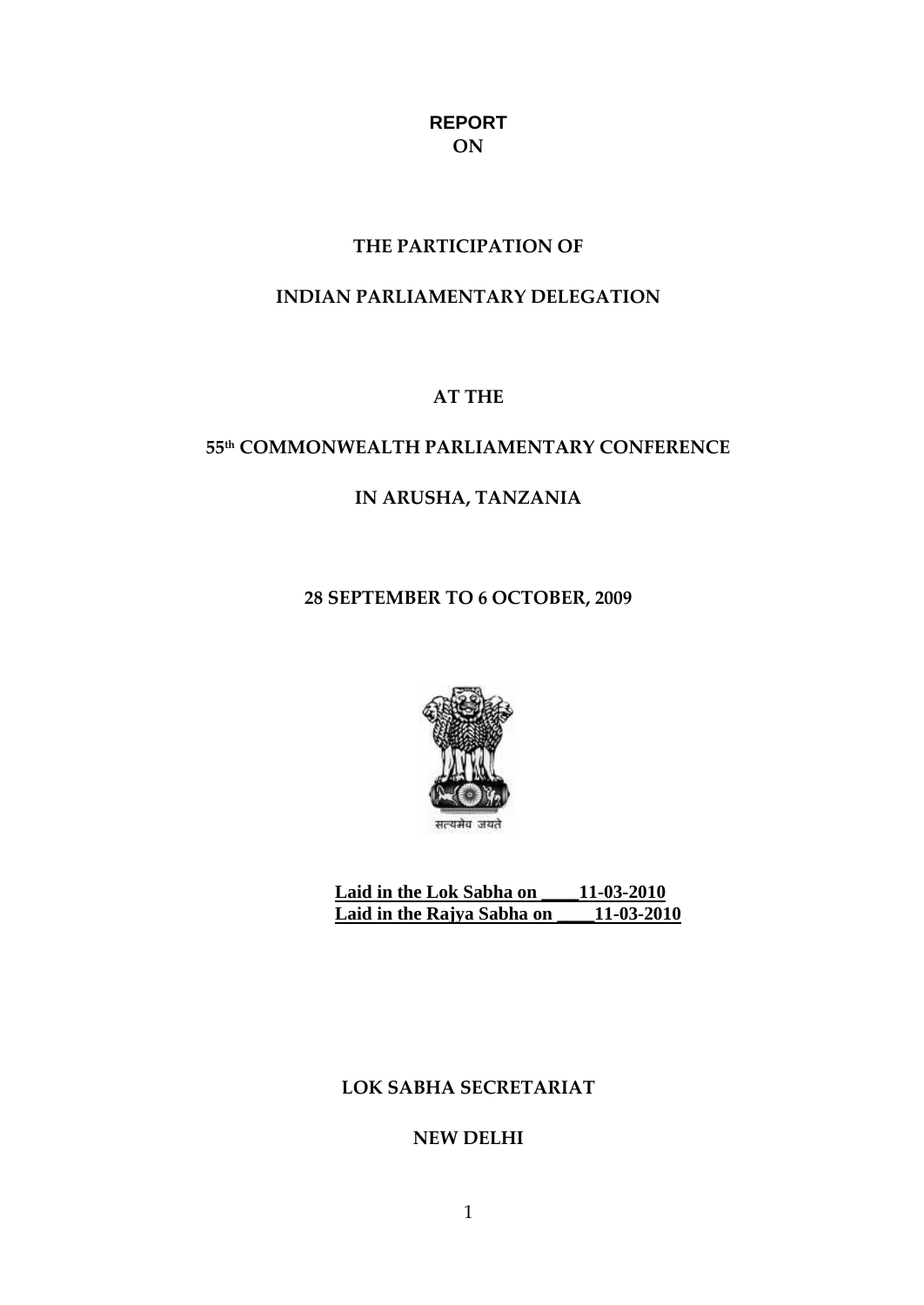# **REPORT ON**

## **THE PARTICIPATION OF**

# **INDIAN PARLIAMENTARY DELEGATION**

## **AT THE**

# **55th COMMONWEALTH PARLIAMENTARY CONFERENCE**

# **IN ARUSHA, TANZANIA**

## **28 SEPTEMBER TO 6 OCTOBER, 2009**



# **LOK SABHA SECRETARIAT**

**NEW DELHI**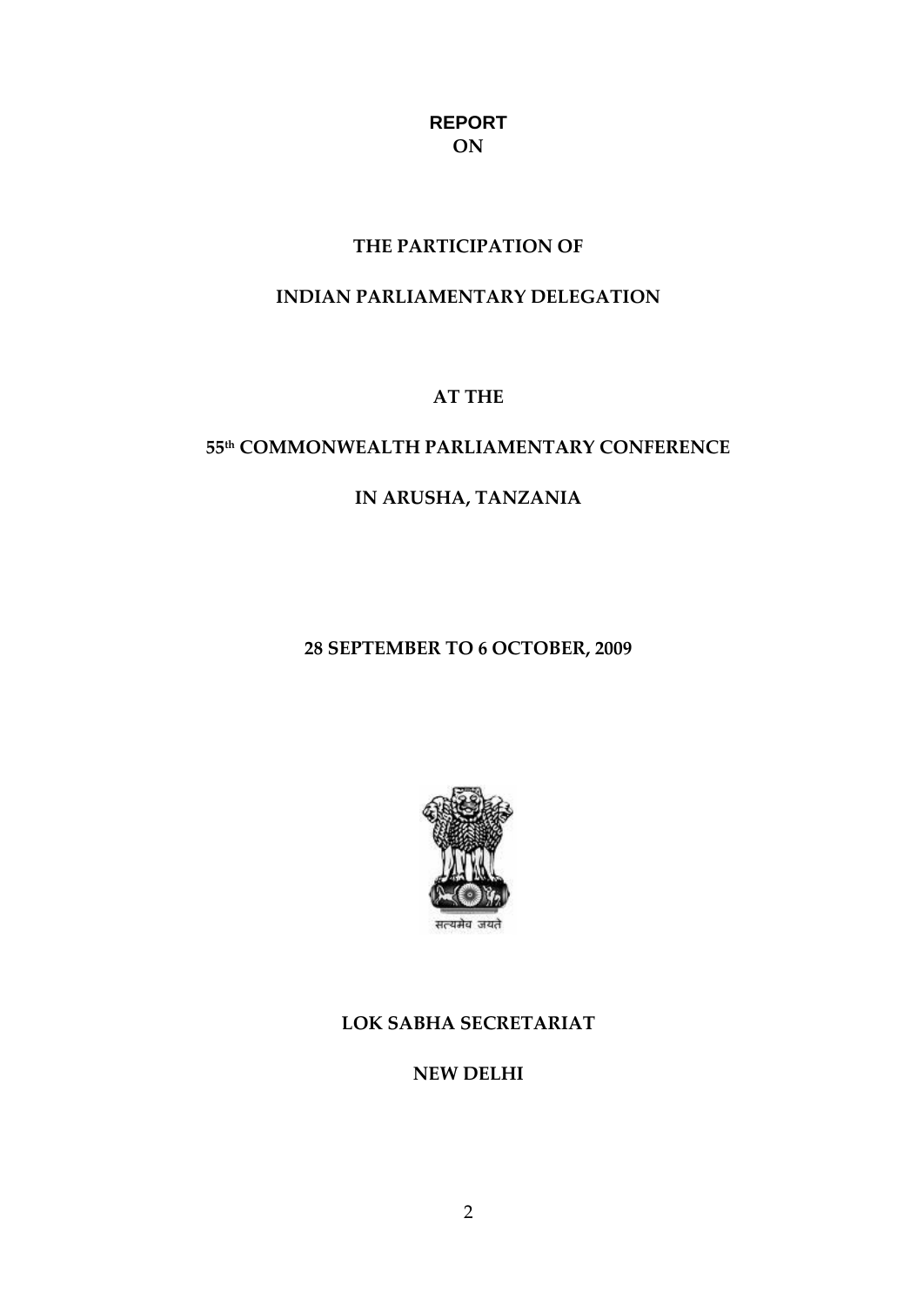# **CONTENTS Page**

| Meeting of the Commonwealth Women Parliamentarians<br>2.<br>4<br>5<br>Meetings of the CPA Executive Committee<br>3.<br>Official Opening of the Conference<br>4.<br>6<br>Plenary Session $-1$<br>9<br>5.<br>Plenary $-2$<br>12<br>6.<br>Workshop held on 4 <sup>th</sup> October, 2009<br>14<br>7.<br>Coalition Government – Parliamentary Democracy<br>in Dilemma?<br>14<br>Policy Responses to the Global Financial Crisis<br>17<br>Role of Commonwealth Parliaments in Combating<br>22<br>Terrorism<br>The Role of Parliament in shaping the information society<br>26<br>The Role of Parliamentarians in the Elimination of<br>Violence Against Women with a Particular reference to<br><b>Domestic Violence</b><br>30<br>Climate Change - Are Policy Solutions Working?<br>31<br>Developing mechanism to remedy root causes of Political,<br><b>Economic and Social Conflicts</b><br>37<br>The Commonwealth and Youth – How to engage future<br>generations in Representative Democracy<br>44<br>8.<br>Meeting of the Task Force on Climate Change on<br>$4th$ October, 2009<br>44<br>General Assembly of CPA<br>47<br>9.<br>10.<br><b>Extraordinary General Assembly Meeting of</b><br><b>CPA</b> India Region<br>48<br>Meetings of the Society of Clerks-at-the-Table<br>49<br>11.<br><b>Bilateral Meeting</b><br>49<br>12. | 1.  | Introduction | 1 |
|-----------------------------------------------------------------------------------------------------------------------------------------------------------------------------------------------------------------------------------------------------------------------------------------------------------------------------------------------------------------------------------------------------------------------------------------------------------------------------------------------------------------------------------------------------------------------------------------------------------------------------------------------------------------------------------------------------------------------------------------------------------------------------------------------------------------------------------------------------------------------------------------------------------------------------------------------------------------------------------------------------------------------------------------------------------------------------------------------------------------------------------------------------------------------------------------------------------------------------------------------------------------------------------------------------------------------------------|-----|--------------|---|
|                                                                                                                                                                                                                                                                                                                                                                                                                                                                                                                                                                                                                                                                                                                                                                                                                                                                                                                                                                                                                                                                                                                                                                                                                                                                                                                                   |     |              |   |
|                                                                                                                                                                                                                                                                                                                                                                                                                                                                                                                                                                                                                                                                                                                                                                                                                                                                                                                                                                                                                                                                                                                                                                                                                                                                                                                                   |     |              |   |
|                                                                                                                                                                                                                                                                                                                                                                                                                                                                                                                                                                                                                                                                                                                                                                                                                                                                                                                                                                                                                                                                                                                                                                                                                                                                                                                                   |     |              |   |
|                                                                                                                                                                                                                                                                                                                                                                                                                                                                                                                                                                                                                                                                                                                                                                                                                                                                                                                                                                                                                                                                                                                                                                                                                                                                                                                                   |     |              |   |
|                                                                                                                                                                                                                                                                                                                                                                                                                                                                                                                                                                                                                                                                                                                                                                                                                                                                                                                                                                                                                                                                                                                                                                                                                                                                                                                                   |     |              |   |
|                                                                                                                                                                                                                                                                                                                                                                                                                                                                                                                                                                                                                                                                                                                                                                                                                                                                                                                                                                                                                                                                                                                                                                                                                                                                                                                                   |     |              |   |
|                                                                                                                                                                                                                                                                                                                                                                                                                                                                                                                                                                                                                                                                                                                                                                                                                                                                                                                                                                                                                                                                                                                                                                                                                                                                                                                                   |     |              |   |
|                                                                                                                                                                                                                                                                                                                                                                                                                                                                                                                                                                                                                                                                                                                                                                                                                                                                                                                                                                                                                                                                                                                                                                                                                                                                                                                                   |     |              |   |
|                                                                                                                                                                                                                                                                                                                                                                                                                                                                                                                                                                                                                                                                                                                                                                                                                                                                                                                                                                                                                                                                                                                                                                                                                                                                                                                                   |     |              |   |
|                                                                                                                                                                                                                                                                                                                                                                                                                                                                                                                                                                                                                                                                                                                                                                                                                                                                                                                                                                                                                                                                                                                                                                                                                                                                                                                                   |     |              |   |
|                                                                                                                                                                                                                                                                                                                                                                                                                                                                                                                                                                                                                                                                                                                                                                                                                                                                                                                                                                                                                                                                                                                                                                                                                                                                                                                                   |     |              |   |
|                                                                                                                                                                                                                                                                                                                                                                                                                                                                                                                                                                                                                                                                                                                                                                                                                                                                                                                                                                                                                                                                                                                                                                                                                                                                                                                                   |     |              |   |
|                                                                                                                                                                                                                                                                                                                                                                                                                                                                                                                                                                                                                                                                                                                                                                                                                                                                                                                                                                                                                                                                                                                                                                                                                                                                                                                                   |     |              |   |
|                                                                                                                                                                                                                                                                                                                                                                                                                                                                                                                                                                                                                                                                                                                                                                                                                                                                                                                                                                                                                                                                                                                                                                                                                                                                                                                                   | 13. | Annexure     |   |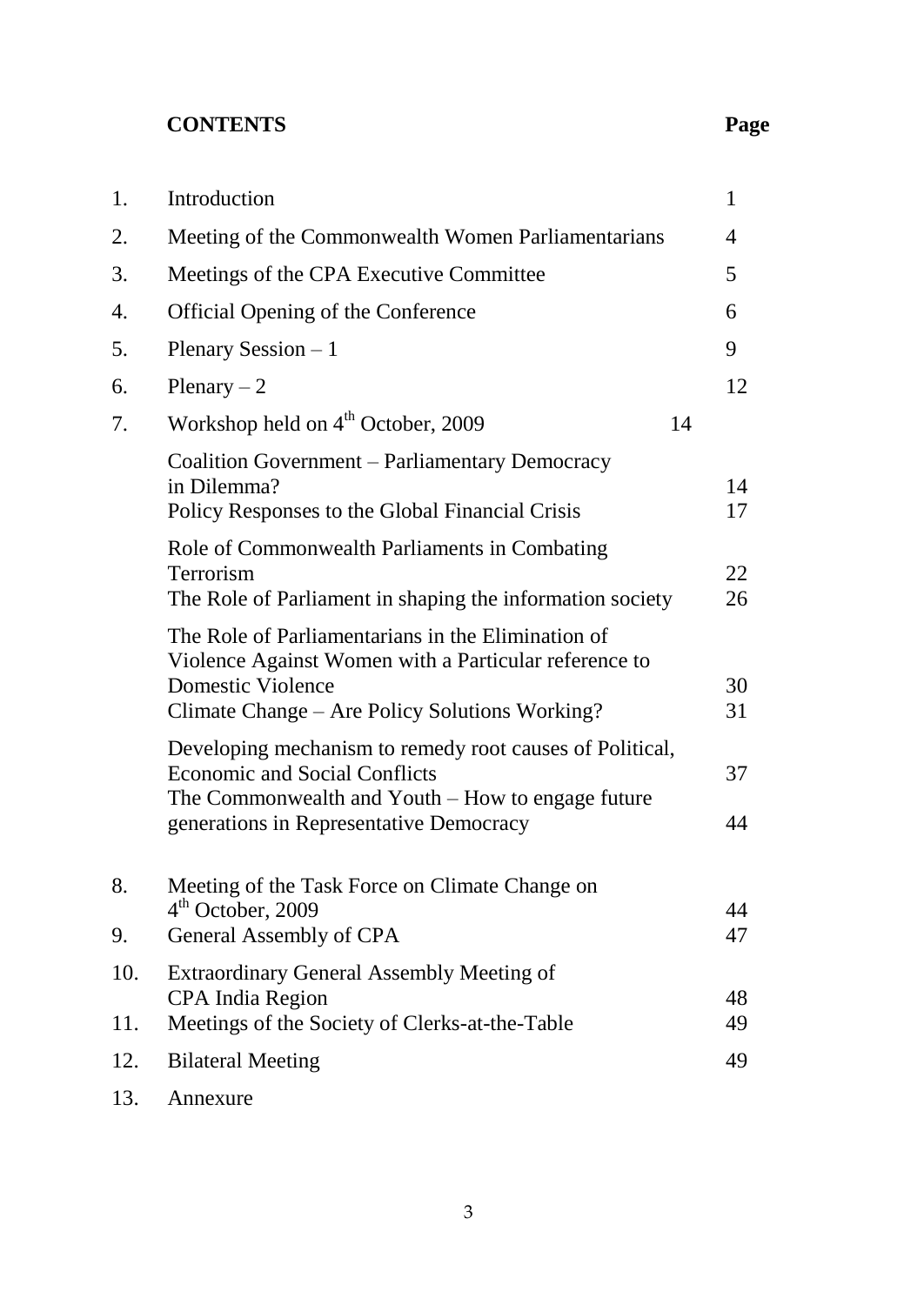#### **PREFACE**

The Commonwealth Parliamentary Association (CPA) is an Association of Commonwealth Parliamentarians. At present 175 National State, Provincial and Territorial Parliaments and Legislatures with a total membership of approximately 17,000 Parliamentarians, are members of the Commonwealth Parliamentary Association.

2. The Association's mission is to promote the advancement of parliamentary democracy by enhancing knowledge and understanding of democratic governance. It seeks to build an informed parliamentary community able to deepen the Commonwealth's democratic commitment and to further co-operation among its Parliaments and Legislatures.

3. The CPA's annual Commonwealth Parliamentary Conference provides an annual forum for discussions bringing together Parliamentarians from across the globe, fostering co-operation and understanding and promoting the study of and respect for good parliamentary practice.

4. An Indian Parliamentary Delegation led by the Hon'ble Speaker, Lok Sabha attended the 55<sup>th</sup> Commonwealth Parliamentary Conference held in Arusha, Tanzania from 28 September to 6 October, 2009.

5. This report brings out the details of India's participation at the above Conference.

6. I hope the information contained in the report will be of use to members as and when the related issues come up for discussion in Parliament.

P.D.T ACHARY Secretary-General New Delhi Lok Sabha

11, March, 2010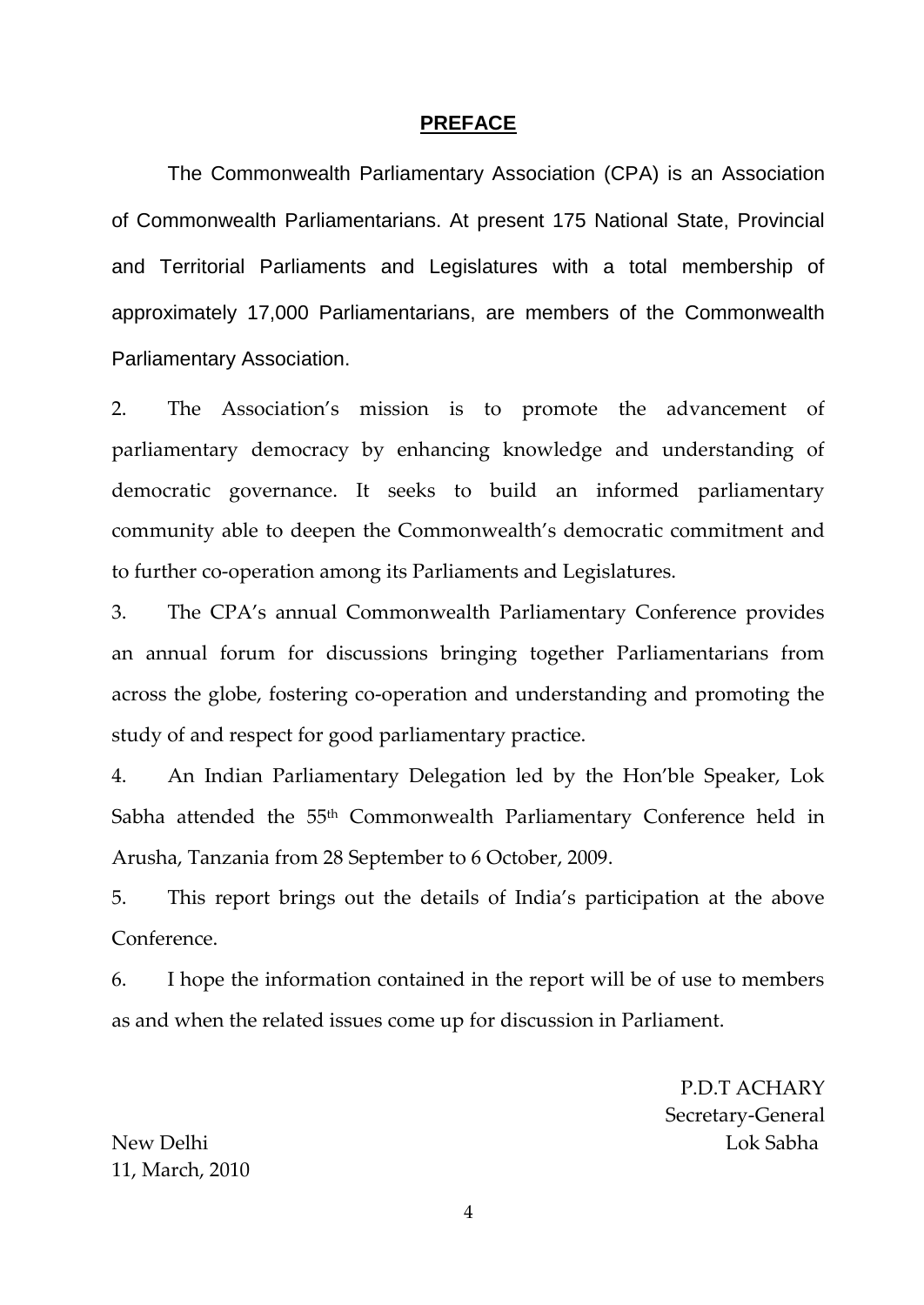# **55 th COMMONWEALTH PARLIAMENTARY CONFERENCE ARUSHA, TANZANIA**

# **28th September to 6th October 2009**

## **REPORT**

### **Introduction**

- 1.1 The 55<sup>th</sup> Commonwealth Parliamentary Conference was hosted by the Parliament of Tanzania at Arusha from  $28<sup>th</sup>$  September to  $6<sup>th</sup>$  October, 2009. The theme of the Conference was "The Commonwealth and the CPA – Meeting Future Global Challenges".
- 1.2 The Indian Delegation to the Conference was led by the Hon"ble Speaker , Lok Sabha, Smt. Meira Kumar and consisted of the following members from India Union CPA Branch (Parliament of India):-
- 1. Shri Bhubaneswar Kalita, MP Rajya Sabha 2. Shri Bhakta Charan Das, MP Lok Sabha 3. Shri Vikram Verma Rajya Sabha 4. Shri Baijayant "Jay" Panda Lok Sabha 5. Dr. Ratna De, MP Lok Sabha Alternate CWP Steering Committee Member 7. Shri P. D. T. Achary, Regional Secretary of CPA India Region Secretary-General, Lok Sabha & Member,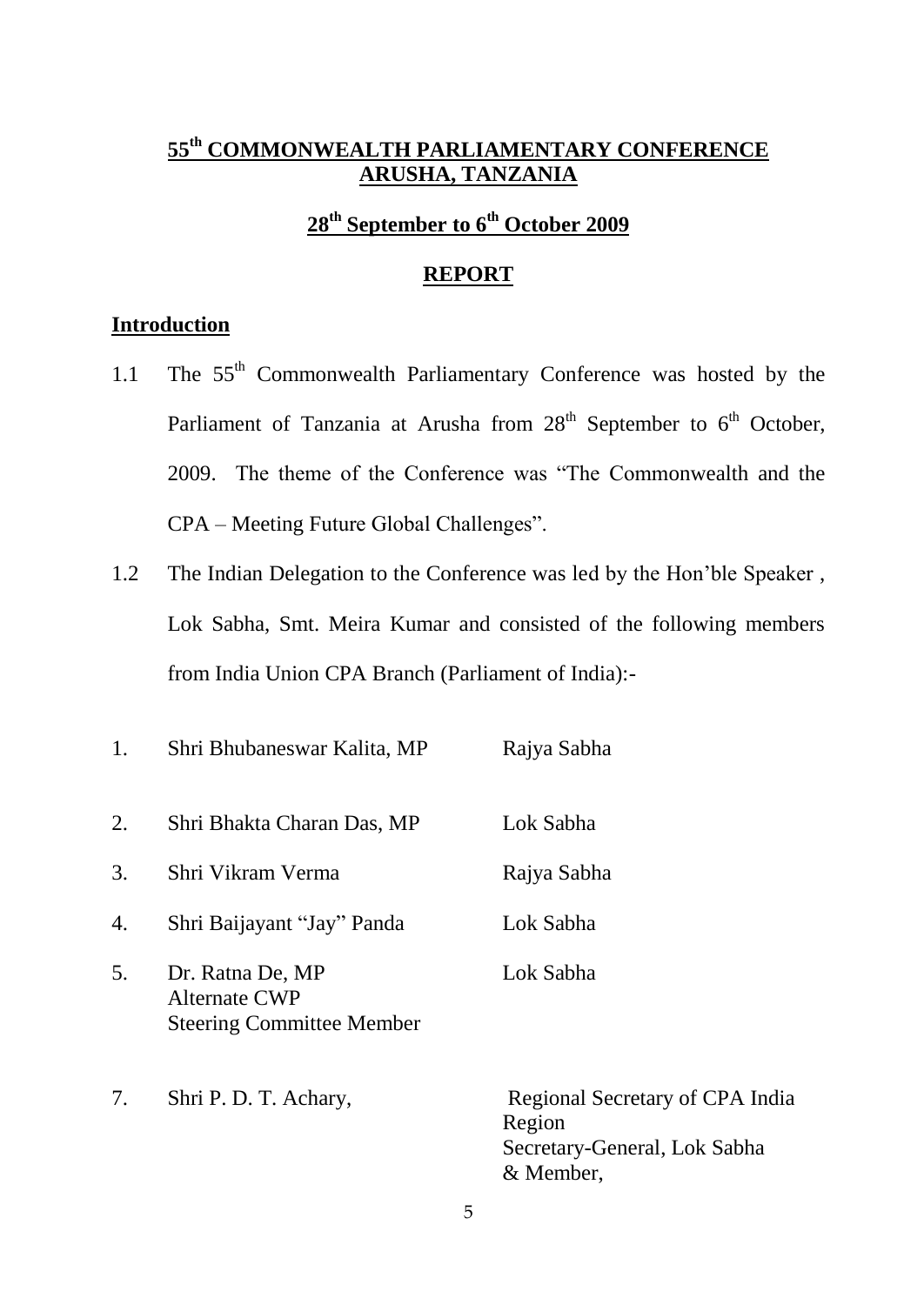8. Shri Amitabh Mukhopadhyay, Secretary to the Delegation Joint Secretary (IPU & CPA) and Financial Adviser Lok Sabha Secretariat

#### **Observers**

- 9. Shri Dushyant Singh, MP Lok Sabha
- 10. Dr. V.K. Agnihotri, Secretary-General, Rajya Sabha Member of the Society of Clerks-at-the-Table
- 11. Smt. Abha Singh Yaduvanshi, Addl.Director, Lok Sabha Secretariat
- 12. Shri Gurnam Singh, Joint Director, Rajya Sabha Secretariat
- 13. Shri S. R. Mishra, Under Secretary, Lok Sabha Secretariat
- 14. Shri Rakesh Anand, Assistant Director, Rajya Sabha Secretariat
- 15. Shri Santosh Kumar, OSD to Hon"ble Speaker, Lok Sabha
- 16. Shri Harinder Singh, APS to Hon"ble Speaker, Lok Sabha Secretariat
- 17. Shri Pankaj Kumar Sharma, Senior Protocol Assistant Lok Sabha Secretariat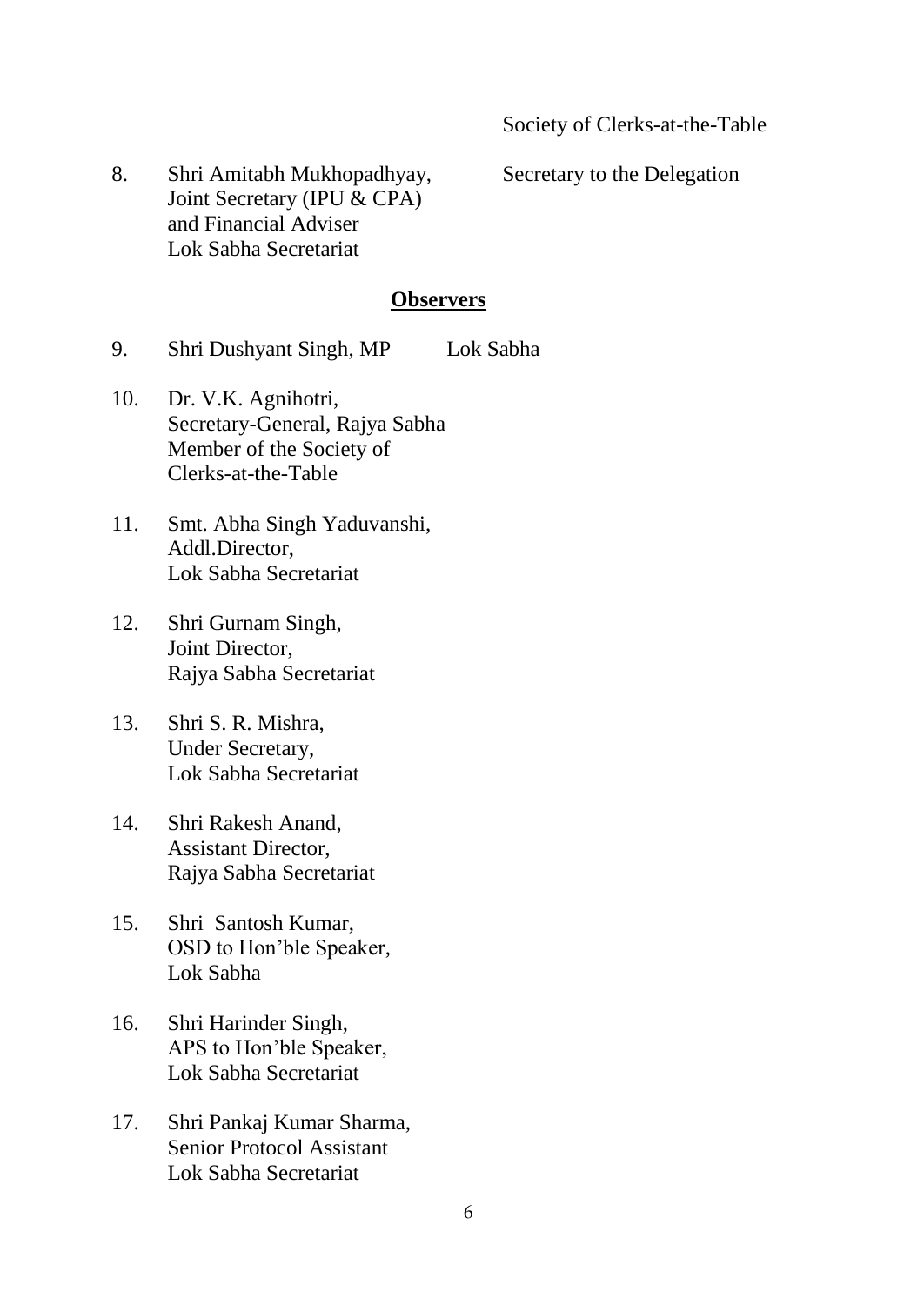1.3 The delegation from India Region also included the following delegates from the State CPA Branches of India: Dr. (Prof.) Ramsundar Ram Kanaujia, MLA, Bihar Vidhan Sabha; Shri Dharam Lal Kaushik, Speaker, Chhattisgarh, Vidhan Sabha; Shri Pratapsing Raoji Rane, Speaker, Goa Legislative Assembly; Shri Tulsi Ram, Speaker, Himachal Pradesh Vidhan Sabha; Shri Veeranna Mathikatti, Chairman, Karnataka Legislative Council; Shri K. Radhakrishnan, Speaker, Kerala Legislative Assembly; Shri Ishwar Das Rohani, Speaker, Madhya Pradesh Legislative Assembly; Dr. Sapam Budhichandra Singh, Speaker, Manipur Legislative Assembly; Shri Charles Pyngrope, Speaker, Meghalaya Legislative Assembly; Shri R. Romawia, Speaker, Mizoram Legislative Assembly; Shri Kiyanilie Peseyie, Speaker, Nagaland Legislative Assembly; Shri Pradeep Kumar Amat, Speaker, Orissa Legislative Assembly; Shri Deependra Singh Shekhawat, Speaker, Rajasthan Vidhan Sabha; Shri K. T. Gyaltsen, Speaker, Sikkim Legislative Assembly; Thiru V.P. Duraisamy, Speaker, Tamil Nadu Legislative Assembly; Shri R. C. Debnath, Speaker, Tripura Legislative Assembly; Shri Harbans Kapoor, Speaker, Uttarakhand Vidhan Sabha; Shri Bhakti Pada Ghosh, Deputy Speaker, West Bengal Legislative Assembly; Dr. Yoganand Shastri, Speaker, Delhi Vidhan Sabha; and Shri R. Radhakrishnan, Speaker, Puducherry Legislative Assembly.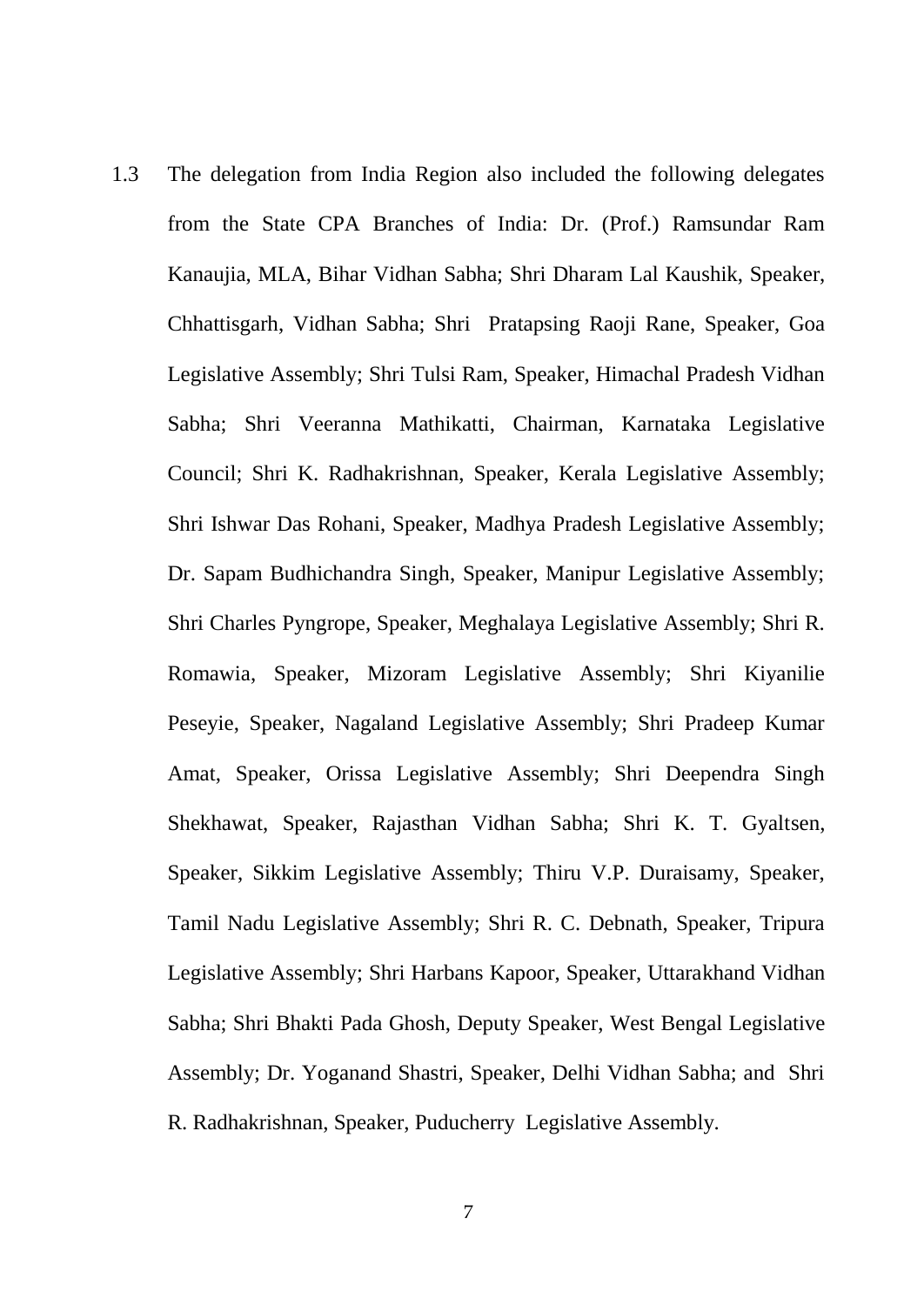1.4 Shri Siddharatha Rao, Secretary, Delhi Legislative Assembly; Shri P.D. Rajan, Secretary, Kerala Legislative Assembly; Shri Dorjee Rinchen, Secretary, Sikkim Legislative Assembly were the three Secretaries from the State Branches who attended the Conference.

1.5 Prior to the Inauguration of the Conference and Plenary Sessions on 2<sup>nd</sup> October, 2009, meetings of the Commonwealth Women Parliamentarians" (CWP) Steering Committee ( $29<sup>th</sup>$  September, 2009) and the Executive Committee of  $CPA$  (30<sup>th</sup> September, 2009) were held. The Small Branches Conference, where India does not feature, was also held on  $30<sup>th</sup>$  September, 2009.

1.6 The details of the Programme of the Conference which included Plenary Sessions, workshops, meetings may be seen at Annexure.

#### 2. **Meeting of the Commonwealth Women Parliamentarians :**

2.1 The meetings of the Commonwealth Women Parliamentarians on the theme " Impact of Global Financial Crisis on Women" were attended by Dr. Ratna De, MP, Lok Sabha . Both the Business Meeting of CWP and CWP Session were moderated by Hon. Kashmala Tariq, MNA, Chairperson, Commonwealth Women Parliamentarians. The Discussion Leaders were Hon. Anna Abdallah, MP, Tanzania, President, Commonwealth Women Parliamentarians, Ms. Hilary Armstrong, MP, United Kingdom, Dr. Caroline Pontefract, Director, Social Transformation Services Division, Commonwealth Secretariat.

2.2 The CWP Session addressed the impact of the global financial crisis on women. Due to the financial crisis, women are facing reductions to export potential; decreasing social, education and health services; limited access to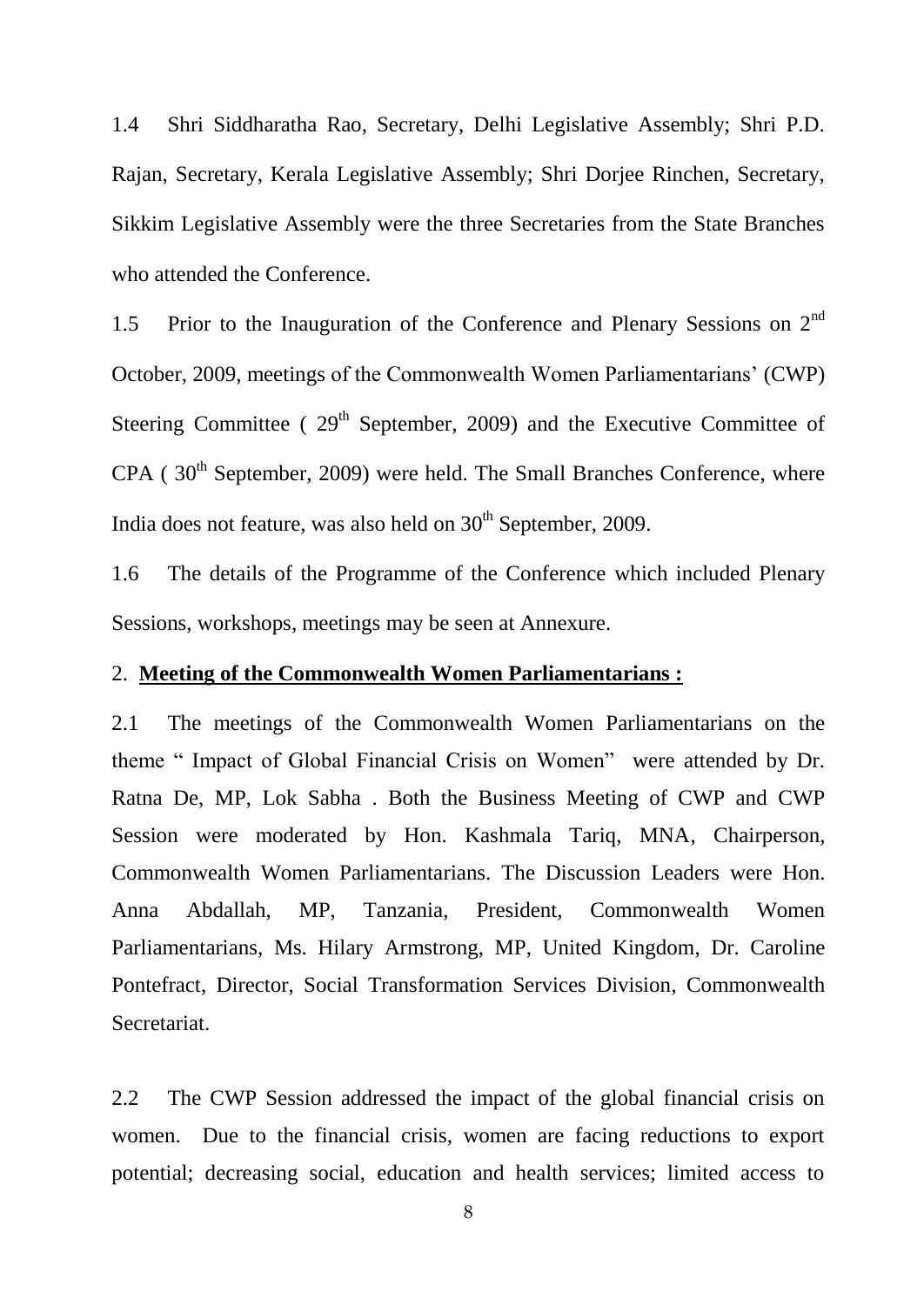microcredit; increased debt load; reduced income; increased infant, maternal and child mortality rates and diminished household welfare. In order to improve the financial situation, women must have access to microfinance with minimal interest rates.

2.3 Dr. Ratna De, MP (Lok Sabha) mentioned that Eleventh Five Year Plan (2007-12) in India recognizes gender as a cross cutting theme across all sectors and acknowledges that adequate financial provisions have to be made in all schemes. Accordingly, gender budgeting has also been introduced for all schemes and programs of government.

2.4 The CWP concluded it was desirable to approach the World Bank and Commonwealth nations to propose increased regulations of microcredit institutions. While the financial crisis affects all nations, it is the developing world which is most at risk. In order to address the financial crisis and its effects on women, the CWP must promote gender-based budgeting to ensure that the fiscal stimulus packages are benefiting women at the grassroots level. At the request of the CWP, the Commonwealth Secretariat will distribute guidelines on gender-responsive budgeting to member governments to ensure sustainability for all women. There is a need for capacity-building on gender-based budgeting in the regions and the CWP will work with its partners to enhance programs and information sharing in support of gender-based budgeting.

2.5 The session concluded with Members in agreement upon the importance of education and capacity-building regarding gender-responsive budgeting.

## 3. **Meetings of the CPA Executive Committee**:

3.1 The Executive Committee meeting was attended by Smt. Meira Kumar, Hon"ble Speaker along with Shri Hashim Abdul Halim, Speaker, West Bengal Legislative Assembly and Treasurer, CPA Executive Committee. Shri Uday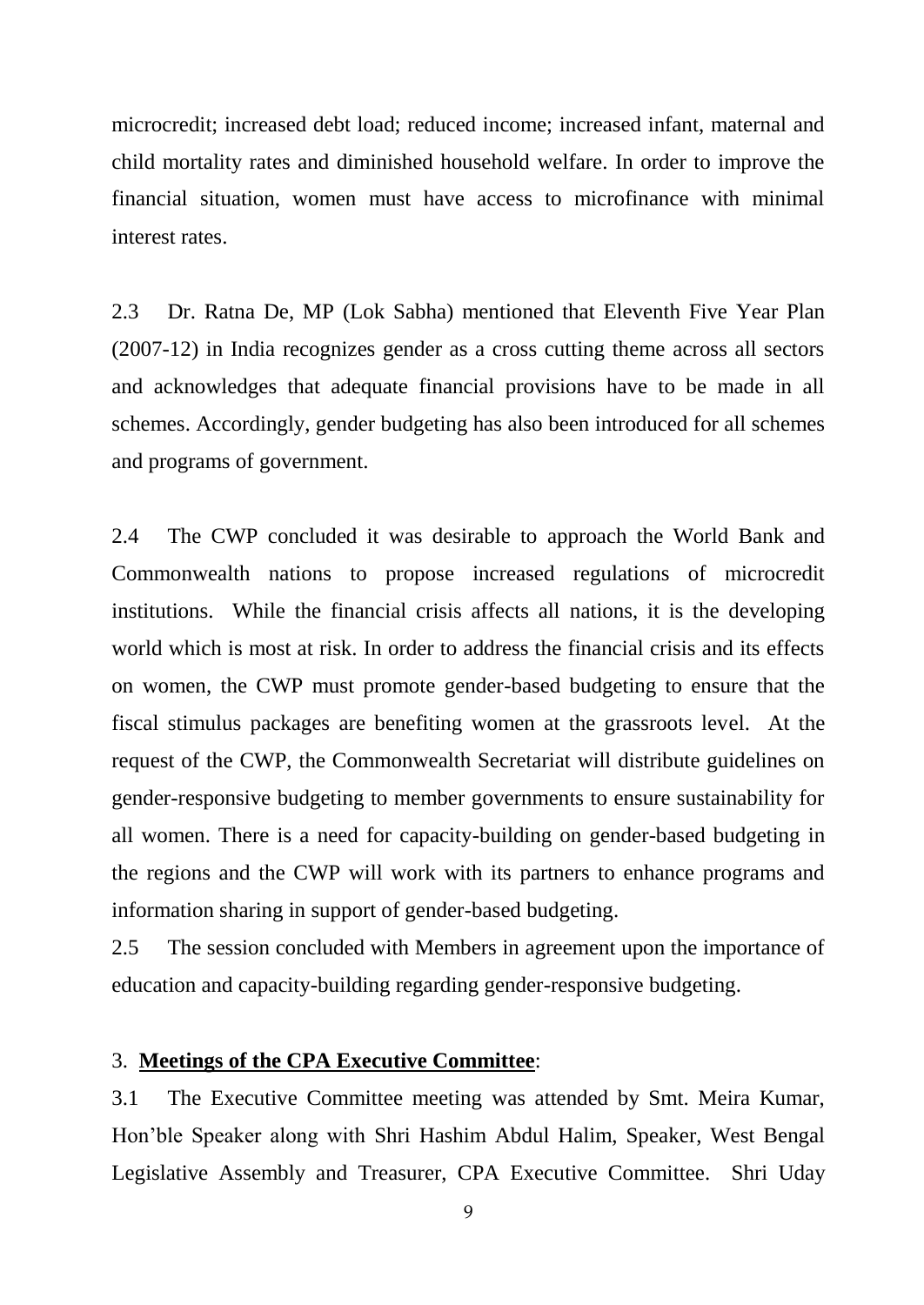Narain Chowdhury, Speaker, Bihar Legislative Assembly and Shri Tanka Bahadur Rai, Speaker, Assam Vidhan Sabha also attended the CPA Executive Committee Meeting as Regional Representatives from India Region.

3.2 The Executive Committee deliberated on various organizational matters on its Agenda. The minutes of the deliberations and decisions taken are expected to be approved by the CPA Mid-Year Executive Committee Meeting scheduled to be held in Swaziland from  $8<sup>th</sup>$  to  $13<sup>th</sup>$  May, 2010.

### **4. Official Opening of the Conference**

4.1 The  $55<sup>th</sup>$  Commonwealth Parliamentary Conference was inaugurated on  $2<sup>nd</sup>$ October, 2009 with an Address by the President of United Republic of Tanzania, H. E. Jakaya M. Kikwete. He addressed two key questions: How do we make it a more effective organisation in the face of the current global challenges? More importantly, how can we make the Commonwealth a voice for the young people who constitute the majority of the citizenry in our countries?

4.2 As one of the leaders in the Commonwealth, he was sure some of these questions would also preoccupy the deliberations at the next CHOGM meeting in Trinidad and Tobago in November, 2009. That meeting, he felt, would benefit immensely from the views and inputs the present Conference sought to explore in order to build a stronger and cohesive organization to serve us and the next generation. He called for a promise, or a commitment, that all members of the Commonwealth will strive to ensure that children and young men in the respective countries will have a decent start in life and a fair and equal opportunity for a better future.

4.3 As a Commonwealth, he said, there is an unprecedented possibility of progress toward a community where all nations are peaceful and prosperous. We have now, in our hands, the capacity and power, never given to any other generation at any other time in human history. We can leverage these capabilities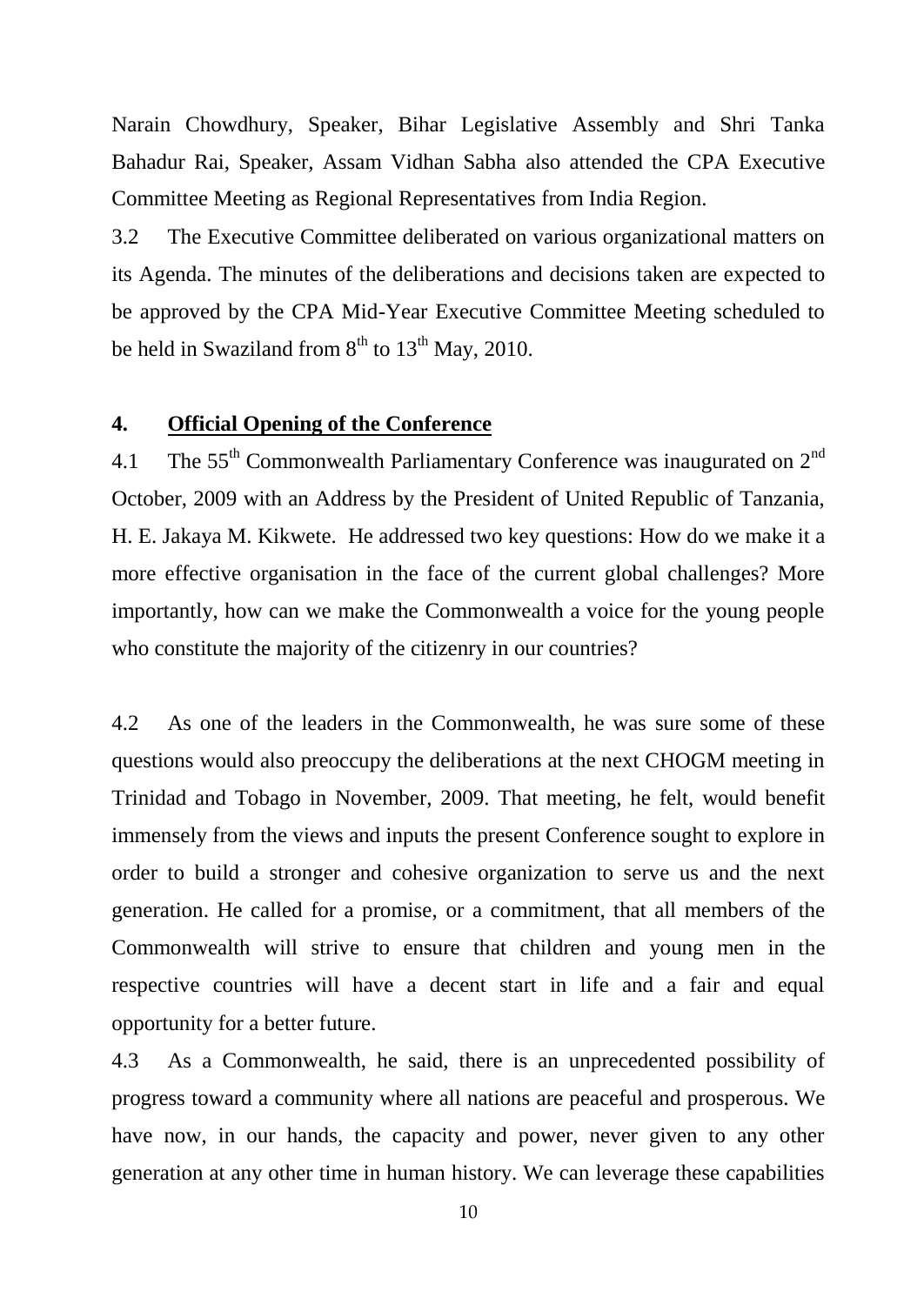and powers to banish poverty, human depravation, and violence from the face of this earth.

4.4 H.E. Jakaya M. Kikwete said the year 2009 was also historic for another reason. The year saw the world challenged by the financial and economic crisis of the worst magnitude in the history of our nations. The threat to the wellbeing of nations and peoples has never been so formidable. Towards the end of the year, we had to reflect on the way we responded to the crisis and the lessons learnt from it. Certainly, all the countries and peoples were still struggling to overcome the effects of this crisis. There was failure in the manner in which the global financial system was managed and supervised. There was a huge regulatory deficit to the detriment of the economies of nations and the world economy as a whole. To avoid a recurrence of such situations in future, we must ensure that adequate regulatory measures and systems are put in place to monitor the affairs of the global financial system and take corrective measures in good time. There was also need to strengthen the institutions of global financial and economic governance to make them more transparent, responsive and representative for the sake of building shared and sustainable prosperity.

4.5 A Committee of leaders from the Commonwealth , headed by Rt. Honourable Gordon Brown, the Prime Minister of the United Kingdom had been tasked in Kampala, 2007, to look at how to reform the international financial system and institutions of global financial and economic governance. The Committee had made pertinent observations and recommendations which, if embraced and implemented, he believed, would lead the way to a stable world financial order. And, for the future, the recommendations could help avert the problems the world was experiencing at the moment. The world must bear in mind that nations in the developing countries which are not responsible for the crisis have nevertheless suffered from it. Poor as they are, they cannot mount adequate national economic rescue responses. Therefore, they need and actually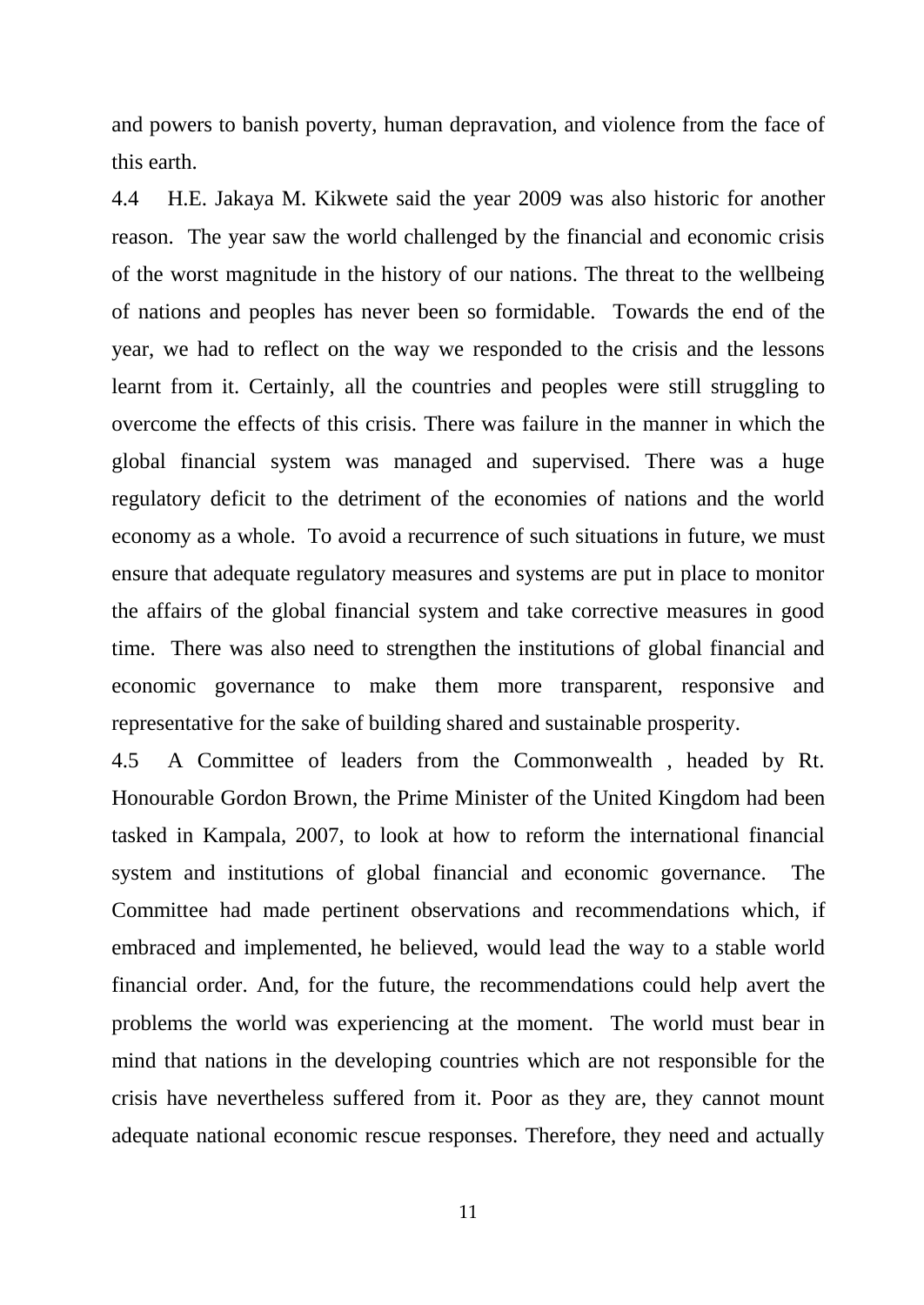deserve, to be assisted. He urged the voices from the Commonwealth Parliaments and Parliamentarians to demand action on the part of the G20 countries.

4.6 Turning to the threat of climate change, he said life-sustaining resources, such as water and green cover, are disappearing. Few miles away from Arusha, the Conference venue, because of severe and prolonged drought, thousands of herds of cattle were facing acute shortage of pasture and water. The livelihoods and proud traditions of pastoral communities are severely threatened by the emaciation and deaths of many of their livestock. Similarly, about 80 kilometres from Arusha, the white snow-cap of Mount Kilimanjaro, the wonder and splendour of permanent snow, close to the Equator, has been melting away at alarming speed over the last fifty years. There are only two glaciers left. Along the Tanzanian Indian Ocean coastline the town of Pangani was in danger of being submerged to the extent that Tanzania had been forced to incur huge expenses to build a wall to check rising sea waters. Unfortunately, the Maziwe Island nearby has not been so lucky. It is completely submerged. The Island was a hatchery for the turtles in the Indian Ocean.

4.7 Again, because of global warming, the highland areas of Tanzania which used to be malaria free are now facing the disease. The cold climatic conditions which prevented the mosquitoes carrying malaria from surviving had become warmer. They had become habitable for mosquitoes; hence the spread of the disease. This factor made the fight to eliminate malaria in Tanzania more challenging.

4.8 The Commonwealth could help to bridge the gap between positions held by countries of the South and the North and within the South as well as within the North. Commonwealth Parliamentarians could play a pivotal role in this endeavour, particularly by encouraging their respective governments to develop and adopt environment friendly policies and positions within their countries and at the global arena.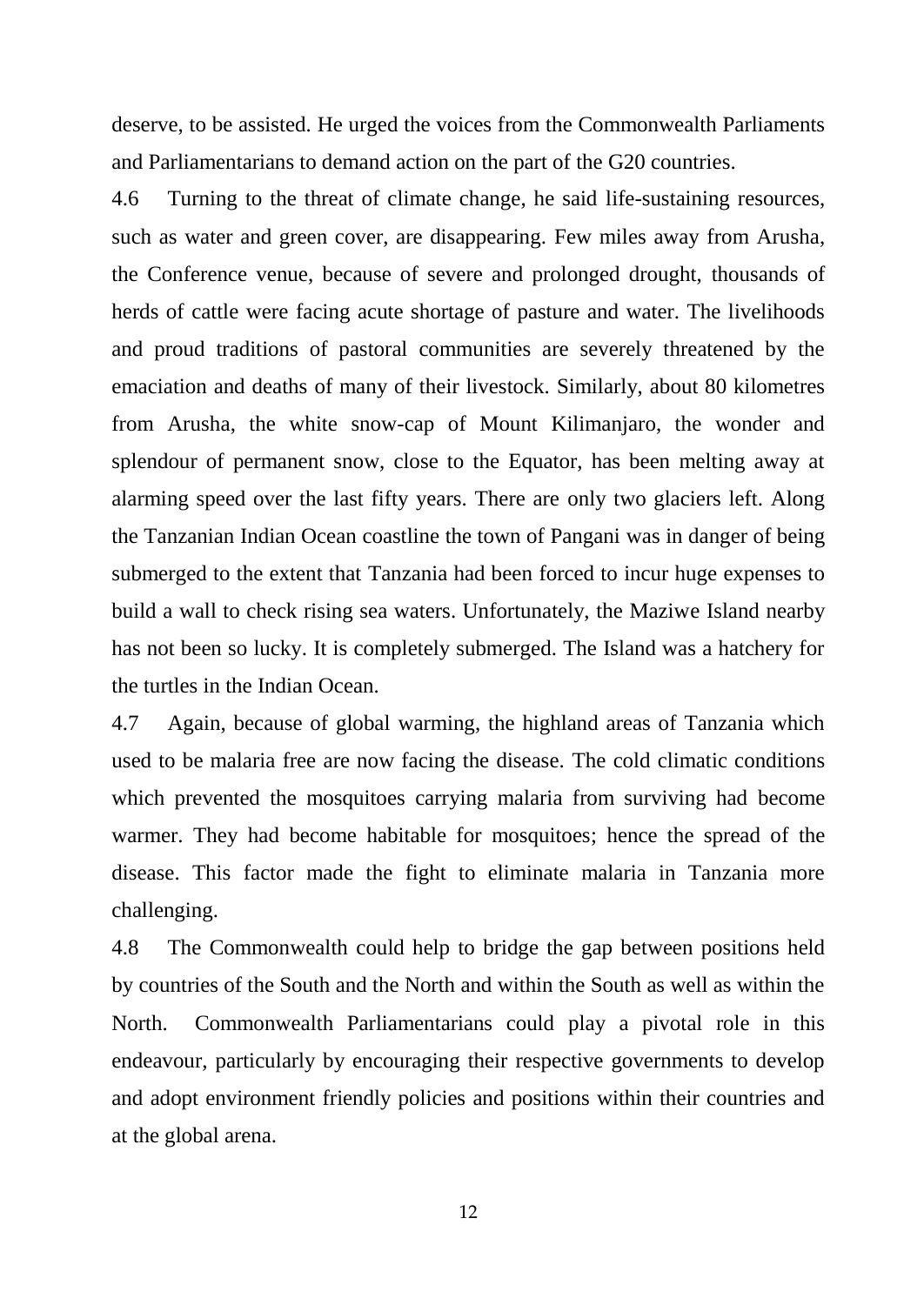4.9 He also hoped that, at the MDG Summit in 2010, developed nations will recommit themselves to increase contribution and quicker disbursement of earlier commitments to accelerate the implementation of the MDGs to be on track with the 2015 deadline. The Commonwealth Parliamentary Association could use its good offices for advocacy in pursuit of these noble goals.

4.10 He said parliamentarians from developed to developing countries, from young to mature democracies, have equal authority in so far as they speak for the people and share the awesome responsibility to live up to the expectations of the electorate. One of those expectations is that Members of Parliament will conduct themselves in Parliament, in their communities and in the world at large, in such a manner as to build rather than erode the fabrics of their nations and the stature of the institution of Parliament.

4.11 He expressed his deepest sympathies with the governments and peoples of Samoa, Tonga, Indonesia and the Philippines for the loss of lives and property that had resulted from the earthquake and subsequent floods.

4.12 With these words, the President of Tanzania, H.E. Jakaya M. Kikwete declared the 55<sup>th</sup> Conference of the Commonwealth Parliamentary Association open and wished Delegates successful deliberations.

4.13 The Inaugural Function was attended by the Hon. Speaker and all members of the Indian Delegation. After the Inaugural Function, an official photograph of the Delegates and Observers was taken.

4.14 Thereafter, separate briefings were held for Delegates and Observers, Workshop Moderators, Discussion Leaders, Rapporteurs and Session Secretaries which were all attended by the designated members of the Indian Delegation.

## **5. Plenary Session - 1**

5.1 The First Plenary Session was held on  $2<sup>nd</sup>$  October, 2009.

5.2 The Secretary-General of the Commonwealth Parliamentary association Dr. William F Shija addressed the gathering at the Inaugural Session. He said the year 2009 happened to be the 10th anniversary of the death of the father of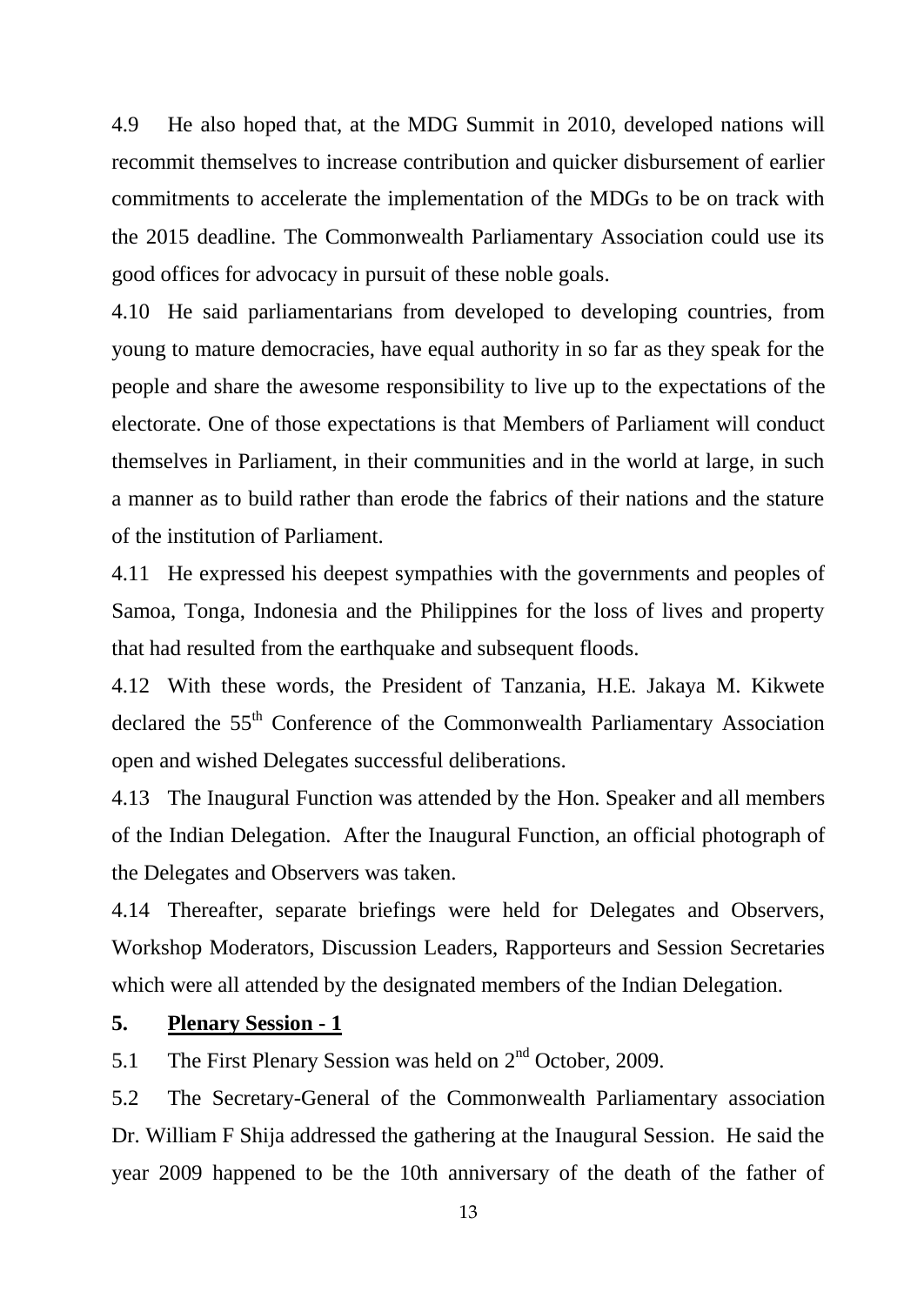Tanzania, Mwalimu Julius Kambarage Nyerere who continued to be remembered by Tanzanians as having worked selflessly and sacrificed so much for the development of the nation called Tanzania. The day,  $2<sup>nd</sup>$  October also happened to be the occasion to remember the contribution of Mahatma Gandhi who worked tirelessly, using non-violent means, for the development of democracy.

5.3 He referred to the "Extra-Budgetary Programmes/Projects" approved by the Executive Committee of CPA under the initiative of the Chairperson, the Hon Shafie Mohd. Apdal, MP. The new policy initiative was intended to deliver tangible facilities to the branches of CPA, and for the Association"s work to be seen on the ground for the promotion of democratic principles, particularly in developing countries. The first funds were to benefit the Branches of St Lucia, Zanzibar, Bougainville, Kwara State in Nigeria and Namibia. The second stage of this initiative is known as "The Little Acorns" project, which will be launched during this conference starting with three beneficiaries in Tanzania - one school in Arusha, another school in Zanzibar and a third school in Dodoma. The Little Acorns project aims to equip educational institutions with information technology facilities for the purpose of promoting democracy and good governance among the youth. It is hoped that with the assistance of partners and the usual cooperation, this project will continue to grow and benefit more Branches.

5.4 He informed delegates that the Executive Committee had already approved the planning to mark the centennial celebrations for the CPA in 2011 when the conference would be held in the United Kingdom.

5.5 Parliamentarians gathered should feel free to contribute and critique what the United Nations and other agencies are doing to establish a global response to the economic crisis, including the processes of reforming the United Nations and the world economic, financial and trading system to prevent a repetition of such a crisis. The CPA Executive Committee had in 2009 approved the formation of a Climate Change Task Force to formulate actions to combat the impacts of climate change. Also, in July this year, the CPA UK Branch convened a conference on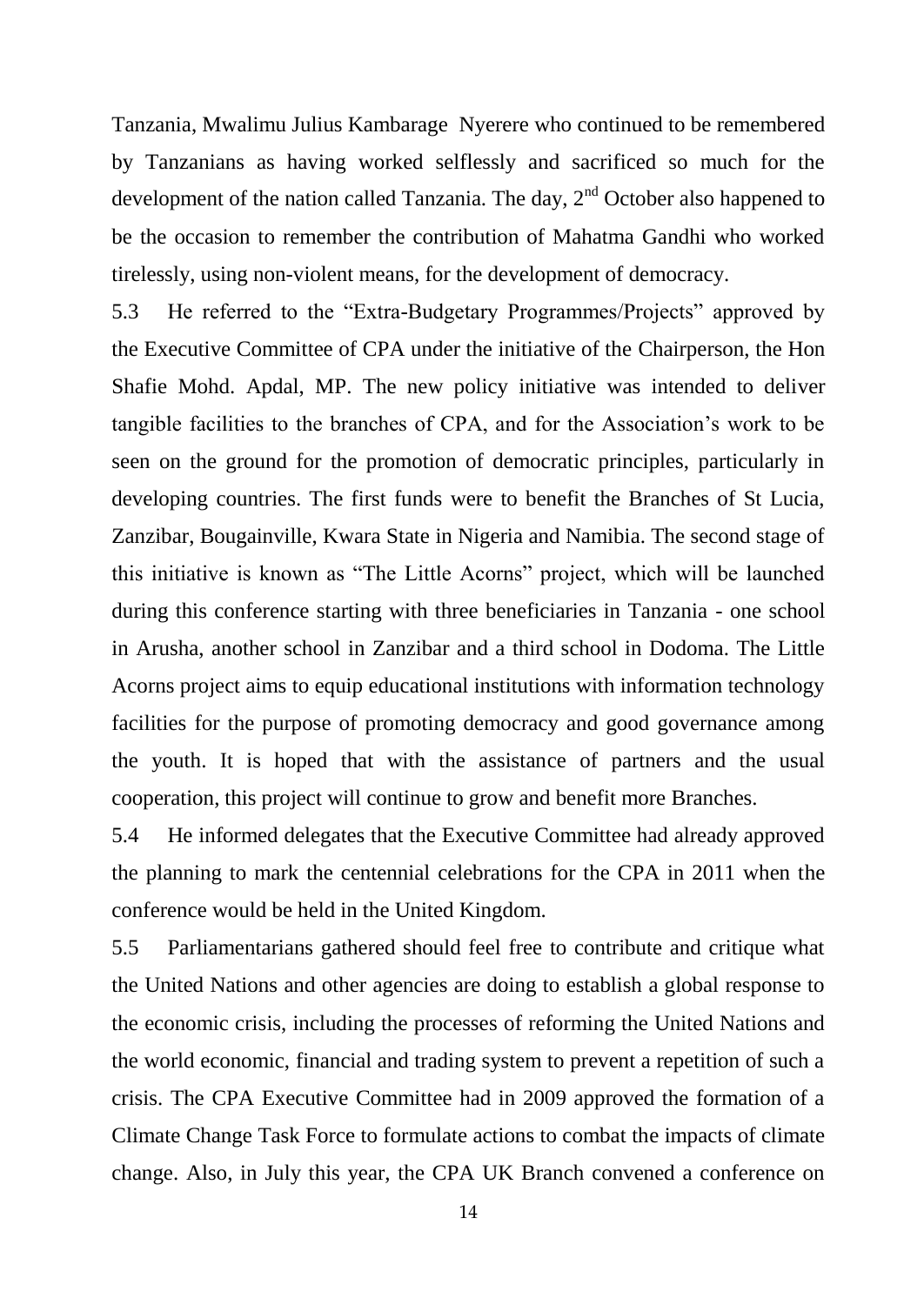Climate Change, in London, the outcome of which was to be shared with delegates at the Arusha Conference. Similar discussions on climate change were held during the Regional Conferences of the Africa and Caribbean Regions.

5.6 He was also glad that delegates at this conference would debate the issue of terrorism, which continues to be a peril of immense social and economic consequences for both developing and developed countries. The impact of terrorism includes: the diversion of foreign direct investment, destruction of infrastructure, redirection of public investment to security and the limitation of trade. Terrorism, like civil conflicts, may cause spillover costs among neighbouring countries, as a terrorist campaign in a neighbour dissuades capital inflows, or a regional multiplier causes lost economic activity in the terror-ridden country to resonate throughout the region. Some of the regions such as Asia and India are currently feeling the most recent effects of terrorism. I hope that this conference will provide not only an opportunity for the sharing of experiences but devising more legislative and other mechanisms to combat terrorism at national, regional and international levels. He wished the delegates successful and fruitful deliberations over the next few days.

5.7 Mrs. Mmasekgoa Masire Mwamba, Deputy Secretary-General, Commonwealth also addressed the gathering. She stressed on the importance of Parliament, Parliamentarians, Commonwealth and democracy. She mentioned that Commonwealth often refers to democracy and development as twin pillars of it"s work. She praised the work of CPA which is helping parliaments to enhance their integrity. Accordingly to Mrs. Mwamba, democracy is a journey and not a destination. It needs constantly to be nurtured, protected and promoted. The goal of Commonwealth is to create a Commonwealth of democracies where a genuine, credible election reflecting the will of the people, determines and credibility and legitimacy of the elected legislature and the government.

Mrs. Mwamba informed that the Commonwealth targets at least 30 percent of Women in positions of decision making by 2015.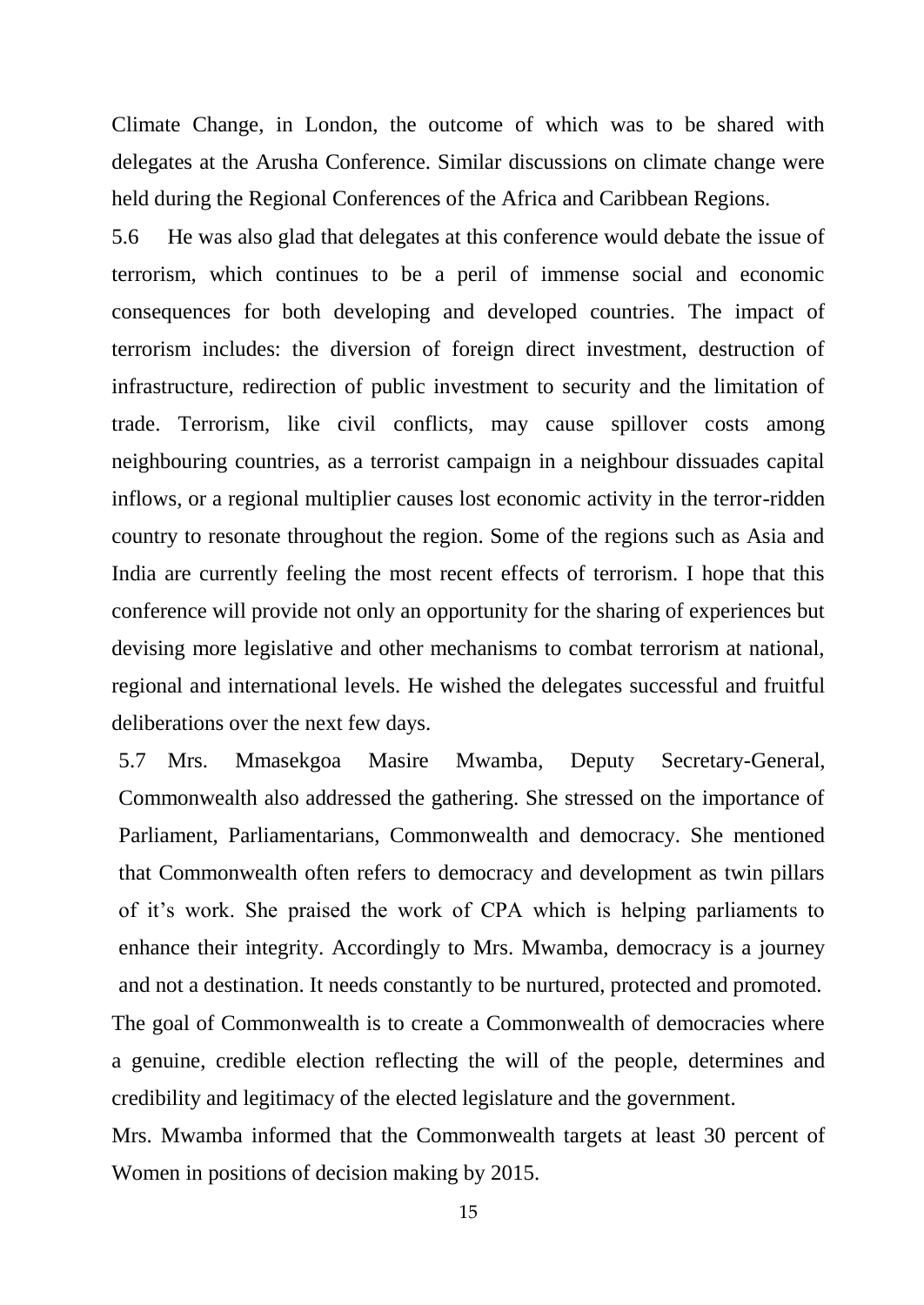The session closed after some questions and clarificatory answers regarding the projects undertaken by CPA.

**6. Plenary – 2** : Can Trade Liberalisation Benefit the Commonwealth in the Current Economic Climate ?

6.1 The Second Plenary was held on  $5^{Th}$  October, 2009 on the subject 'Can Trade Liberalisation Benefit the Commonwealth in the Current Economic Climate ?'. Arguing that reverting to a new age of protectionism and subsidies will not help domestic economies to recover, participants called for the expansion of the global free market led by Commonwealth governments and Parliamentarians. But world trade must take place in an environment in which all benefit. Appropriate safeguards must prevent abuses of free trade which Members said are continuing and are appearing in new forms in government responses to the financial crisis.

6.2 Several Members acknowledged that subsidies and other forms of government intervention in free market economies will continue to be required to raise developing economies to a point where they can compete internationally on an equitable basis or to deal with periodic fluctuations which are part of all free market economies. These interventions should be recognized as legitimate but interim measures as genuinely free and equitable trade is the best route out of poverty.

6.3 The use of high tariffs and other forms of protectionism lasted for 44 years in India during which time the country developed a solid democracy but its economy grew only slowly. This period ended in 1991 when a balance of payments crisis forced the country to pledge its gold reserves to cover debts and caused it to recognize the need to change to significant liberalization, Shri Baijayant Panda, MP, told delegates. The Indian Parliamentarian said his country is now a mix of developed and developing economies and an international advocate of free trade.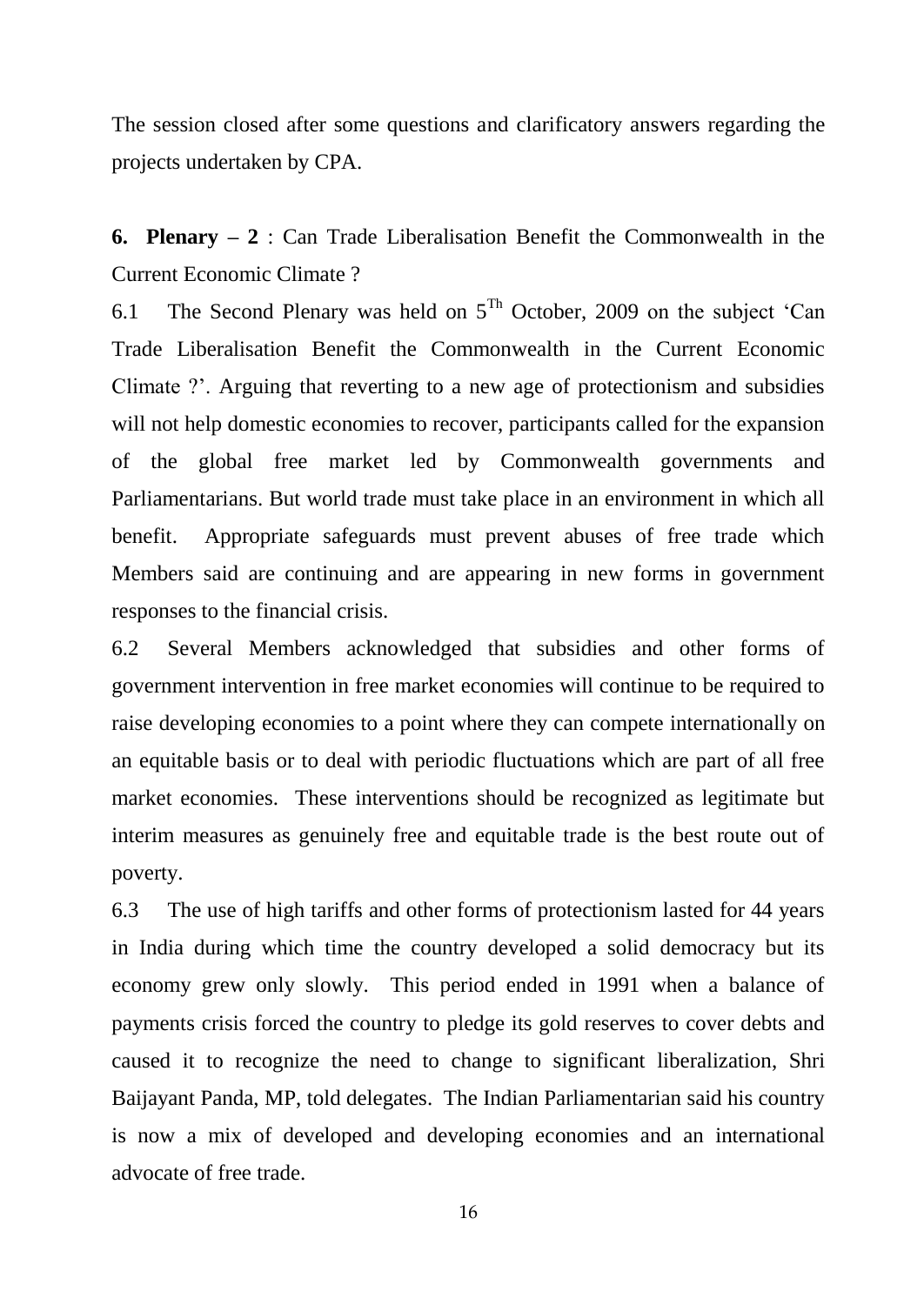6.4 Shri B.J Panda, M.P. (Lok Sabha) clarified that while there is broad agreement that free trade is the most effective engine for development and the 1997 Commonwealth Heads of Government Meeting supported free trade, it should be noted that all agreements have built-in mechanisms to protect small developing economies. Commonwealth nations now account for 30 per cent of global trade and they include economies at all stages of development. Protectionism cost India nearly five decades of development until it removed all its restrictions including internal barriers. It continues to develop now despite the current global economic downturn which he warned is a cycle which will return. Such shocks can be good at times providing a "wake-up-call" to stagnating economies, he said.

6.5 The current recession, which he said, started in 2007 in the United States and was caused by mismanagement by some financial institutions, has revealed a new phenomenon in which the developed economies are not the only engines of global economic growth. China and India have joined the developed economies and are doing spectacularly well, despite some slowdown in performance. He said India"s economic growth rate has recently doubled from the levels of three to 3.5 per cent that it experienced before it liberalized. Other economic indicators are also positive as the country reduces the number of people living in poverty by one percentage point a year.

6.6 But he agreed with others who advocated some form of continuing protectionism. With 700 million farmers, most of them economically vulnerable, India pleas for free trade while continuing appropriate safeguards to protect its developing sectors and to keep its democracy stable.

6.7 A second speaker from the British Parliament, Mr. Nigel Evans, MP, also spoke out against the poor being exploited as a source of cheap labour. The Commonwealth and all developed nations should advocate fair practices in labour as well as in the trade in goods.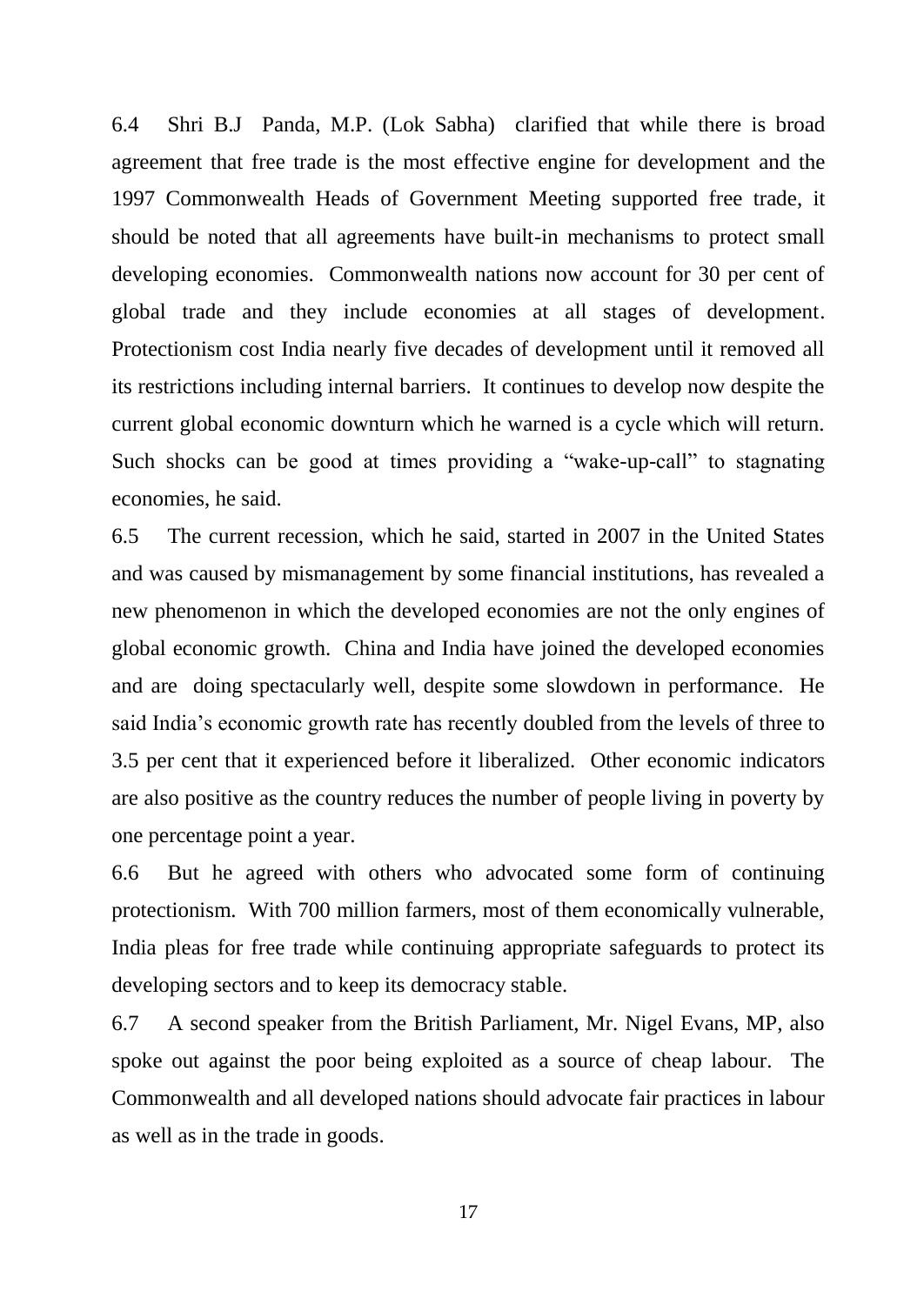6.8 Trade which is completely free is not always possible, he added. The U.K. is a member of both the Commonwealth and the European Union, yet the EU is just as protectionist a grouping as the United States.

6.9 Hon. Peter Baiya, and Hon. Charles Onyancha, MP, of Kenya argued that the developed countries which espouse free trade also continue to protect sectors in their own economies. If developed countries remain as the only beneficiaries, free trade will be unsustainable.

6.10 Mr. Baijayant J. Panda, MP (Lok Sabha) said high levels of subsidies, particularly on agricultural produce, distort competition and therefore unfairly benefit developed countries. Bank bailouts by governments in developed countries are also subsidies which interfere with free market economies.

Developing countries receive unfairly low prices for primary products, he said. They need a level playing field so their produce can compete fairly in the international market.

# 7. **Workshops held on 4th October, 2009:**

# 7.1 **Workshop A**: COALITION GOVERNMENTS -- PARLIAMENTARY DEMOCRACY IN DILLEMMA?

7.1.1 The workshop was moderated by Hon.Raphael Chegeni, MP,Magu and the following were Discussion Leaders: Hon;Gertrude I.Mongella, MP.Ukerewe, Hon.Halima Mdee,MP. Special seats were assigned to Hon,Jeneralli Ulimwengu Prof.Palamaggamba Kabudi,Lecturer at the University of Dar es Salaam.

7.1.2 The Workshop addressed the issues of the emerging trends of coalition Governments in Africa. Whereas some speakers believed that coalition governments were a result of failed democracies and the democratic process, especially the electoral process and are bound to fail, saying that these were governments for convenience, other delegates especially those from India and Malaysia said coalition governments mandated by the people themselves resulted in economic successes and political stability as exhibited in their countries.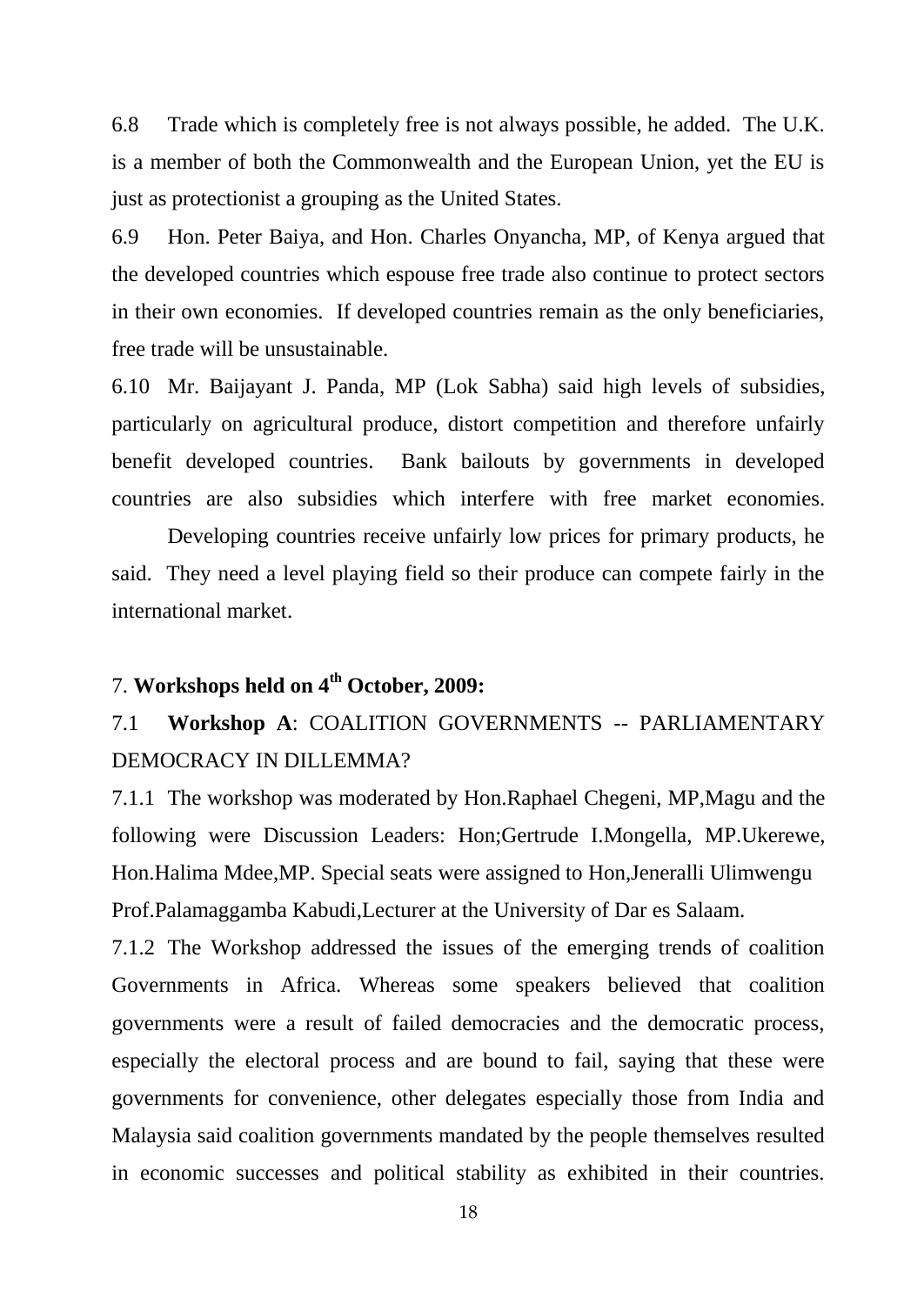However they said in order for a coalition government to work effectively there are underlying conditions such as the formed government should work within agreed policies and rules, there must be transparency and the rule of law in the running of that government, it should always strive to serve the interests of the people, there must be a continuous communication among the members of the coalition in order to that disputes were averted.

7.1.3 In conclusion, some delegates suggested that in the eventuality of the failure of coalition governments, we should resort to proportional representation and move away from politics of competition to politics of complementarily which in turn leads to inclusiveness and make those in power servants of the people and not masters of the people.

7.1.4 Hon. Dr. Getrude I. Mongella, MP, Ukerewe in Tanzania said in Africa before colonization, elections were not through voting rather elders in society were entrusted and respected in making decisions for the society. She cited the Maasai"s in Tanzania where age was important for decision making on behalf of the society. Halima Mdee MP, Tanzania in her presentation said coalition governments may be formed out of necessity. Citing Kenya and Zimbabwe, she said the formed coalitions may not necessarily be bad but much will depend on how quickly they focus on constitution making. She warned that it is a mistake to look at the present government in Kenya as a coalition government in the conventional sense of proportional representation. Rather, it was a transitional arrangement created to restore the legitimacy of the state by facilitating the process of producing a new constitution which would address the longstanding grievances. In her concluding remarks she argued that if coalitions are perceived as transitional mechanisms for working out popular national visions and rewriting national constitutions they will have served a positive end, while if on the other hand they are seized by rent- seeking elites as opportunities to share the spoils of political power that will block democratization and underwrite political decay in Africa.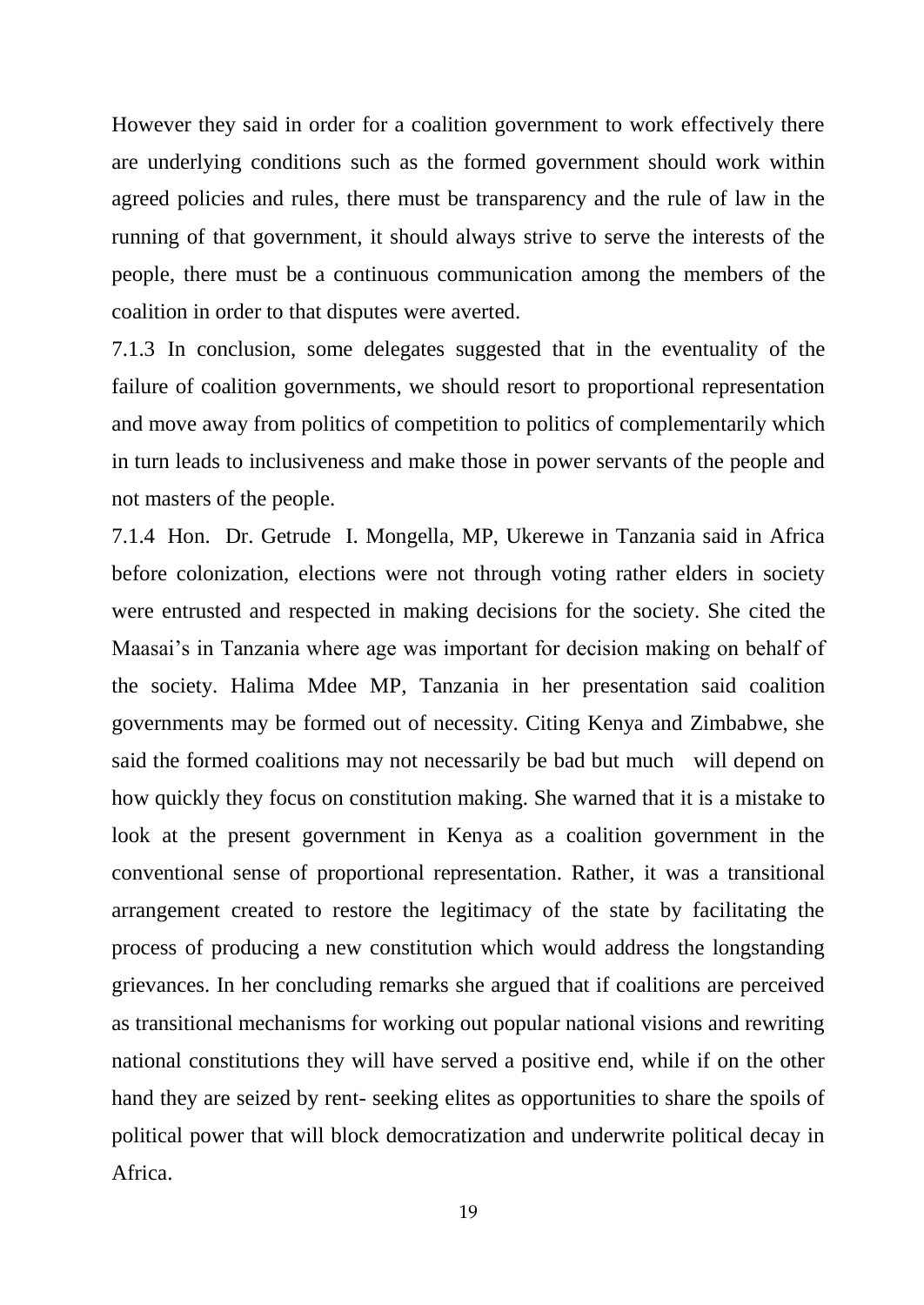7.1.5 Prof.Parramagamba Kabudi, a Lecturer at the University of Dar es Salaam in his presentation, mentioned the cases of National Unity governments. He said these are deliberately formed such as in a post-apartheid South Africa and Ruanda. They are formed as part of National healing. He also urged third generation coalitions to learn from the experiences of India.

7.1.6 Hon.Vikram Verma, MP, India said coalition government had worked perfectly well in India and it had been there for the past twenty years. He said coalition worked if it was mandated by the people. The rise of coalition governments is a manifestation of the widening and deepening of democracy in India. Different regions and social groups have acquired a greater stake in the system with regional and State-based parties that seek to represent them winning an increasing number of seats in Parliament.

7.1.7 What has emerged in India as a pattern of coalition formation is that, despite being ideologically heterogeneous, parties both national and regional, come together on the basis of programmatic compatibility. The formulation of a "Common Minimum Programme" through extensive negotiations and the constitution of a Coordination Committee of the alliance to help parties to resolve the day-to-day problems are mechanisms India is now familiar with.

7.1.8 The fact that each of the two major coalitional formations, namely, the National Democratic Alliance and the United Progressive Alliance, has completed the full five-year term in their own turns, is a significant development as the internal mechanisms of managing a coalition have successfully worked to sustain coalitions and to provide relative political stability. Coalitions and governance through coalition government are not per se unstable or unsuited to parliamentary democracy.

7.1.9 Hon.Dato Abdul Halim bin Hussain. Speaker, Penang, Malaysia told the members that Malaysia has an experience of 52 years of coalition government. He gave conditions which were necessary for the efficient functioning of the system such as: agreed policies, continuous engagements (communication)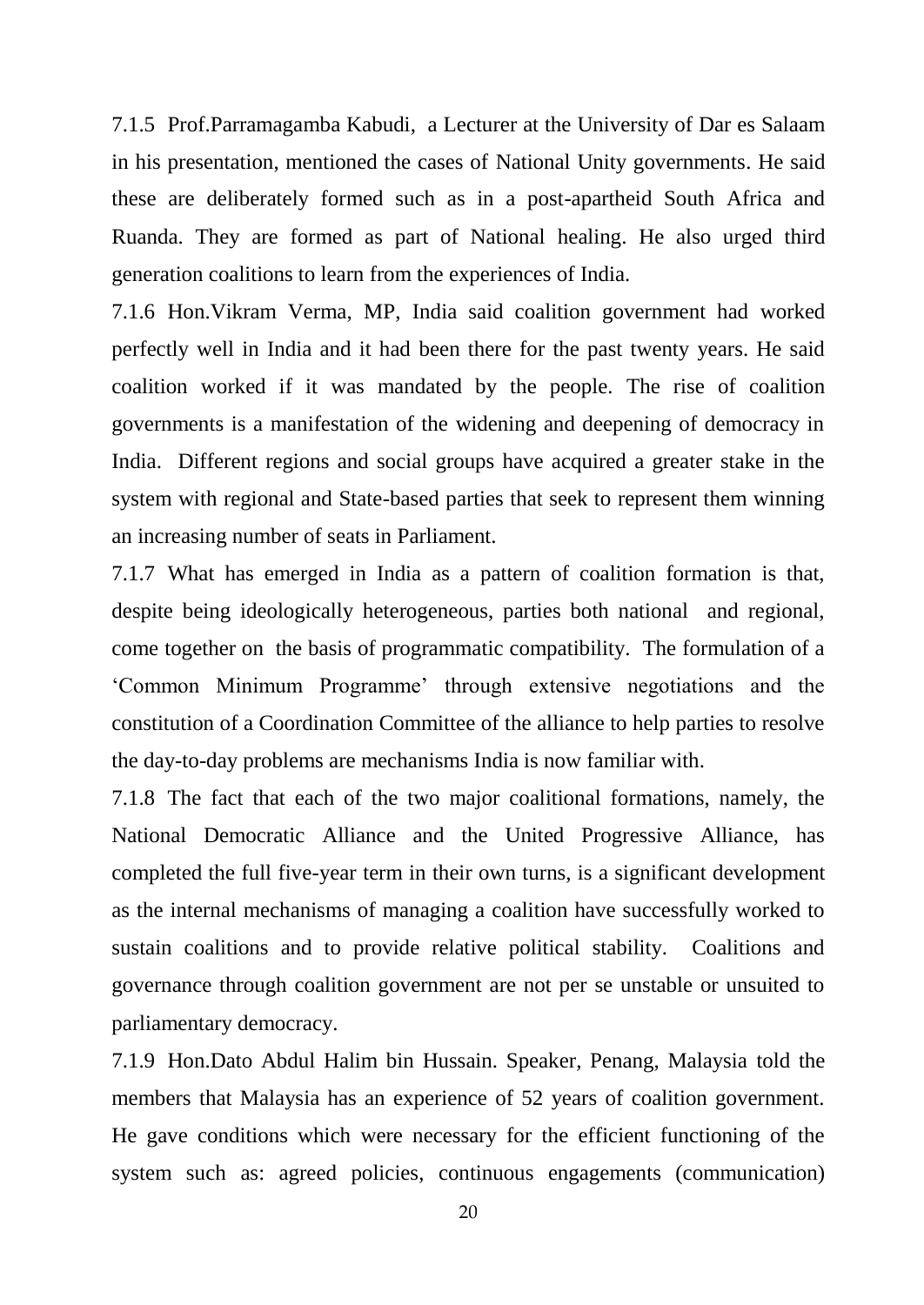among the members of the coalition government, transparency of government in the running of its affairs and the Executive, Judiciary and the Parliament should be independent in their deliberations. He said currently there are 14 members in the coalition government and all problems related to coalition government are solved in a cordial manner.

7.1.10 Participating in the discussion, Hon.Baijayant J.Panda, MP, Lok Sabha said coalition governments are now a reality. India in the past 14 years has seen a stable government leading to increased economic growth. The coalition is safeguarded by various laws such as the law of prohibiting floor crossing and other anti- defection laws.

7.1.11 Hon.K.T.Gyaltsen, MP, Sikkim, India said the basis of democracy is the rule of law and India has successfully progressed as a result of rule of law. He said rules that will direct how coalition government will be run and respecting people"s rights would bring democracy.

## 7.2 **Workshop 'B': Policy Responses to the Global Financial Crisis**

7.2.1 The Workshop was moderated by Senator Alan Ferguson, Deputy Speaker of the Senate, Australia. The Discussion Leaders were : Hon. D. Giselle Isaac-Arrindell, MP, Speaker of the House of Representatives, Antigua and Barbuda, Prof. the Hon. Ben Turok, MP, South Africa; Hon. Abdallah Omar Kigoda, MP, Tanzania; Hon. Michael Carrington, MP, Speaker of the Parliament of Barbados; Mr. Kevin Deveaux, Parliamentary Development Policy Adviser, United Nations Development Programme.

7.2.2 Economic stimulus packages to inject money into national economies were highlighted as a common government policy response to the global financial crisis but participants in this workshop also stressed the need for better government oversight and regulation of financial institutions, including oversight at the international level. Women were urged to be more active in agitating for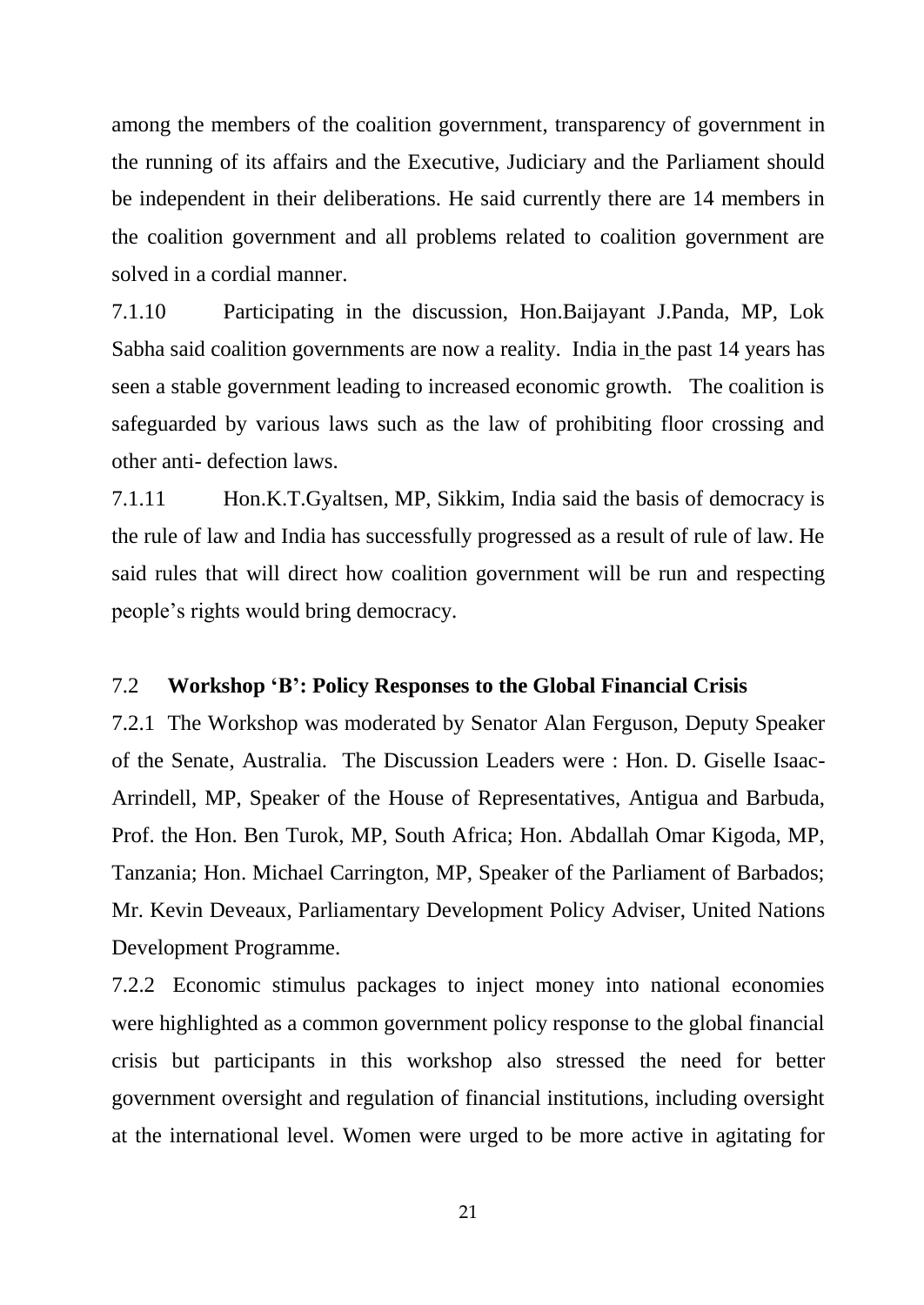policies to benefit them as there was a consensus that women were suffering more than men from the effects of the recession.

7.2.3 The critical factors that led to the current crisis were identified as including such failings as: insufficient government regulation of the financial sector, an overdependence on flawed conventional economic policy, inadequate accounting and inaccurate financial readings by government. These were coupled with flawed monitoring of the state of national economies by previously trusted watchdogs such as the International Monetary Fund whose inaccurate reports misled governments as to the true state of economies, said Members.

7.2.4 The ineffectiveness of government was often overlooked as a cause of the crisis, but it was reflected in the absence of oversight and the passage of legislation which in many cases represented the interests of a few as opposed to the interests of the majority. The infusion of government money to stabilize and energize economies could improve the macroeconomic environment, said Members, adding that this should lead to a reversal of the misfortunes now affecting small states. While participants noted that the effects of the recession were widely felt in such ways as massive unemployment, bank failures, huge indebtedness, a lack of growth in the real economy and a fall in tourism, they also predicted that the effectiveness of policy responses will vary from country to country.

7.2.5 Hon. D. Giselle Isaac-Arrindell, MP, (Antigua and Barbuda) opened the debate, reflecting on the disproportionately adverse effect the global financial crisis had had on her country. She highlighted that while most of the countries in the Caribbean, Atlantic and Americans region could pinpoint one broad crisis, Antigua and Barbuda had three distinct parts. Before the global recession really hit home, news of the R. Allen Stanford scandal – in which the owner of the Stanford International Bank, headquartered in Antigua was accused and then charged in connection with an US\$8 billion fraud – failed to highlight the plight of the 800 employees who faced the breadline as a result of the debacle.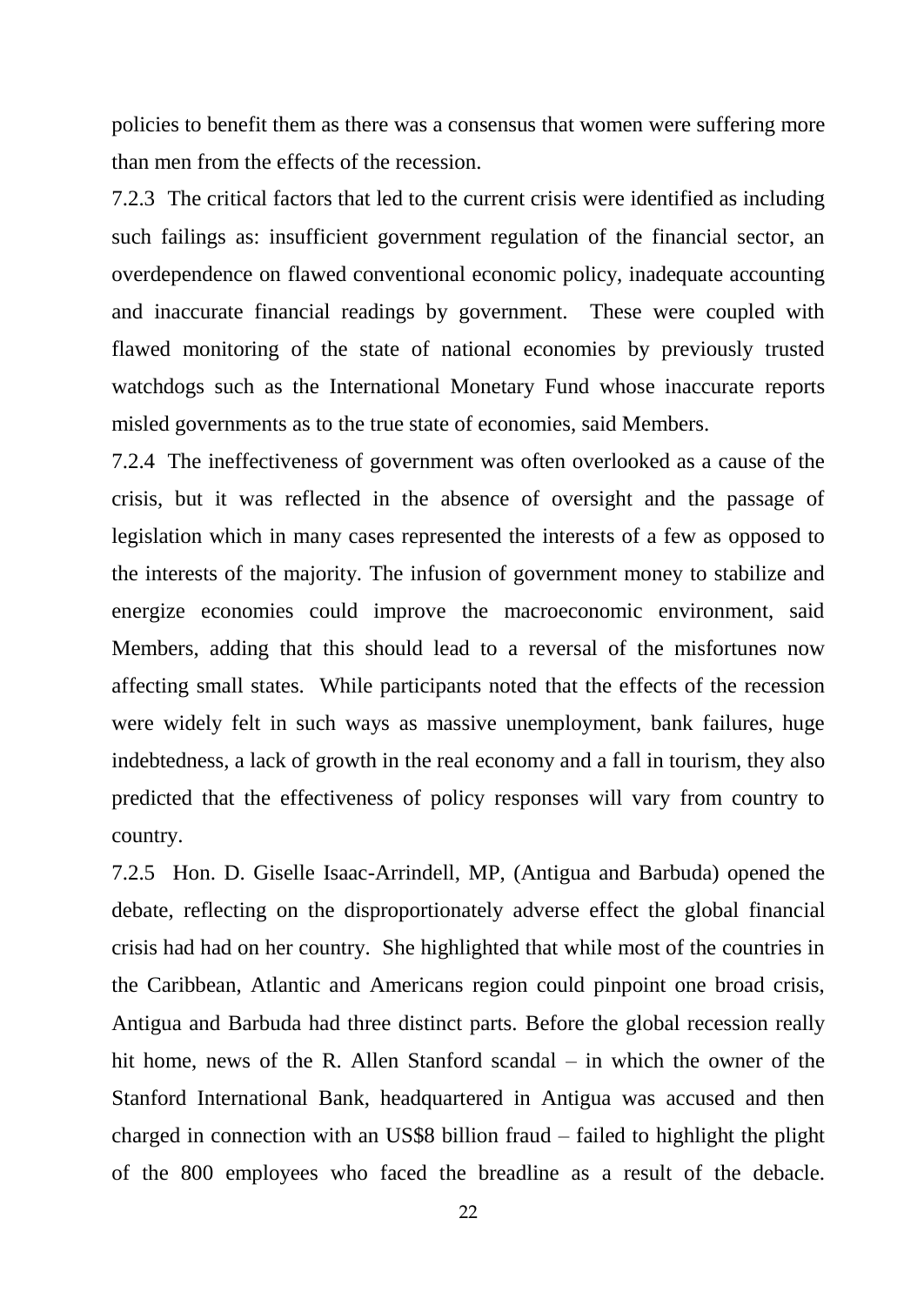Furthermore, by the time the 2008 winter tourist season came to an end, the global crisis had really begun to take shape as properties with little or no bookings started to let staff go or reduce the number of shifts. Consequently, she stated that both direct and indirect taxes dropped by 25 per cent, causing an ongoing late payment of civil servants" salaries and the inability to make social security and other contributions on the local level as well as an inability to properly service its loan obligations on the regional and international levels. The third part of the country"s crisis came as a result of the current situation that was happening in Florida, whereby the abrupt shutting down of the new housing market, left investors from a regional company "holding an empty bag".

7.2.6 Antigua and Barbuda, along with the other Organisation of Eastern Caribbean State (OECS) nations, was seriously considering Trinidad and Tobago"s offer to join their union as a trade partner. More importantly, she informed delegates that the government – through its recently formed Investment Authority – was actively soliciting, promoting and enabling investment by local individuals and small businesses to fill the gap left by the absence of direct foreign investment from the US, UK and Europe. Ms.Isaac-Arrindell concluded that as a tourism-dependent nation, the country was reaching out to new and untapped tourism markets, rather than depending upon its staple American, British, European and Canadian patrons.

7.2.7 Discussion leader Professor Ben Turok, MP (South Africa) recognized that the global financial crisis had thrown many political leaders off-balance. The old certainties based on traditional orthodox economic policies had been challenged and were found to the seriously flawed. He argued that the financial crisis rapidly became a crisis of the real economy whereby banks failed, redundancies were on the increase and many people faced hardship in some of the world"s most advanced economies. Prof. Turok added that organizations entrusted with globally rating economies such as Standard and Poor, were too found suspect,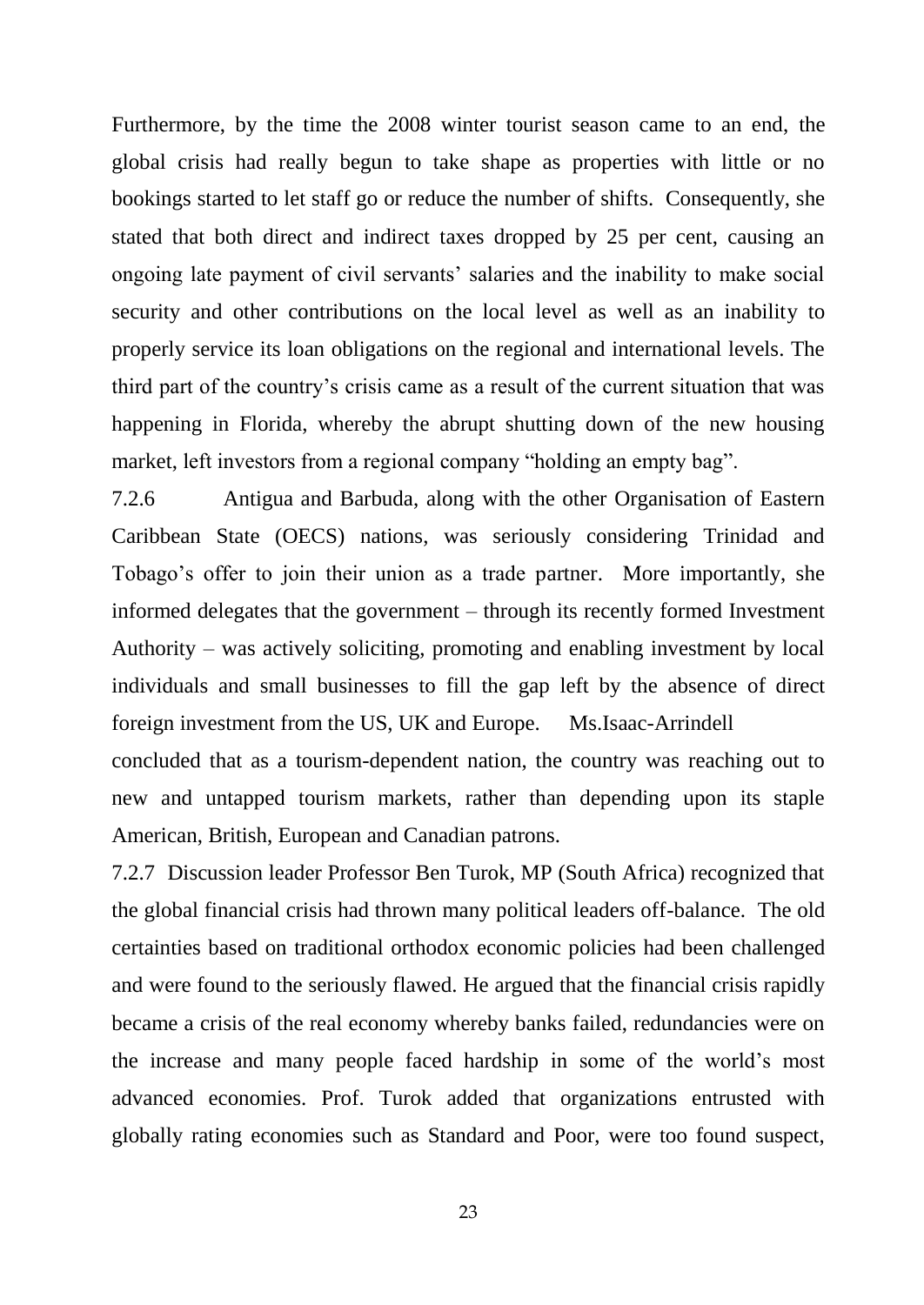while the major institution charged with overseeing the world's economies, the IMF had failed to predict the coming crisis.

7.2.8 As a result, policy makers and political leaders have questioned the foundations of economic theory and economic practice. Prof. Turok said that this self-doubt had spread to a questioning of the role of certain state institutions and policies of government, a move that had prompted the French Prime Minister, Francois Fillon to comment that "the crisis has modified Europe's ideological landscape" and that even the "British government, once firms proponents of liberal, free-market economies policies, had accepted that opening markets was not sufficient and that more state intervention and investment was now needed". Prof. Turok stated that there was now intense self examination in the developed countries, which in turn required developing countries to review its own policies more seriously.

7.2.9 Prof. Turok claimed that developing countries should slow down its export of minerals and other primary commodities as well as institute programmes of beneficiation which would allow value to be added within the country, not abroad, create jobs and build technical capabilities.

7.2.10 Prof. Turok called for the end to the "double standards applied by the IMF and the World Bank", claiming that the UN General Assembly was fully briefed on the total dereliction of the Fund in its surveillance duties of the US financial system but neglected to monitor the situation given they were too busy telling developing countries what to do. Good governance, he argued, had to be applied at home and not just abroad. While it was clear that some international oversight body was needed, Prof. Turok said it had to be "even handed and not discriminate against the poor". The challenge then for Parliamentarians was to "inform ourselves of these issues and seek common ground internationally", of which the CPA, IPU and the UN could play a major part. He concluded that national Parliaments had to regularly debate these matters and not leave it to the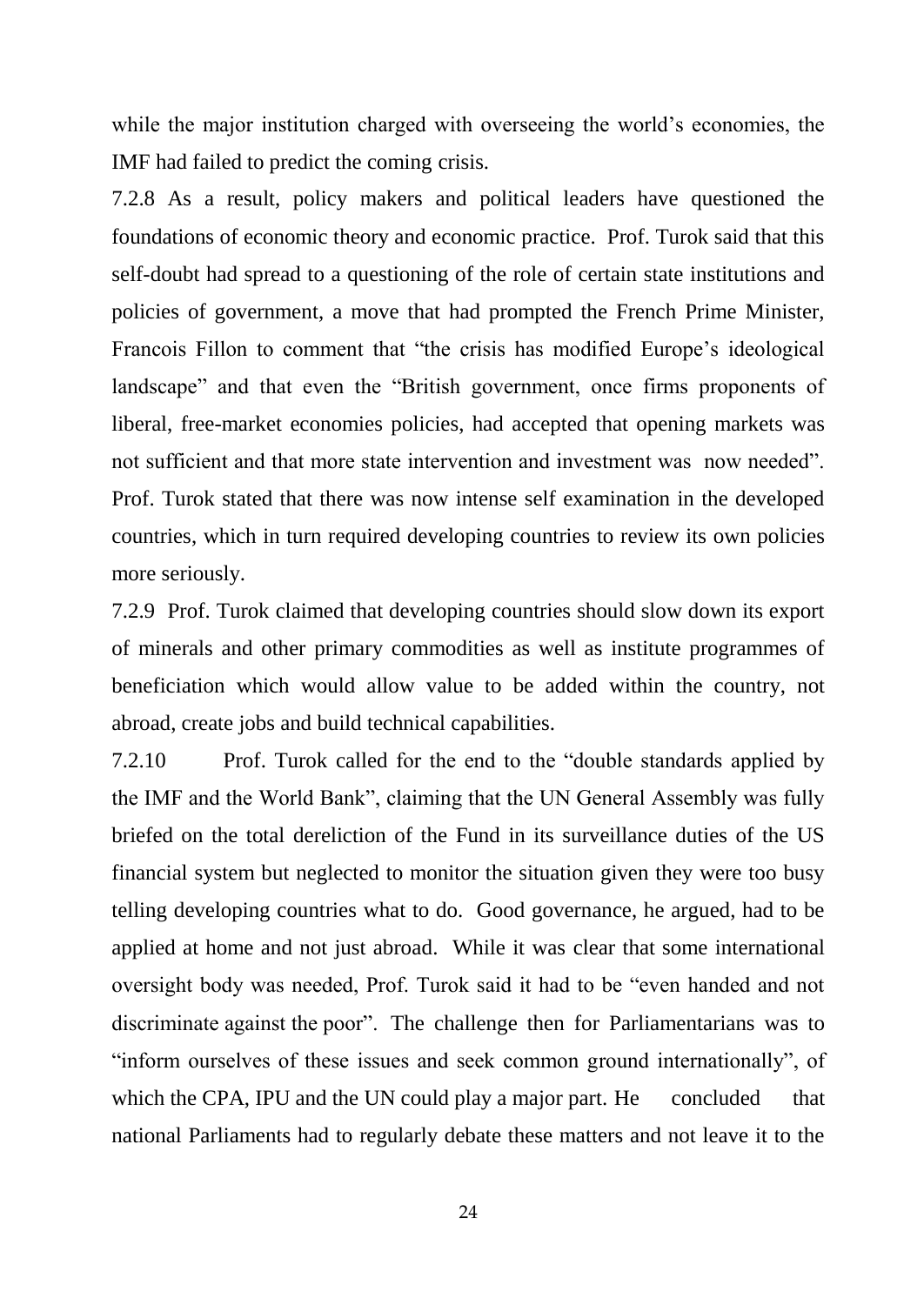executive alone, for there were important matters of public policy at stake, which the people had a right to be properly informed about.

7.2.11 Mr. Kevin Deveaux, Parliamentary Development Policy Adviser from the United Nations Development Programme said that in many countries, it was Parliaments that passed the legislation that in turn created a more liberal financial system that resulted in many of the economic challenges now being faced. This may have occurred as a result of:

- (a) Executive capture in which the Parliament was weak and the executive had driven the agenda with regard to political and economic reforms: or
- (b)Special interest capture in which a particular sector (political or economic elite) have effectively convinced the Parliament of the benefit in losing regulations with regard to banking or trade policies that resulted in an export-driven economy with limited internal demand.

7.2.12 Mr. Deveaux added that a second area of concern was in regard to oversight of the economy by Parliaments. Without the technical support to effectively question the executive branch as its economic policies, Parliaments were unable to ensure the accountability necessary to ensure such policies reflected the interests of all citizens. Lastly, he highlighted that many Parliamentarians in many countries were unwilling to ask the tough questions when remittances, emigration and loose credit created relatively good economic conditions. He argued that if anything could be discerned from this crisis, it was that the interests of a minority had usurped the interest of the majority – locally, nationally and globally. Without proper oversight of the financial sector, this problem was allowed to grow into a major crisis. Parliaments had a role to play in scrutinizing draft laws as the financial and economic sectors were re-regulated. Once these laws were passed, oversight of the implementation of such laws had to also occur.

7.2.13 The delegate from India, Hon Shri Bhakta Charan Das, MP India said that it was imperative to eliminate all traces of protectionism from the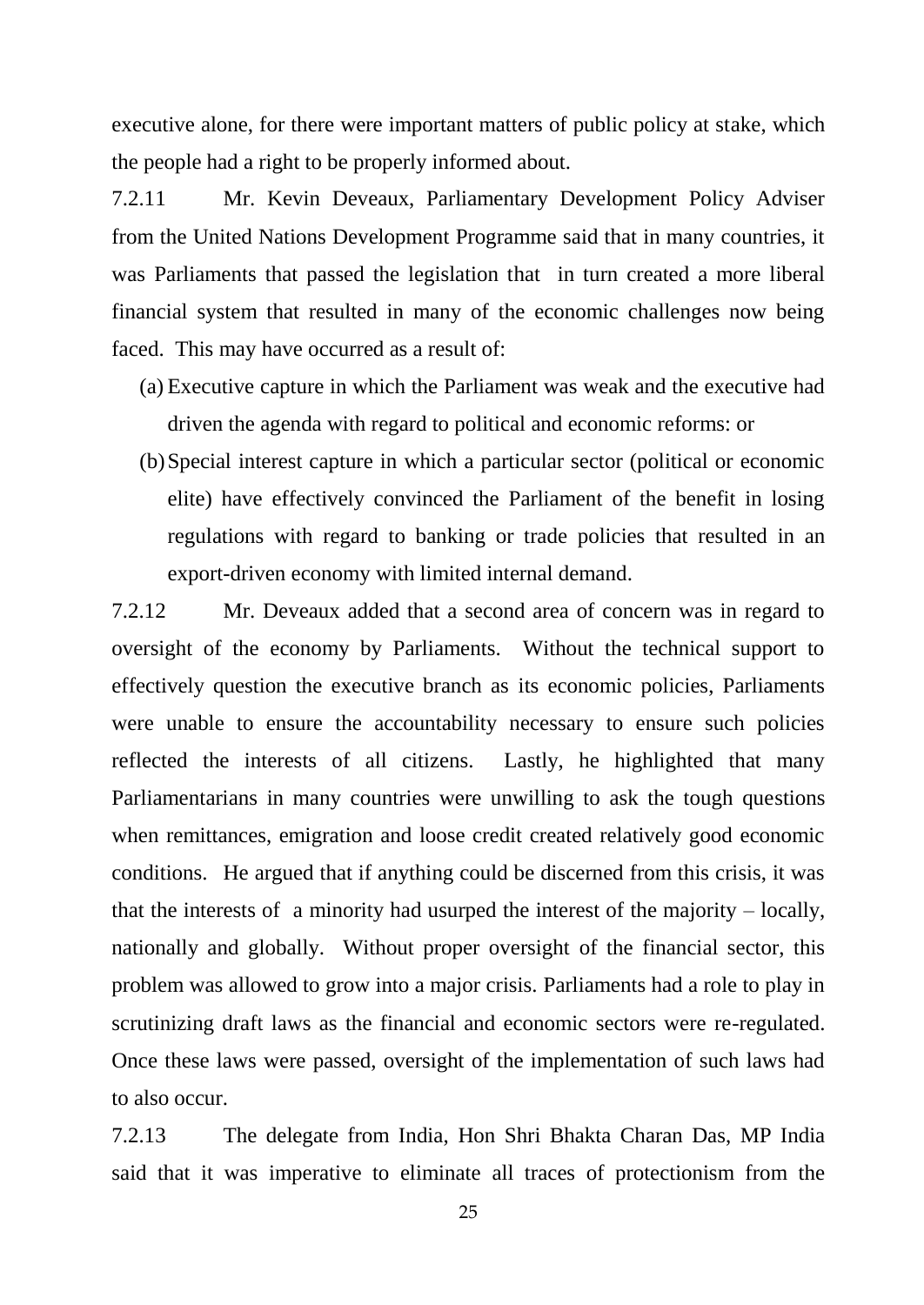financial rescue packages that have been put in place by the major industrialized countries. In G-20 Summit held in London in April this year, the Prime Minister of India, H.E. Dr. Manmohan Singh had very rightly drawn the attention of the international community towards the problems being faced by the developing countries due to the massive withdrawal of private capital in the wake of the on-going financial crisis. Indian Prime Minister"s call for ensuring increased flow of resources to these countries from the international financial institutions to help them maintain a higher level of demand which, in turn, would help the revival of global economy, deserves utmost attention.

7.2.14 A consensus among the national Parliaments towards encouraging their respective Governments to cooperate in promoting a new rule-based international financial system was necessary so that a more just and transparent global economic structure could be established.

# **7.3 Workshop 'C': Role of Commonwealth Parliaments in Combating Terrorism**

7.3.1 Workshop C, on the Role of Commonwealth Parliaments in Combating Terrorism was moderated by Mr. Nigel Evans, MP, United Kingdom. The discussion leaders were Hon. Dr. Willbrod Slaa, MP, Tanzania, Hon. Jenny Gardiner, MLC, Australia, Senator Jan Jamali, Pakistan, Mr. Fred Matiangi, Chief of Party, State University of New York – Kenya.

7.3.2 The workshop addressed the issue of the role of Commonwealth Parliaments in combating terrorism. Participants accepted that parliaments have a significant role to play in ensuring the safety and security of those they serve to represent. The effectiveness of parliaments in performing this role may be enhanced by greater cooperation and information sharing among member jurisdictions; however, parliaments must be careful when considering security initiatives that the right balance is being maintained between security and the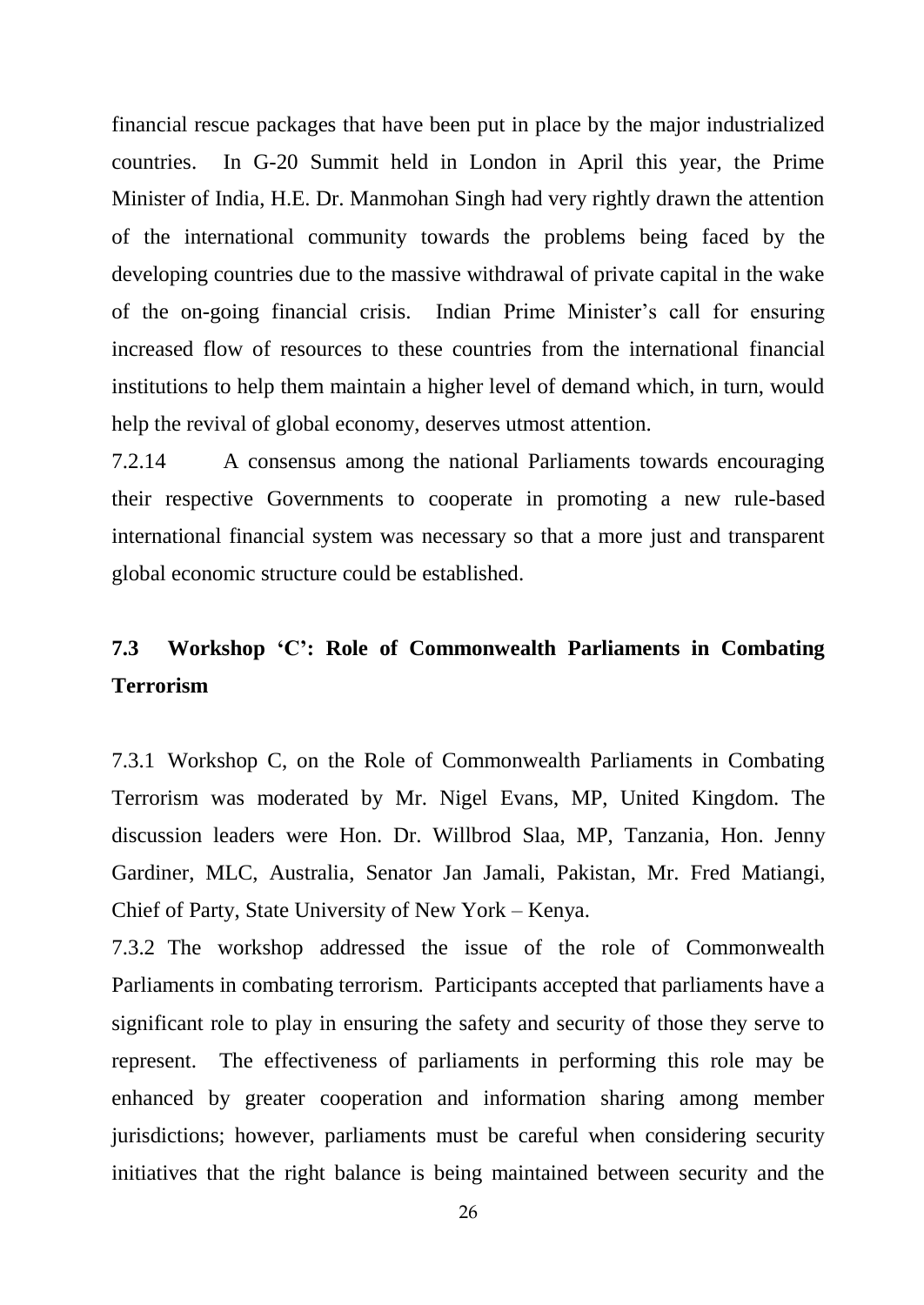protection of freedom and human rights. Any new security initiative must not erode the hard fought for freedoms and liberties so cherished by citizens of the Commonwealth. Workshop participants also explored the root causes of terrorism, including poverty, the relationship between the developed and developing world and the question of what constitutes terrorism and the difficulties associated with defining it.

7.3.3 Dr. Slaa explored the different definitions of terrorism, the different forms that terrorism may take and the root causes of terrorism. In his view, all terrorist acts are motivated by two things: social and political injustice and the belief that violence, or its threat, will be effective and usher in change. Dr. Slaa identified ethnicity, nationalism/separation, economic disadvantage and globalization, nondemocracy, dehumanization, and religion as some of the main causes for terrorism and presented his views on the various forms of anti-terrorism legislation in existence across Commonwealth countries. He also challenged participants to contemplate how effective these measures have been and if a collective, or one approach for all, has been (or will be) the most effective method in combating terrorism across the commonwealth. Will using the same legislative instruments to combat terrorism deliver results particularly when the threat and form of terrorism across the commonwealth can vary so greatly ? In conclusion, Dr. Slaa emphasized the importance for the commonwealth to strike an appropriate balance between civil liberties, human rights and new security innovation. The temptation to broadly discuss acts of terrorism should be resisted as this simply feeds the interest of terrorists to perpetrate further acts of terrorism. The Commonwealth should work to create a definition of terrorism in presenting a unified approach to more effectively and cooperatively combat terrorism.

7.3.4 Ms. Gardiner provided examples of anti-terrorism initiatives taken by Australia and emphasized the need for a unified and collaborative approach to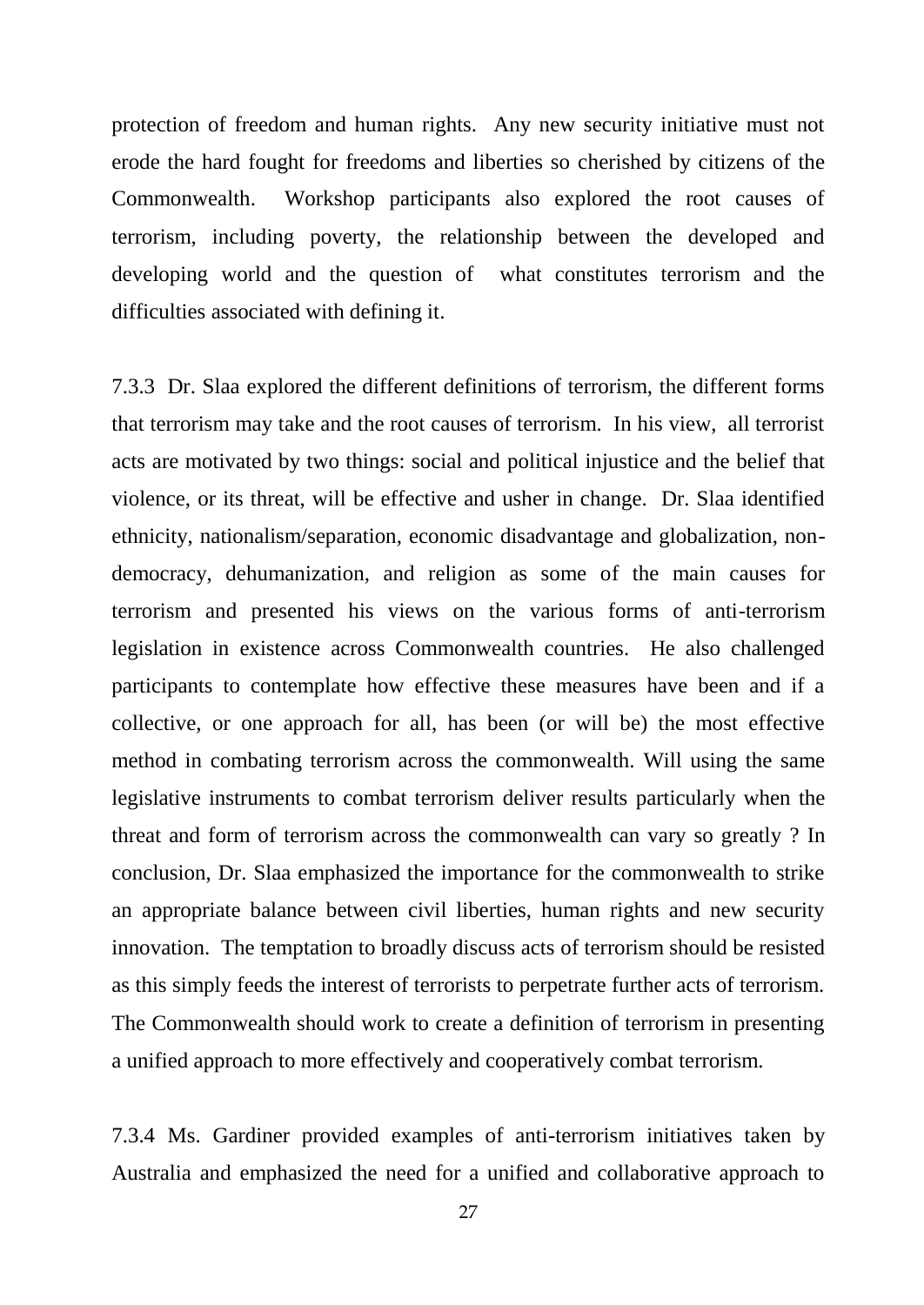effectively combat terrorism. She also supported the position that any counter terrorism measure must be carefully considered to ensure that an acceptable balance is achieved between individual and collective rights and any expanded powers for police and intelligence agencies being contemplated. Ms. Gardiner concluded by providing delegates with an overview of statutory changes in Australia introduced to combat terrorism, including new territorial and state laws, Crime Act initiatives respecting explosive devices and new mandatory reporting of stolen chemicals. Ms. Gardiner contended that it is a fundamental responsibility for all parliamentarians to be active in protecting citizens from harm.

7.3.5 Mr. Fred Matiangi, Country Director, Kenya Parliamentary Strengthening Program, said that despite thirteen international counter-terrorism conventions, numerous resolutions and an attempt by the Security Council to define the term in 2004, the international community has still failed to agree on a legal definition of terrorism. This failure has allowed for the enactment of inconsistent national definitions across the Commonwealth, many of which have a wide scope to punish numerous acts of lawful conduct as terrorist offences. Mr. Matiangi then presented some examples of the various definitions of terrorism adopted by different nations within the Commonwealth.

7.3.6 Senator Jan Jamali from Pakistan offered his contribution as a tribute to the memory of the late former Prime Minister of Pakistan, the Hon. Benazir Bhutto, who herself died as a result of terrorist action. Senator Jamali focused on the immense practical costs of terrorism, the roots of terrorism being in poverty and conflict and the international challenge of, in a unified way, fighting terrorism yet being ever mindful of the to ensure that these initiatives do not impinge on individual freedoms.

7.3.7 Hon. Harbans Kapoor, Legislative Assembly of Uttarakhand, India, reiterated the need for parliaments to collectively combat terrorism and stressed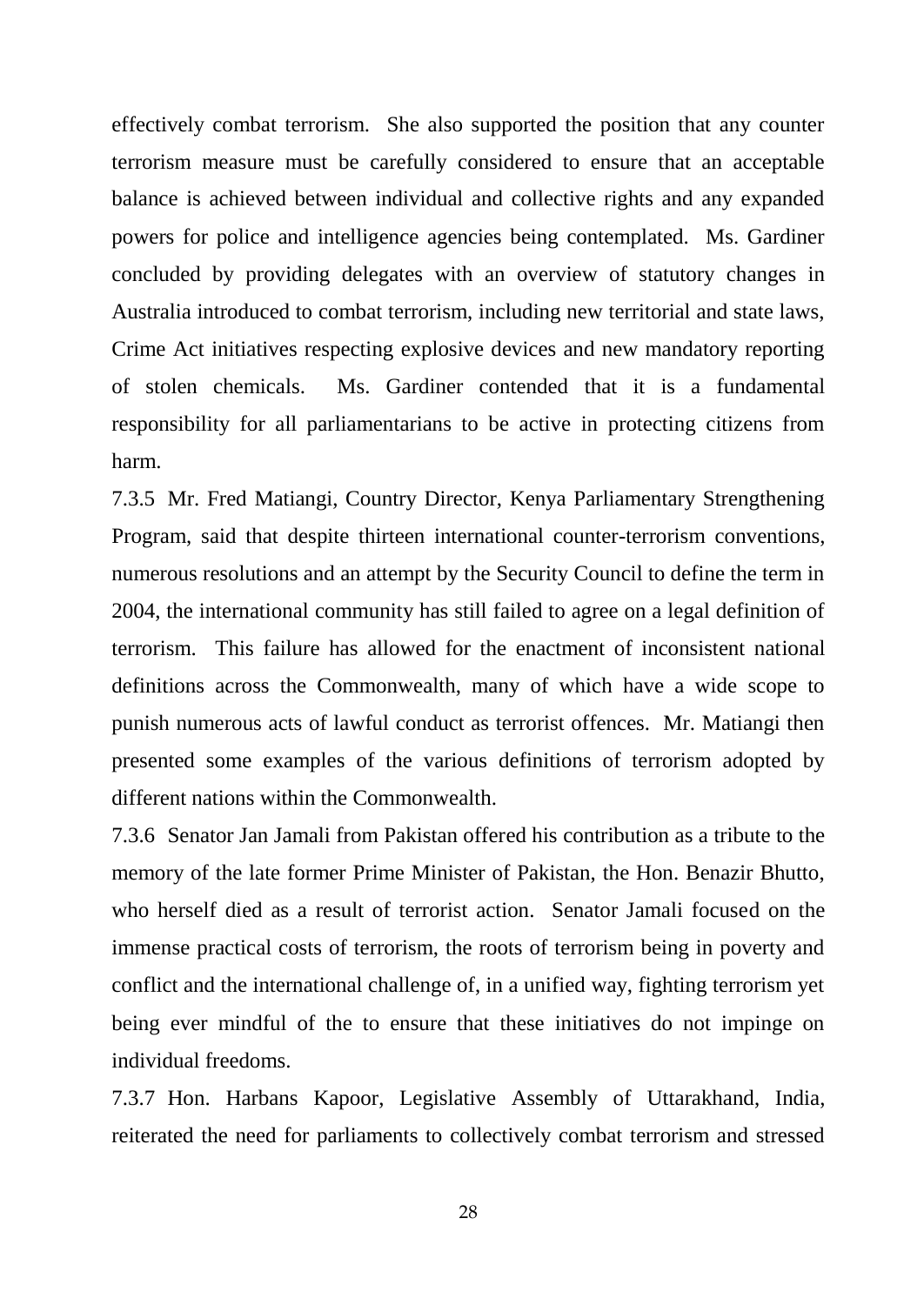vulnerability of soft targets and emphasised the need to be strong and united in order to achieve maximum effect.

7.3.8 Lord Nanvit Dholakia, UK, noted that terrorism knows no geographic boundaries and that security of citizens is one of the major responsibilities of parliaments. He contended that the United Nations must be more active and identified poverty as the root cause of terrorism.

7.3.9 Hon. W.D.J. Seniviratne, Sri Lanka recounted some of the horrific Sri Lankan experiences with terrorism and its efforts to promote a peaceful coexistence among all nations of the commonwealth and of the world. Hon. Abdulla Shahid, Maldives, expressed that legislation is necessary but more work is required to ensure that it is sufficient to address the present security environment and that all must work collectively to deal with the practical effects of terrorism and reinforced that the Muslim community does not condone terrorism.

7.3.10 Intervening in the debate, Hon. Dushyant Singh, MP, Lok Sabha, India, stated India has been a victim of cross-border terrorism for decades and has been strongly advocating a Comprehensive Convention on International Terrorism (CCIT) to provide a holistic legal instrument to cover all aspects of terrorism as also to ensure effective international cooperation to fight against this global problem. India is signatory to all 13 UN Conventions on Terrorism, in addition to other bilateral and multilateral arrangements. India has supported the United Nations Global Counter Terrorism Strategy and the Plan of Action that was adopted by the United Nations General Assembly in September 2006. He focused on the negative economic effects of terrorism and said measured legislative response should emphasize cooperation, love, respect and affection for fellow men if it is to truly present a sustainable solution. Parliamentarians can play an important role in combating terrorism by strengthening the democratic institutions in our respective countries as also by sharing and exchanging intelligence and information regarding the methods of fighting terrorism.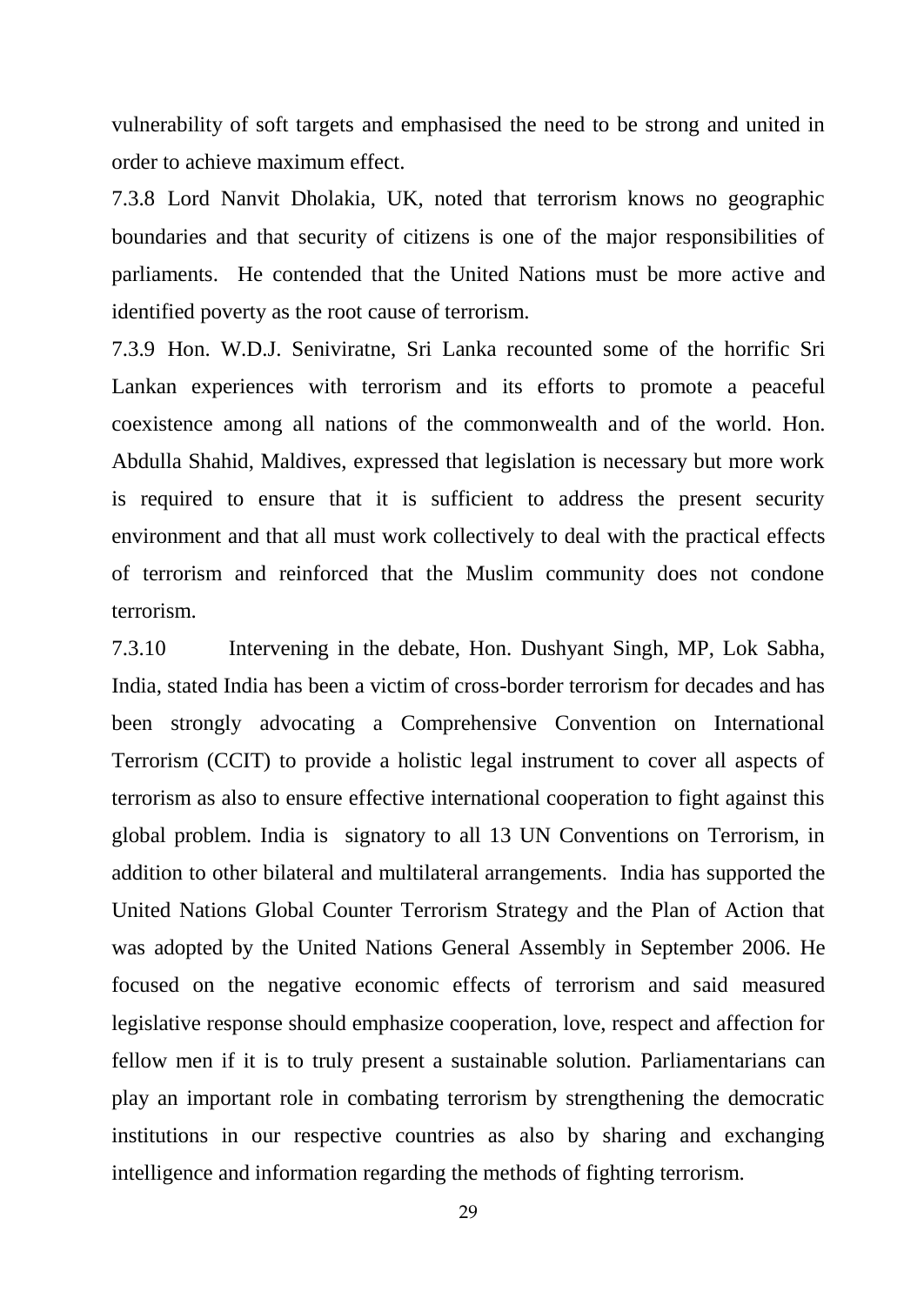7.3.11 Mir M.H.K. Talour, Sindh, Pakistan, suggested that more attention should be directed to investigating the funding of terrorist activity.

7.3.12 Other examples of counter terrorism measures introduced were offered with several recurring themes emerged, including; the loss resulting from certain acts of terrorism, the recognition that an act of terrorism is local but the effects are broad reaching, that the problem is unquestionably an international one, that good government in one region may not necessarily be seen as good governance in another and that new security policies must be inclusive and sensitive to regional needs so all citizens of that region would feel empowered.

7.3.13 In conclusion, it was generally agreed that the Commonwealth has a role to play in combating terrorism but must be careful in so doing to ensure that civil liberties and hard fought for freedoms are not eroded. Further, the complexity of the problem demands that each jurisdiction may well require different measures to effectively get to the root of terrorism; however, the sharing of information and cooperation among member states of the commonwealth will undoubtedly provide benefit and will serve to assist the Commonwealth in combating terrorism.

# **7.4 Workshop 'D': The role of Parliament in shaping the information society**

7.4.1 The Workshop was moderated by Hon. Hamide Francis Renner, MP, Speaker of the House of Representatives, Gambia. The Discussion Leaders were : Hon. Asser Kapere, MP, Namibia; Hon. Meira Kumar, MP, Speaker of Lok Sabha , India; Hon. Ted Staffen, Yukon, Canada; Hon. Mahmoud Thabit Kambo, MHR, Zanaiba, Tanzaniar; Mr. Gherardo Casini, Global Centre for Information and Communication Technologies in Parliament and Mr. Mitchell O"Brien, World Bank Institute.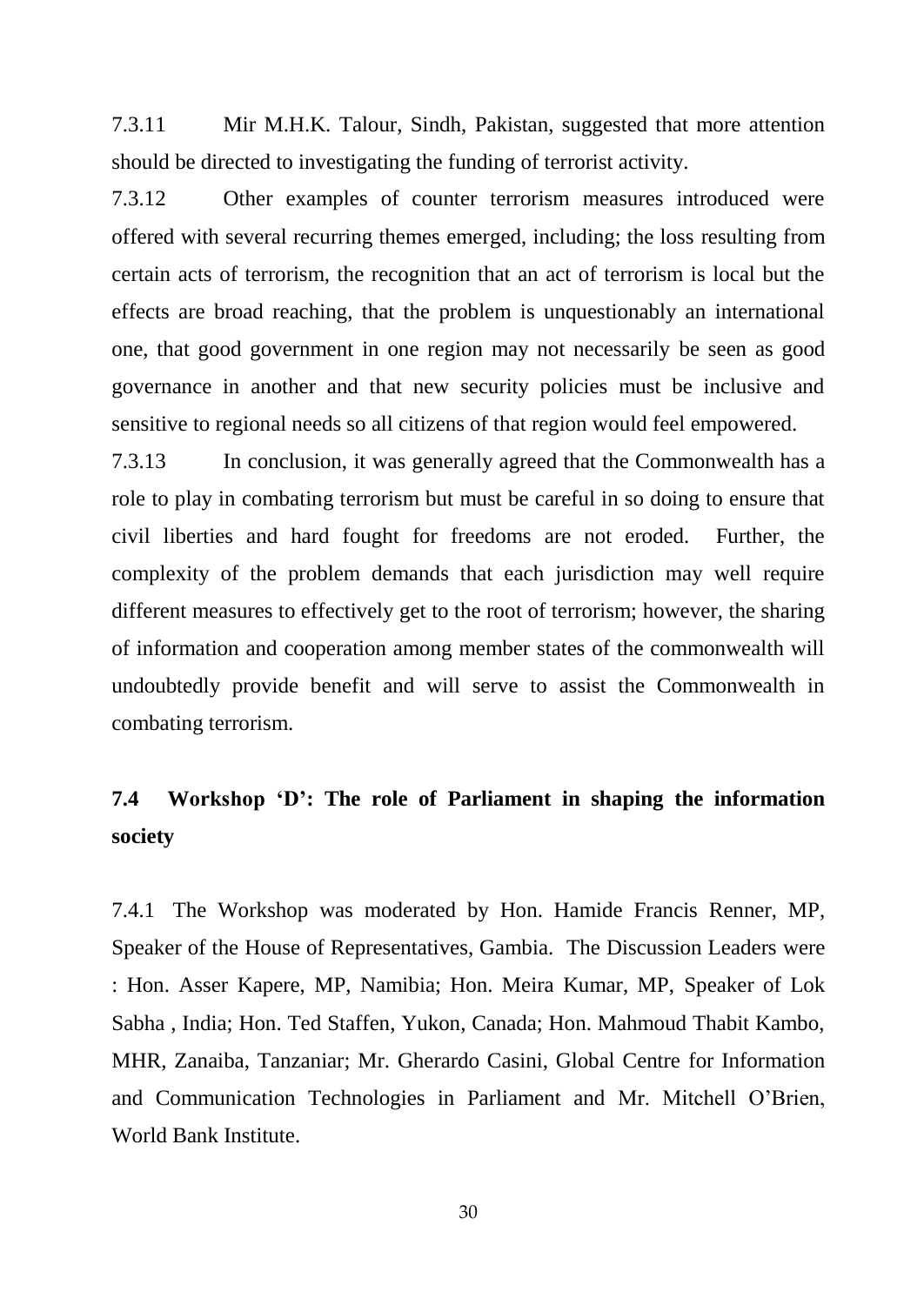7.4.2 Initiating the discussion, Hon Smt Meira Kumar said that Parliamentarians should recognize governance as a transformative process. While information and knowledge had always existed and treasured, they were held as a preserve of the elites in the past. The march of democracy had created conditions for sharing all information and knowledge with all sections of society. The digital technology was very enabling in this respect.

7.4.3 She said that the Information Technology Act was passed by Parliament of India in 2000 to make e-commerce a valid means of conducting business. Recognising the importance of harnessing communication technologies for egovernance, India launched a National e-Governance Plan in 2006. The Right to Information Act was passed in 2005 to usher in a new era for public administration in India. Elections in 2009 to the national Parliament were conducted by the world"s largest democracy by electronic voting for 714 million voters. She was proud about the fact that one of the first pieces of legislation passed after she became Speaker of Lok Sabha was the Right to Free and Compulsory Education of Children Act of 2009. Without basic education services being guaranteed by Government, the involvement of the youth and bridging the digital divide was not possible. She said she would pursue the linking of the prestigious Indian Parliamentary Library with renowned libraries across the world. She concluded by saying that systems make it possible; only people can use these systems to make opportunities available to all citizens to access and gain from our world heritage and new knowledge.

7.4.4 Discussion leader Hon. Asser Kapere, MP (Namibia) highlighted the challenge of Parliamentarians acquiring a familiarity and expertise in using information communication technologies. He shared his fascination for ICT and emphasized the need to harness technologies in an age where governance functions are increasingly regulated in nature rather than cast in terms of government control.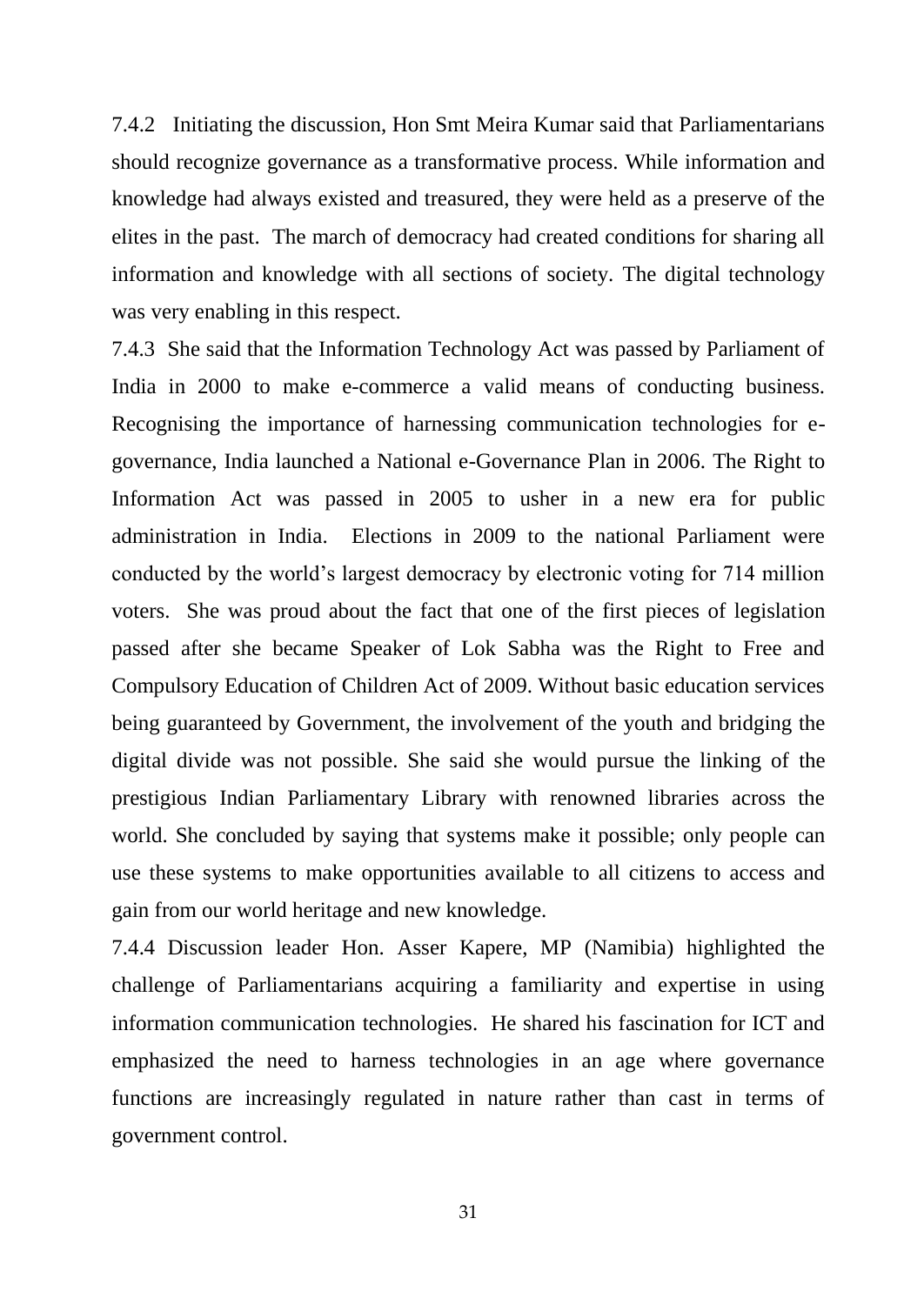7.4.5 Discussion leader Hon. Mahmoud Thabit Kambo, MHR, (Zanzibar, Tanzania) focused on problems representatives faced in communicating with the constituency. He described how information complimented development goods citing various illustrations to show the direct relation between growth in GDP and ICT. In addition, Mr. Kambo argued that Parliaments could effectively deploy ICT for its oversight functions which were often conducted in Cameroon.

7.4.6 Mr. Gherado Cassini, Executive Coordinator, Global Centre for ICT in Parliament , pointed out that technology itself would remain a key driver in the domain of shaping an information society. He suggested that the first step to bridging the digital divide was to set up telecentres for remote villages. He emphasized the need to share success stories and encouraged Parliaments to become active participants in the global WISS process.

7.4.7 Mr. Mitchell O"Brien, parliamentary strengthening programme, World Bank Institute, posed the ICT challenges from the user point of view of Parliaments who could use ICT as a tool to lend greater transparency to the budget process and for fighting corruption. He elaborated that since ICT stimulated innovation, securing a framework for the free flow of information between Parliament/government and citizens was crucial to development. The issues of access for all, problems of cost, literacy in developing countries, the need for Parliamentarians to become computer literate, the political will to use ICT and adequate funding to set up the infrastructure were underlined by the moderator. Mr. O"Brien categorically stated that Parliaments had a responsibility to support countrywide use of ICT irrespective of the level of the development of the country.

7.4.8 When the discussion was opened to other delegates, the Lok Sabha television channel in India and e-learning in Australia were highlighted as successful examples. The topic of using radio to overcome the problem of literacy was also suggested and evoked great interest.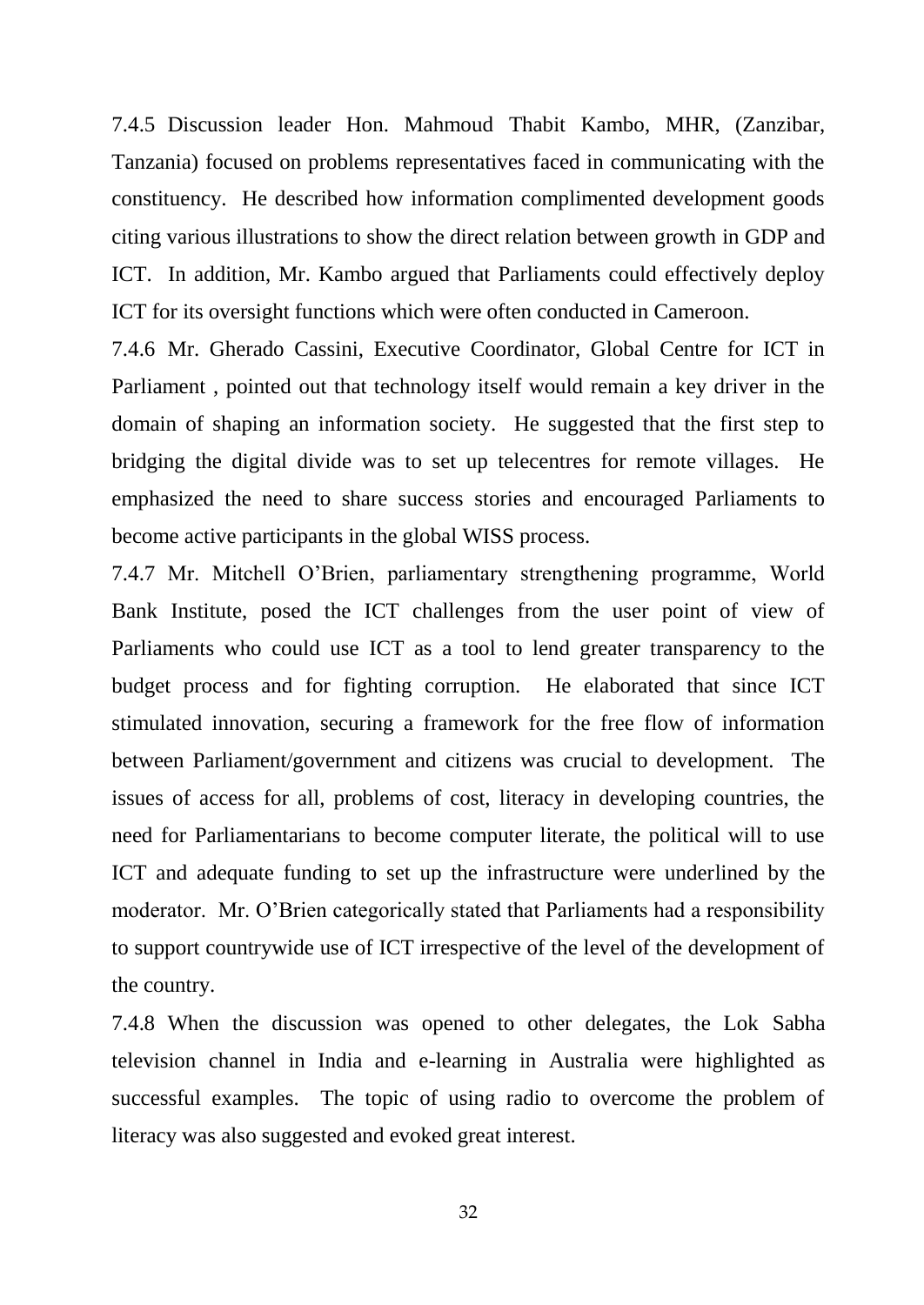7.4.9 Parliament"s contribution for propagating the use of ICT in Zambia was noted as an important development along with the fact that a Bill was pending before Parliament in Nigeria to make information more freely available. The need for legislators to use ICT to interact, rather than broadcast to the constituency was pointed out as an extremely important aspect of deploying ICT in democracies.

7.4.10 The workshop concluded that generating the political will to harness ICT for access, creating transparency and good governance was the problem and it was imperative that Parliamentarians played a catalytic role.

Parliamentarians must generate the political will among governments to make information and communications technology (ICT) – including older technology such as radio – accessible to all as part of a good governance campaign to improve transparency and expand citizen access to governments and Parliaments, argued Members in the workshop.

7.4.11 Recognising that the infrastructural costs of access and the challenge of improving literacy in developing countries have to be overcome, workshop participants noted the positive examples of parliamentary support for improved access to information in both the Commonwealth"s developed and developing nations. The establishment of the Lok Sabha"s own television channel in India, elearning programmes in Australia, parliamentary support for the expansion of ICT in Zambia and freedom of information legislation before the Nigerian National Assembly demonstrated that advances in communications can be accomplished by all countries. The greater use of radio attracted wide interest as a medium which overcomes deficiencies in literacy.

7.4.12 Parliament must not allow governments to use a lack of development in other areas as an excuse for not expanding ICT accessibility, it was argued. ICT is an important tool to strengthen participatory democracy as it enables Parliamentarians to interact with citizens instead of just communicating information to them.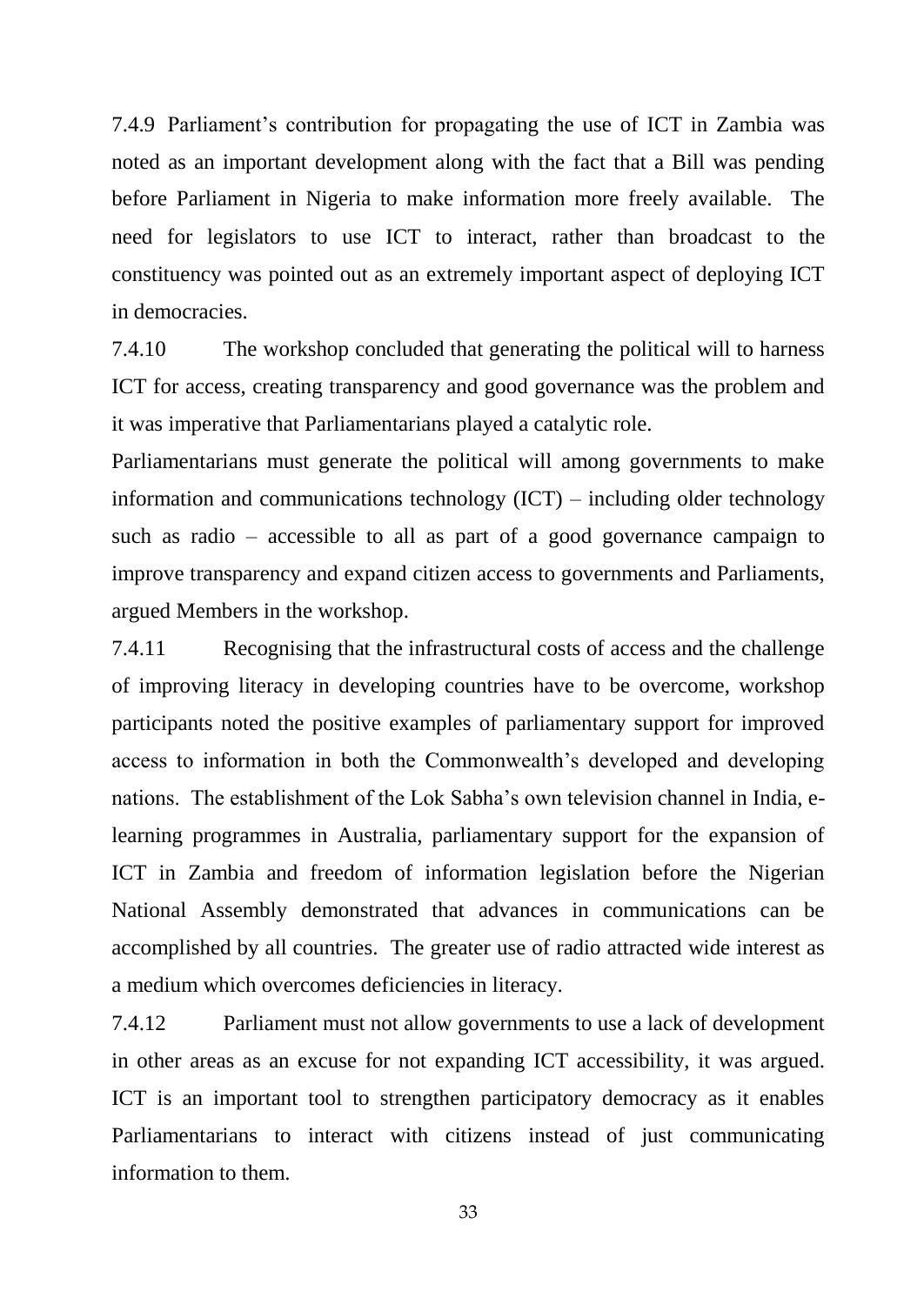# **7.5 Workshop E: The Role of Parliamentarians in the Elimination of Violence Against Women with a Particular reference to Domestic Violence**

7.5.1 The workshop was moderated by Hon. Anna Abdallah , MP and President , Commonwealth Women Parliamentarians. The discussants were Hon. Marjorie Morton, MHA, Nevis Island, St.Christopher and Nevis President of the Assembly Hon.Mme Charlotte L"Ecuyer , MNA, Quebec , Canada and Hon.Ellen Lee, MP, Singapore.

7.5.2 The Commonwealth Women Legislators strongly condemned domestic violence against women indicating that it is a manifestation of historically unequal power relations between men and women, which has led to the prevention of the full advancement of women. Parliamentarians call upon governments to come up with a national strategy which can address the issues.

7.5.3 CWP pointed out that Governments lack the necessary expertise to develop and implement policy relating to violence against women. Therefore, a more cooperative relationship between governments and civil Society should be built to combat violence against women. There is no doubt that the civil society has a significant role to play but governments must be the movers of the initiatives that would eliminate domestic violence. In this regard Parliamentarians have a signal role to play.

Much can be said but so long as Governments do not have the Political will, the issue of domestic violence will fall on deaf ears. It is important therefore for governments to take up the challenge and start the initiative of eradicating the concept.

7.5.4 There is need for training of the judiciary – from Supreme Court justices to public defenders and prosecutors to social workers and support personnel to handle women whose rights have been violated. Parliamentarians should advocate for empowering women. Programmes that will give women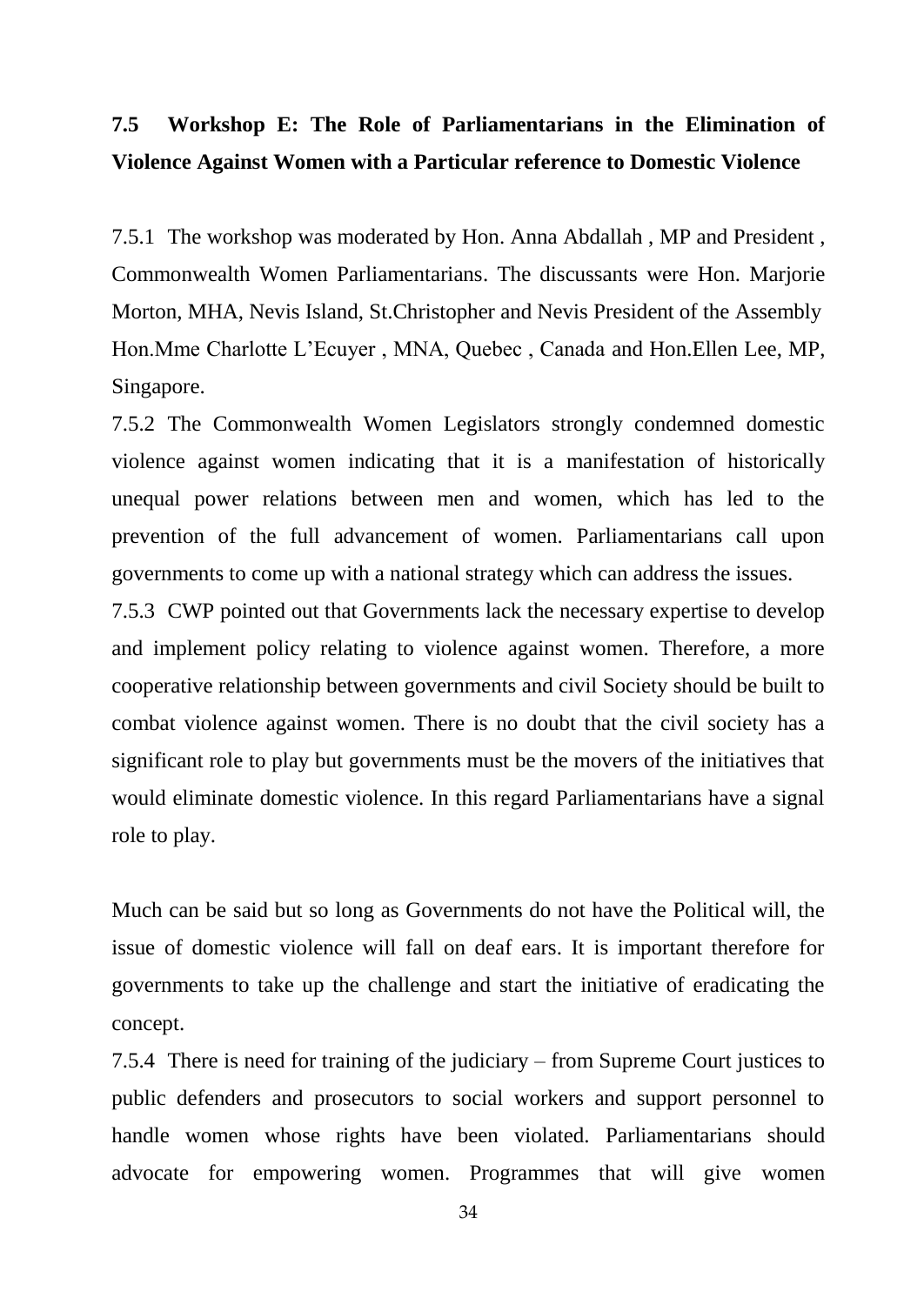representation in power, politics, and financial projects. This will raise there self esteem and also enable them defend there rights better hence reduce Domestic violence. It should be underscored that Lack of economic resources, has underpin women"s vulnerability to violence.

7.5.5 Parliamentarians should also point out to the electorate the need to have the family values more stringent. A need for respect in the family especially for the girl child.

7.5.6 The delegate from India, Smt Ratna De said the Government of India has advised all the Ministries/Departments to include an identifiable allocation for women as part of their gender budgeting process in their programmes right from the planning process to monitoring, alteration and implementation and compile this information to reflect scheme with not less than 30 per cent of funds/benefits earmarked for women in all the women-related sectors.

7.5.7 She continued, to say that violence against women and girls continues to be a global epidemic that kills, tortures, and maims – physically, psychologically, sexually and economically. It is one of the most pervasive of human rights violations, denying women and girls equality, security, dignity, self-worth, and their right to enjoy fundamental freedoms.

#### **7.6 Workshop 'F' : Climate Change – Are Policy Solutions Working?**

7.6.1 The workshop was moderated by Hon. Abdulla Shahid, MP, Maldives, Speaker of the People"s Majlis The Discussion Leaders were : Dr Roberta Blackman Woods, MP, United Kingdom, Hon. Madame Fatima Houda Pepin, Deputy Speaker of the National Assembly of Quebec, Canada, Hon. Timon R. Aneri, MP, Kiribati, Sheikh Fazlul Karim Selim, MP, Bangladesh, Mr Mitchell O"Brien, Parliamentary Strengthening Program, World Bank Institute, Dr Habiba Gitay, Ecologist, Parliamentary Strengthening Program, World Bank Institute 7.6.2 All areas in the Commonwealth were experiencing the adverse effects of climate change on their local environments. These effects were manifest in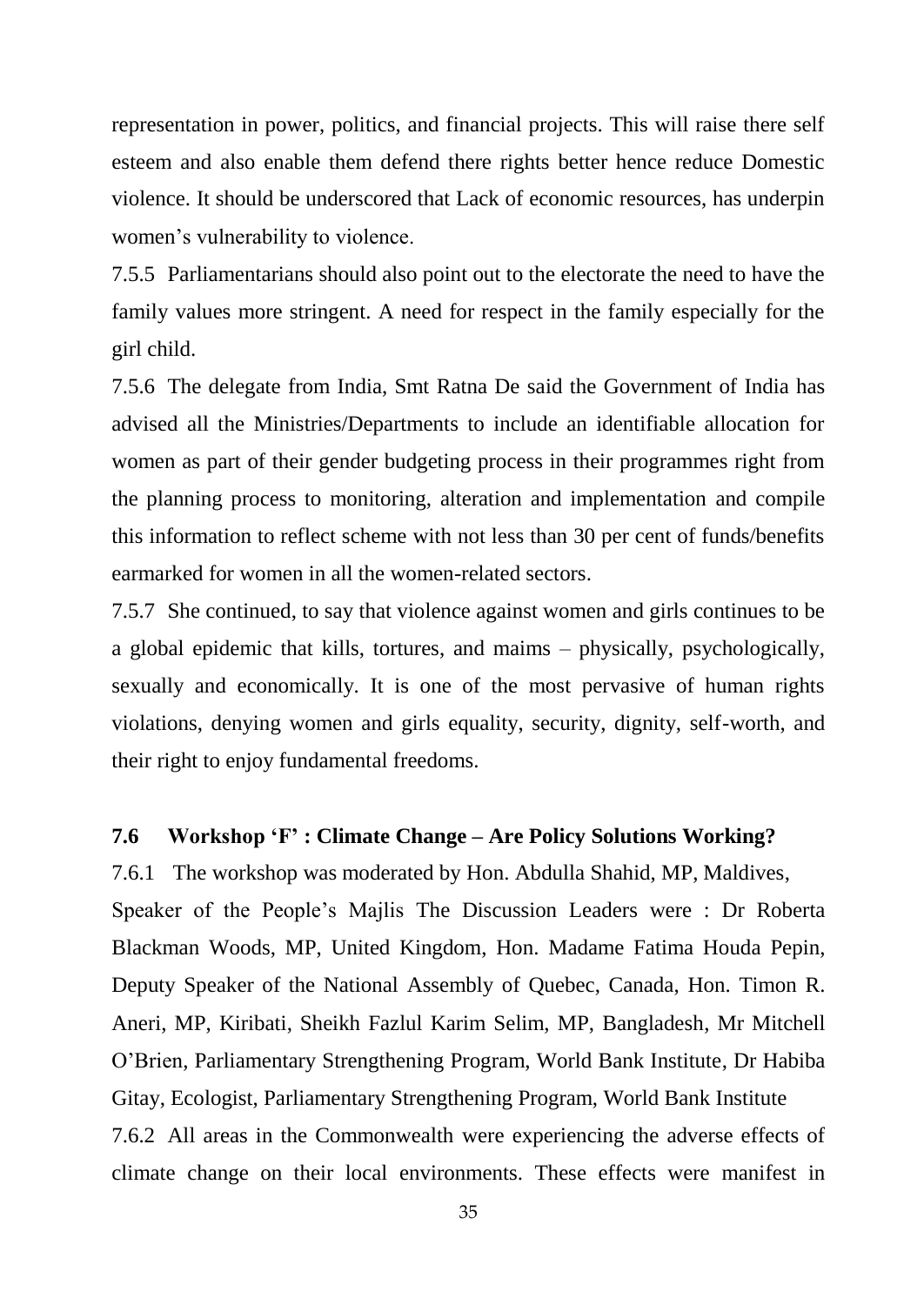extreme weather events and apparent changes in weather patterns which present differently in different regions including, severe reductions in the levels of precipitation in some regions, exceptionally heavy rainfall in other regions and a general increase in temperatures around the world. The recent natural disasters in the Asia and Pacific regions have been caused or exacerbated by the effects of climate change. The severe threats to peoples and the environment in various regions are through inundation of land in low lying nations and more broadly, the loss of habitat for humans, animals and vegetation. There was a high level of concern among Parliamentarians about climate change, and members of the CPA would benefit from an ongoing dialogue on climate change. Such dialogue enables members to exchange experiences and become better informed in all aspects of the debate, including analysis of trends, predictions of outcomes and proposed policy approaches.

7.6.3 Delegates felt it was important to share their many experiences in relation to climate change, from reporting on the direct impact of climate change in their local environments through to identifying policies and programs which they considered to be effective in addressing the problems of climate change, and proposing practical measures to mitigate and adapt to the effects of climate change. The examples raised included, government legislation and action plans, government support for UN proposals and also acknowledgments of the positive commitments of other countries and regions; New Zealand"s pledge of financial support for climate change, Japan"s Cool Earth Promotion Programme, the European Union"s Global Climate Change Alliance, Australia"s commitment to the Kyoto Protocol together with its recent announcement of a climate change programme, Bangladesh and UK parliamentary climate change inquiry.

Delegates agreed that systems and mechanisms needed to be responsive to local conditions and that everyone should join in and commence action to reduce emissions immediately. Furthermore, there was recognition that assistance to less developed countries and areas would be needed.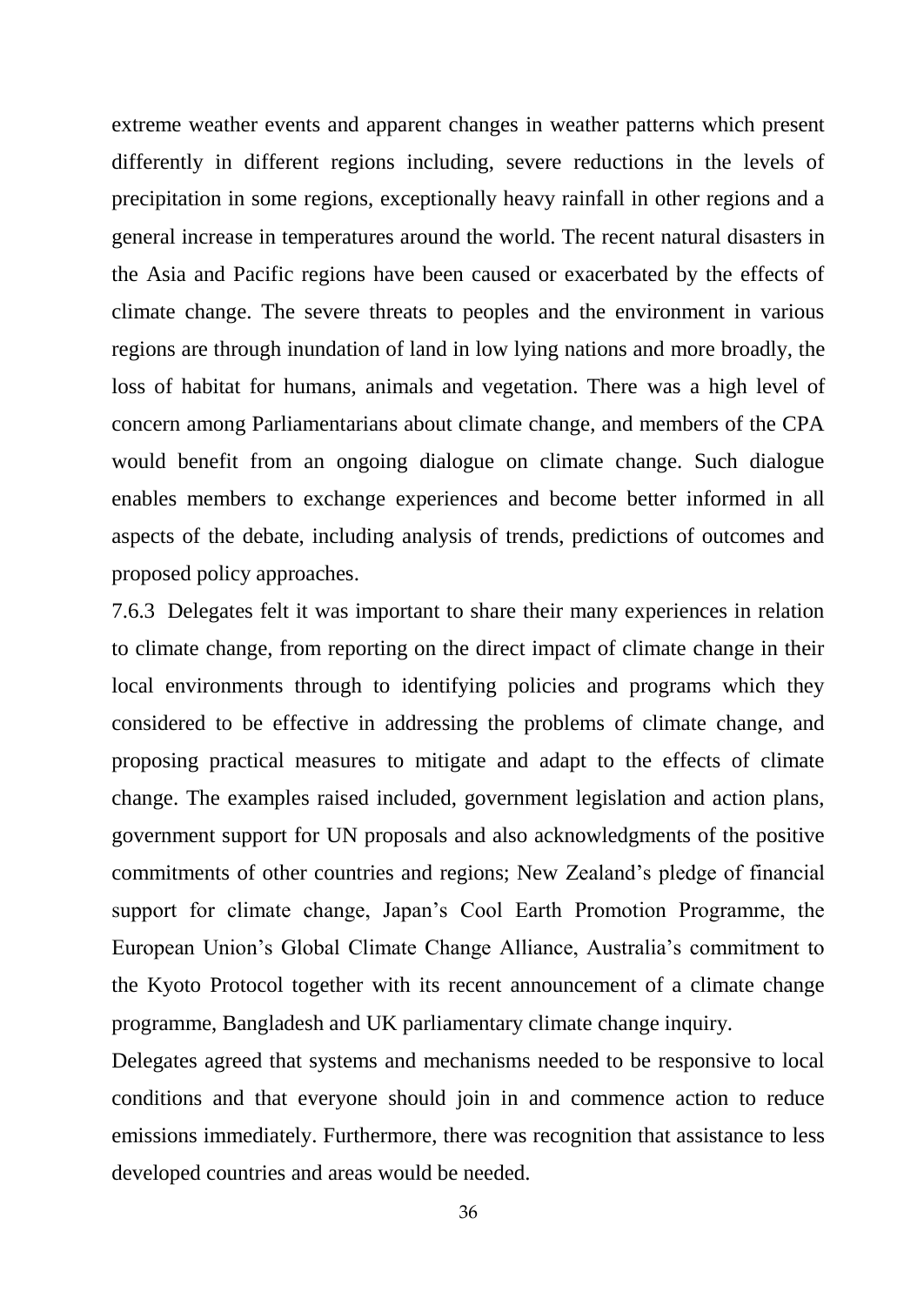7.6.4 The Hon. Abdulla Shahid highlighted the special situation of the Maldives as the lowest lying country in the world facing the threat that much of the islands would be inundated with water from rising sea levels. One important policy aim of the government is to become carbon neutral by switching to renewable energy sources. The Maldives is willing to take practical action to commence adaptation. In order to emphasise the seriousness of the threat from climate change, shortly the Cabinet is to conduct a meeting entirely underwater to impress upon the world community the need for immediate action.

7.6.5 Dr Roberta Blackman Woods stated that the UK Government had developed an extensive climate change policy platform, which includes the Climate Change Act 2008, low carbon route maps and a climate impacts programme. The policy platform addresses mitigation and planning for adverse effects of climate change. She identified four challenges, to increase the speed of delivery of renewable energy, to persuade all people to adopt good practices and conserve energy use, to encourage business to adopt good practices and to transfer knowledge in relation to all aspects of climate change issues on a global basis.

7.6.6 The Hon. Madame Fatima Houda Pepin agreed that all countries are united in experiencing problems associated with adverse climate change. It is important that sustainable development, climate change and energy should not be dealt with in isolation from one another. Quebec has a good reputation for addressing the problems arising from adverse climate change and it is making every effort to ensure that natural resources are developed in a sustainable manner, Renewable energies account for a high proportion of Quebec"s total energy consumption, for example wind and hydel electricity. The Sustainable Development Act 2006 establishes a management framework to guide all government action in Quebec in the interests of present and future society. The Act affirms the right of everyone to live in a healthful environment and obliges the government administration to pursue and foster sustainable development. Furthermore, there is a requirement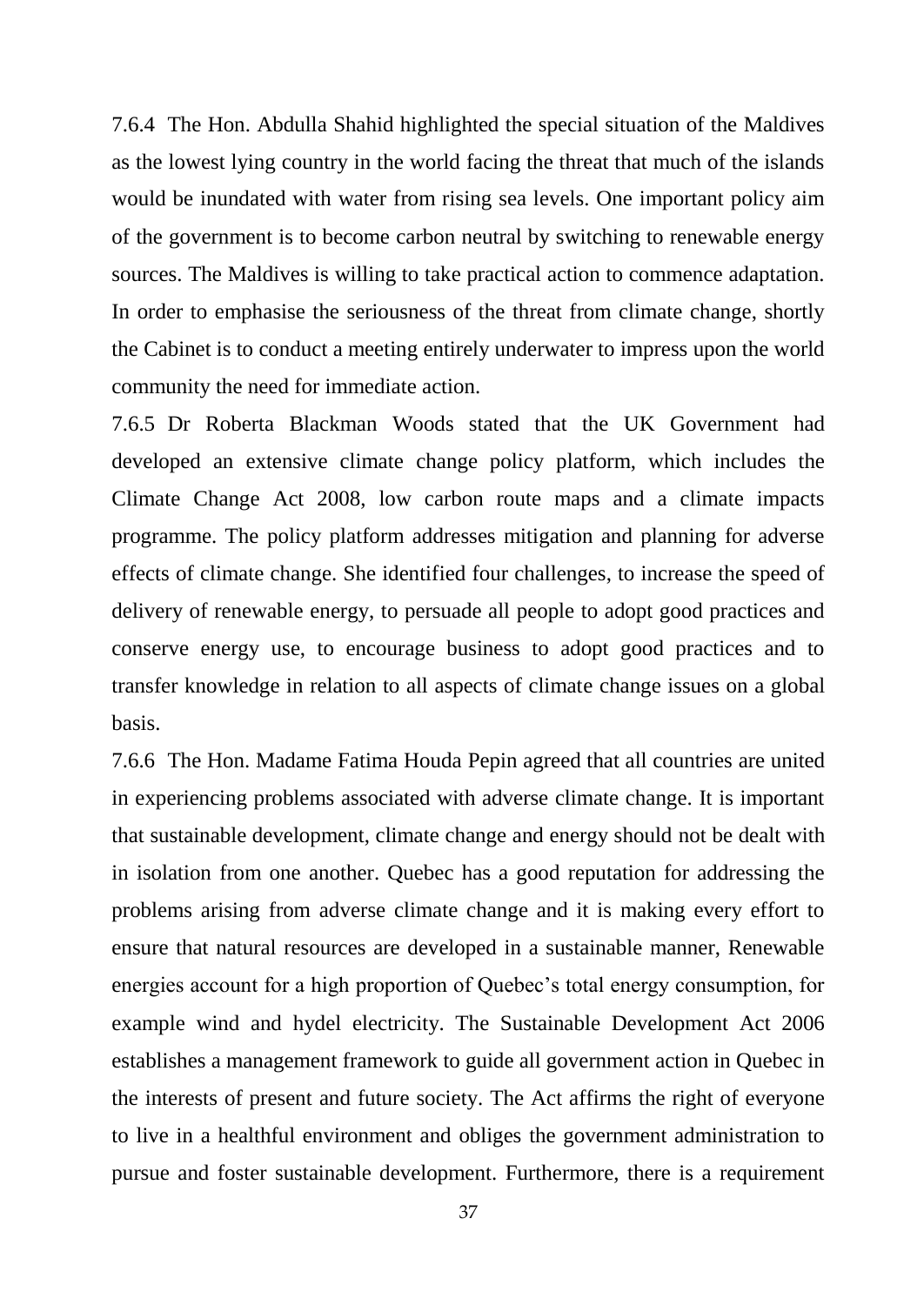for these measures to be monitored and parliamentarians have a role in examining plans.

7.6.7 Delegates from Kiribati, Mr Timon Aneri and Dr Tataina, MP, and Bangladesh, Sheikh Fazlul Karim Selim and the Hon. Dr Ashequr Rahmin, MP, spoke about the serious threats of climate change and sea level rise to the very existence of their communities and nations on low lying lands. While not major emitters of greenhouse gases, these nations are among the worst affected communities of adverse climate change. Mr Aneri called for greater leadership from developed countries in relation to solutions for these seriously affected areas as there was an immediate need for decisions to support practical measures. He stated that these communities had been appealing to the broader international community for some years asking for action and solutions for those low lying areas seriously at risk of inundation by sea water. He explained that mitigation and adaptation strategies were an integral component of Kiribati"s response to climate change, with seawall construction as the main adaptation measure currently undertaken by the Government. However, Kiribati needs assistance to increase its seawall construction because it has resources to protect public infrastructure only, and not private properties. Mr Aneri said that researchers had estimated that projected sea level rises would mean that Kiribati would be uninhabitable within 50 years, so the Government of Kiribati was developing a relocation strategy. Dr Tataina spoke of the need to carry out research which was relevant to each region because policies should be examined to determine whether they are providing effective solutions.

7.6.8 Sheikh Selim explained that in Bangladesh the potential for natural disaster was severe, especially given that a one metre rise in sea level would inundate a third of the country. Analysis suggests that Bangladesh"s economy would be severely challenged due to climate change as already a substantial portion of its resources are being used for disaster constructions and rehabilitation efforts. Sheikh Selim was looking forward to the establishment of a new World Climate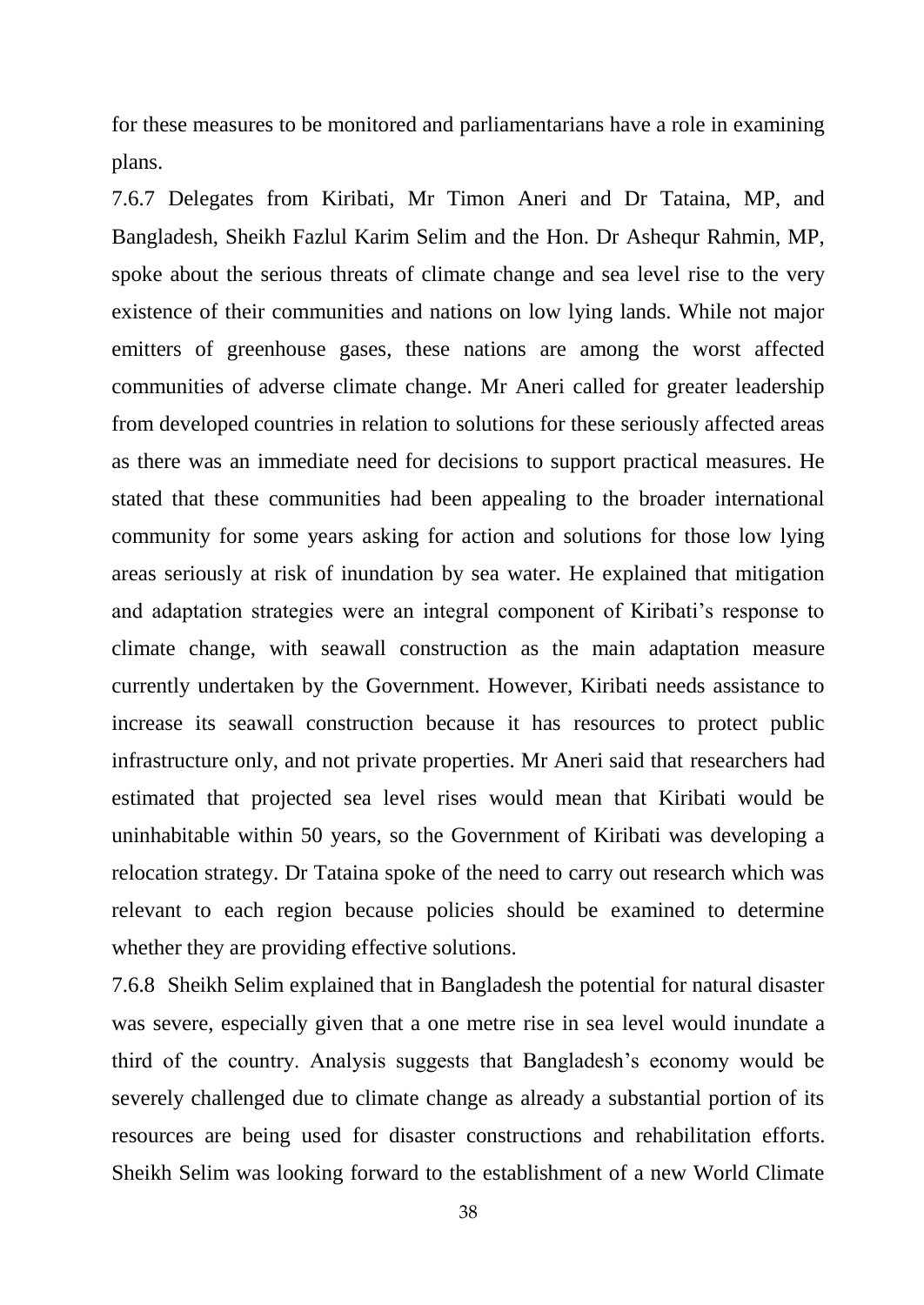Services System, one of the outcomes of the UN World Climate Conference•held earlier in the year, which should lead to enhanced predictions and climate information. Mr Rahmin concluded that everyone agreed that climate change is a vital issue having a global dimension. For example, air pollution was not confined by national boundaries so solutions should be devised on a regional basis and take into account all important issues.

7.6.9 Dr Habiba Gitay clarified that scientific recognitions of climate change were based on the recording of significant changes in climate which had taken place over decades. Of all carbon emissions, 80% derived from fossil fuels and 20% from land based activity, such as farm animals and deforestation. To date, there have been a lack of financial and human responses to the dangers. Dr Gitay encouraged action now which required developing countries and developed countries to work collectively. In particular, she agreed it was important to exchange information in relation to all actions related to climate change.

7.6.10 The Hon. James Netto, MP, Gibraltar, commented on the current overall lack of willingness to share the burden between developed and developing countries and said that resources or grants needed to be provided to developing countries. Nevertheless a collective approach was needed for all areas to become low carbon emission economies. The Hon. Charles Onyancha, MP, Kenya mentioned that the adverse effects of climate change present differently in different countries. In Kenya there have been prolonged droughts and the failure of crops. Aid was needed to assist less developed areas to address the problems.

7.6.11 Mr Shane Ardern, MP, New Zealand, referred to the media reports received from Samoa, over the course of the early days of the 55th CPC, which indicated there had been a major adverse weather event, and identified this as an example of climate change. He stated that New Zealand also was vulnerable to significant impacts due to adverse weather events because of the reliance of the economy on agriculture. One difficulty New Zealand faced in meeting emission control targets was because of the large herds of farmed cows producing methane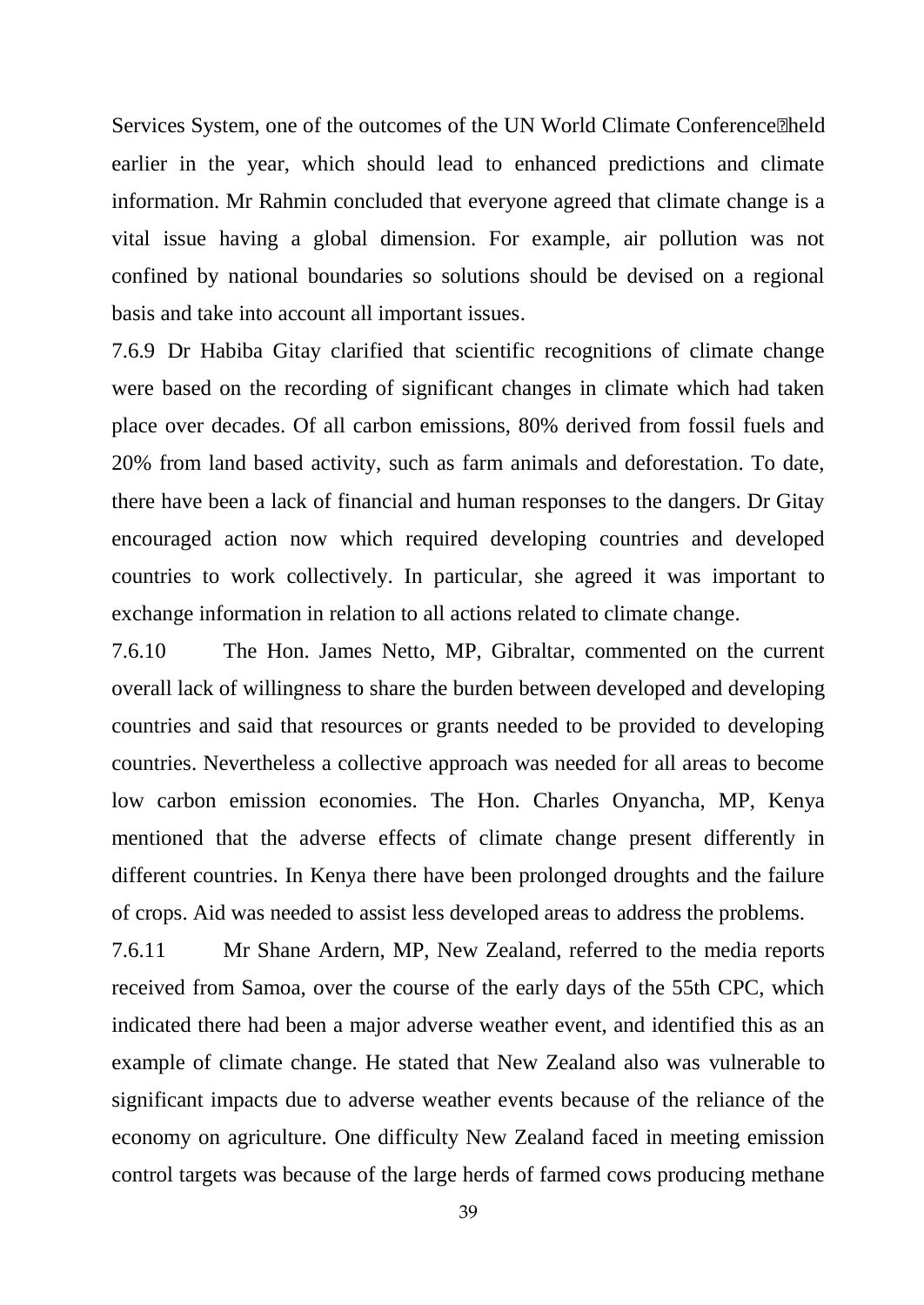gas. Mr Ardern argued that the current system didn"t adequately take account of such effects.

7.6.12 Mr Geia Halinaga, MP, South Africa, supported the development and implementation of policies in response to the many serious concerns about climate change. For example, longstanding practices such as cutting down trees to produce charcoal should be critically reviewed. Ms Niama, MP, South Africa, made some very practical observations – the effects of bad practices do not stay on one side of a border and so there is a need to adopt policies to stop bad practices. Furthermore, it is important to look for expertise and solutions everywhere and not just in developed countries.

7.6.13 Hon. Sophocles Fittis, MP, Cyprus, encouraged a global response to climate change to take effect now. Cyprus shares some of the weather events which are problems for the whole world, for example, experiencing a five year drought and the destruction of coastal areas. Mr Hari Ramkarran, MP, Speaker of the House, Guyana, commented that Guyana was experiencing the heaviest rainfall on record, especially in the hurricane season. Guyanan land is 80% forests and parks, and government policies supported a halt to deforestation. In general, the government supported UN proposals for reducing emissions and halting deforestation.

7.6.14 The delegate from India Hon Shri Baijayant "Jay" Panda, MP India stated that India has probably the most comprehensive framework of legal and institutional mechanisms in the region in response to the challenge of Climate Change.

Our country, with 16 per cent of the world"s population, contributes only 4 per cent of the total global greenhouse gas emissions. In terms of per capita CHG emissions in the year 2004, India is further lower at only 1.02 MT CO2. 1593 Clean Development Mechanism (CDM) projects have been approved in India by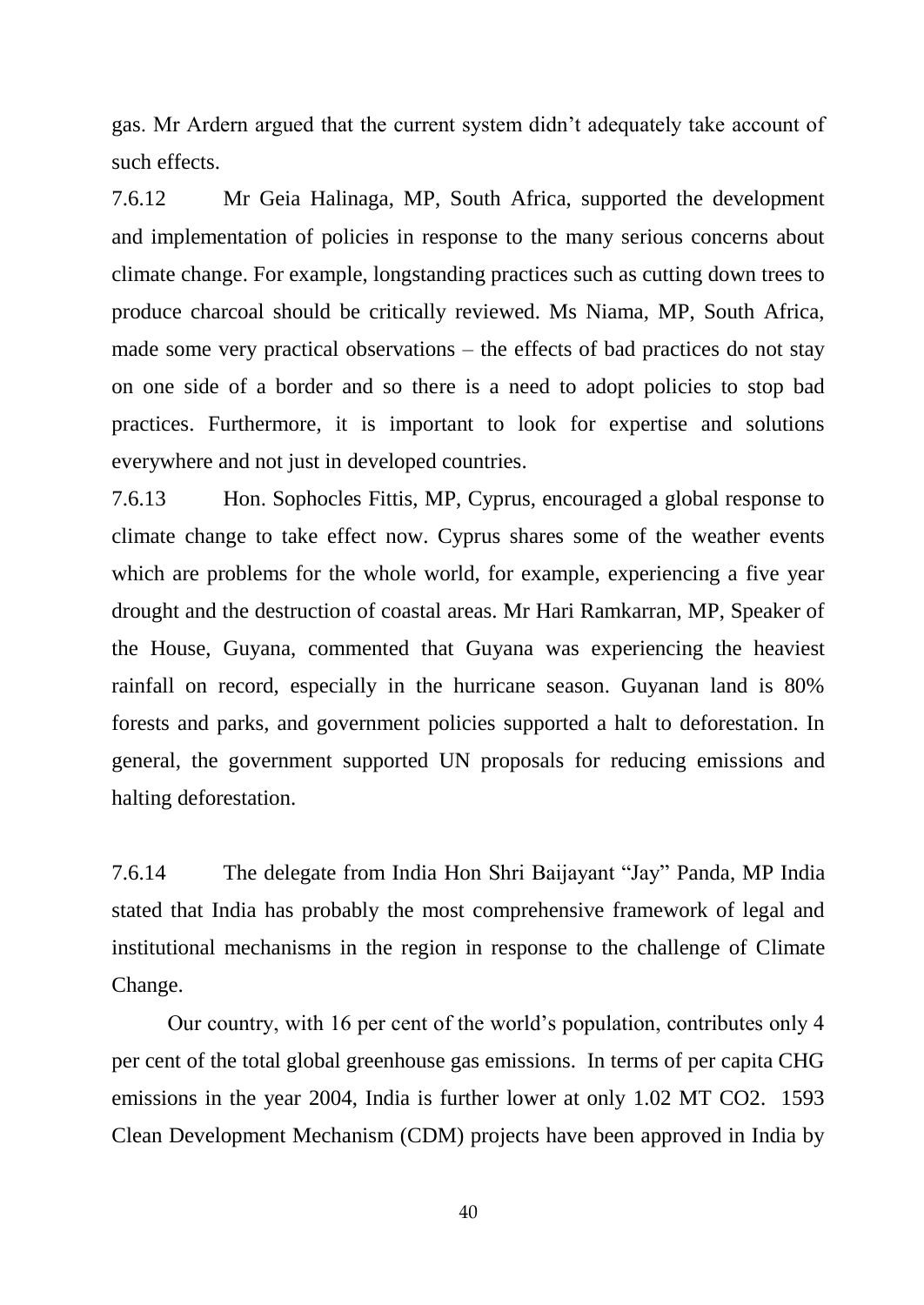the CDM National Designated Authority, and 420 of these have been registered by the CDM Executive Board.

7.6.15 The developed countries should fulfil their commitments for limiting and reducing their emissions as per the Kyoto Protocol as well as come forward and take deeper commitments beyond the year 2012. In addition, they should "take all practicable steps" to promote the development and transfer of environment friendly technologies to the developing countries.

# 7.7 **Workshop 'G': Developing Mechanism to Remedy Root Causes of Political, Economic and Social Conflicts.**

7.7.1 Workshop G was moderated by Hon. Ronald Kiandee, M.P. (Malaysia). The Discussion Leaders were : Mr Norman Whittaker, M.P. (Guyana), Hon. Shri Bhakta Charan Das, M.P. (India), Hon. David Musila, MGH, M.P. (Kenya), Mr Kevin Deveaux, Parliamentary Development Policy Adviser (United Nations Development Programme).

7.7.2 The main issue raised and debated at this workshop concerned the need to have appropriate legislative structures and good practices in place that would prevent the breakout of conflicts arising from political, economic and social conflicts and that would lead to their peaceful resolution should they arise. The speakers who took part in this workshop came up with the following proposals:

i) to have in place a constitution and other legal instruments that would guarantee a free, representative and transparent electoral process, institution building to provide for the rule of law, e.g. an impartial and efficient judiciary and law enforcement agencies, a parliament that would enact laws following a broad consultation process that would respect the interests of all sections of society and a parliament that would effectively exercise its oversight function to scrutinise the actions of the executive against abuse of power and corruption thus leading to good governance;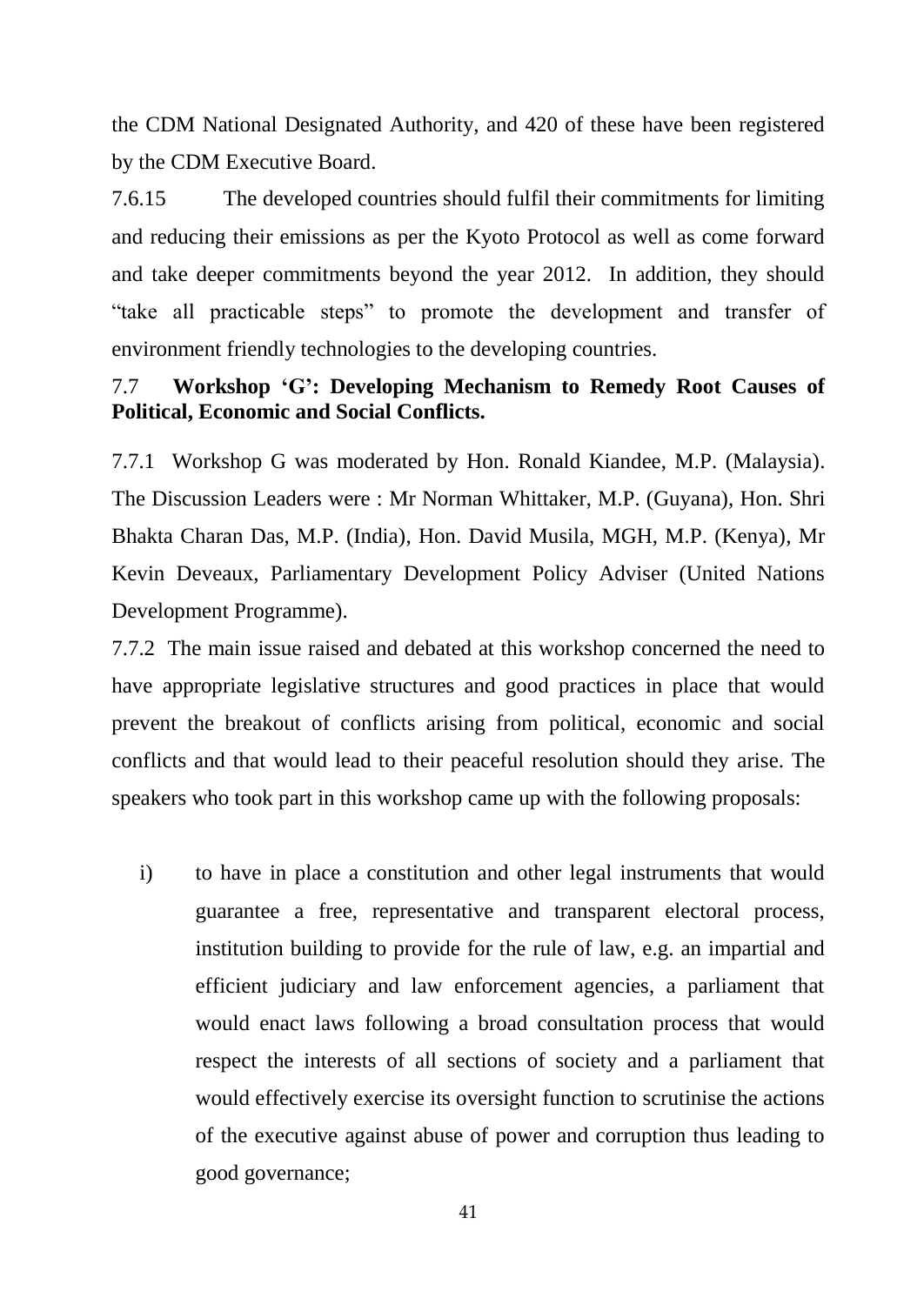- ii) to make resources accessible to all, the proper distribution of national wealth and planning development in such a way that would benefit different regions and different social groups; and
- iii) tolerance and respect towards different ethnic and social groups and access to employment opportunities, education, health and other services to prevent social exclusion.

7.7.3 Mr Norman Whittaker M.P. (Guyana) explained that conflicts represented the clash of interests or values or actions. He added that the conflicts in Guyana, situated in South America, were rooted in its colonial past and in the failure or lack of ability of post independence (1966) governments to effect changes to the institutional structures that were an integral part of the colonial administration and which had given rise to a division based on ethnicity between the two large racial groups in Guyana, i.e. the blacks and the East Indians and, in some measure, the minority group of indigenous people. Mr Whittaker remarked that the influence of slavery and colonialism was evident in the administration and in the political structures and practices of Guyana such that authority and power were concentrated in the hands of a particular ethnic group and it therefore followed that most of the benefits that accrued went towards that dominant group. He argued that in the case of Guyana, the difference in ethnicity, whether real or perceived, were the roots of conflicts. Another cause of conflict mentioned by Mr Whittaker was the rigging of elections which was rampant for a period of 26 years after independence, i.e. between 1966 and 1992, by means of which the leadership did not represent the majority of the population. He added that this lack of accountability resulted in social inequalities that sparked riots and casualties. Mr Whittaker reported that this issue was remedied in 1992 when, with foreign assistance, free and fair elections were held thus ushering in a new era where people started having confidence in their leaders and that national reconciliation was embarked upon to remove the unjust and unequal society that had been created during the previous 26 years. Mr Whittaker stated that a wide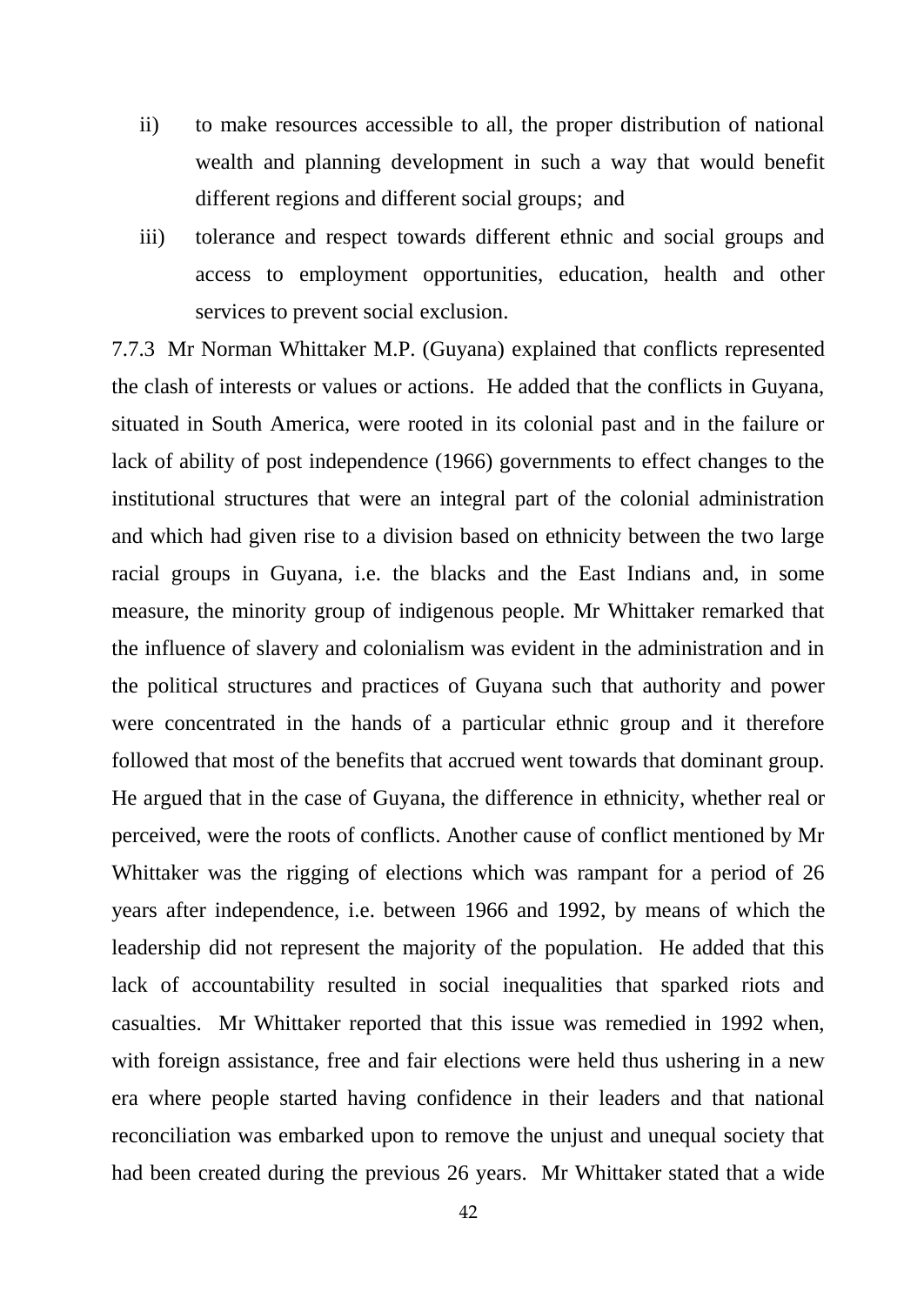consultation process was carried out with a view to distribute power and wealth in such a manner that would reduce the gap between the rich and the poor by promoting unity through the dismantling of the tribal economic and social structure. He said that to participate in this process one did not have to necessarily join a political party because civil society had been actively engaged.

Mr Whittaker remarked that one of the main sources of conflict was removed through a progressive constitutional reform following a wide consultation process that led to the strengthening of social justice and the rule of law. He continued that a useful tool to enhance cohesion was the setting up of a number of national commissions to represent the various interests and groups such as the gender and indigenous commissions, together with parliamentary committees some of which, like the Public Accounts Committee, were chaired by the Opposition to improve transparency and accountability. Another example cited by Mr Whittaker was the Elections Commission which was composed of 7 members, 3 nominated by the Opposition and 3 by the government with its chair being chosen by the president from a list of 6 persons submitted by the Opposition. He added that even the appointment of important constitutional posts, such as the Chief Justice and the judiciary, was undertaken after consulting with the Opposition which although it did not mean that the President was bound by these consultations in most cases a consensus was reached.

Mr Whittaker concluded that conflicts would continue to breakout however having strong political institutions and appropriate legal instruments in place did contribute towards good governance and to reforms in the distribution of wealth. 7.7.4 Shri Bhakta Charan Das, M.P., India explained that conflicts were often secessionist or nationalist in nature. He added that it was the civilian population that suffered most in the advent of conflicts and pointed out the several negative aspects of modern conflicts such as child soldiers, kidnapping and violence against women. He said that by the year 2000 international conflicts had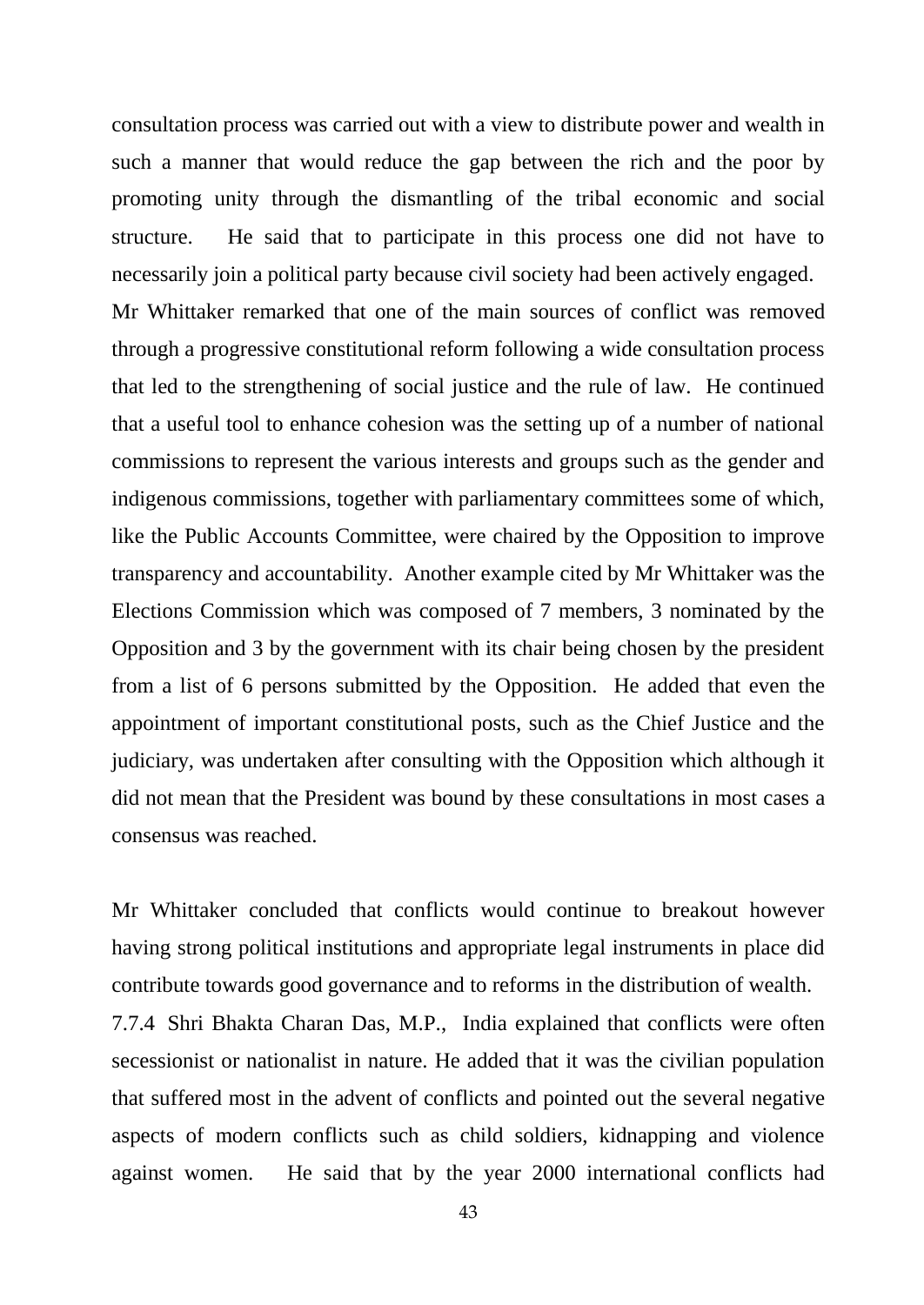generated 13 million refugees and asylum seekers worldwide and in addition some 25 million people were displaced within their own country. He explained that India was a country of many religions, ethnic groups, castes and creed and that it had always had a strong belief in tolerance, compromise and consultation based on universal brotherhood and mutual respect.

7.7.5 Mr Das declared that India followed the philosophy, policies and teachings advocated by Mahatma Gandhi and Gautama Buddha who believed that the whole world was one family and that economic policy had to be directed at alleviating the hardship of all suffering persons. He maintained that issues concerning minority rights, women and children rights, human rights and other such issues, were being addressed in India by the setting up of national commissions and even of parliamentary committees composed of members form government and opposition. He expressed the opinion that globalisation had created an uneven distribution of wealth that was giving rise to conflicts in various parts of the world and he therefore urged that there should be a drive towards sustainable development. Mr Shri Bhakta Charan Das concluded that in solving political, economic and social conflicts India has followed the philosophy of Mahatma - meaning the great soul - Gandhi who advocated truth as the soul of life and that truth, consultation, freedom of expression and tolerance should be the guiding factors when dealing with contentious issues at all levels.

7.7.6 Hon. David Musila, MGH, M.P. (Kenya) argued that conflicts, be them individual, organisational, communal or international, arose from incompatibility and that conflicts were major contributors to poverty and to lack of development. He explained that there were many root causes of conflict, such as, exclusion from access and use of resources, lack of respect to the rule of law and weak institutional structures. Hon. Musila urged states to fight the culture of impunity which in itself encouraged other conflicts. He claimed that it was important to have commissions but more importantly the state had to act on the reports submitted by these commissions. Hon. Musila suggested that there should be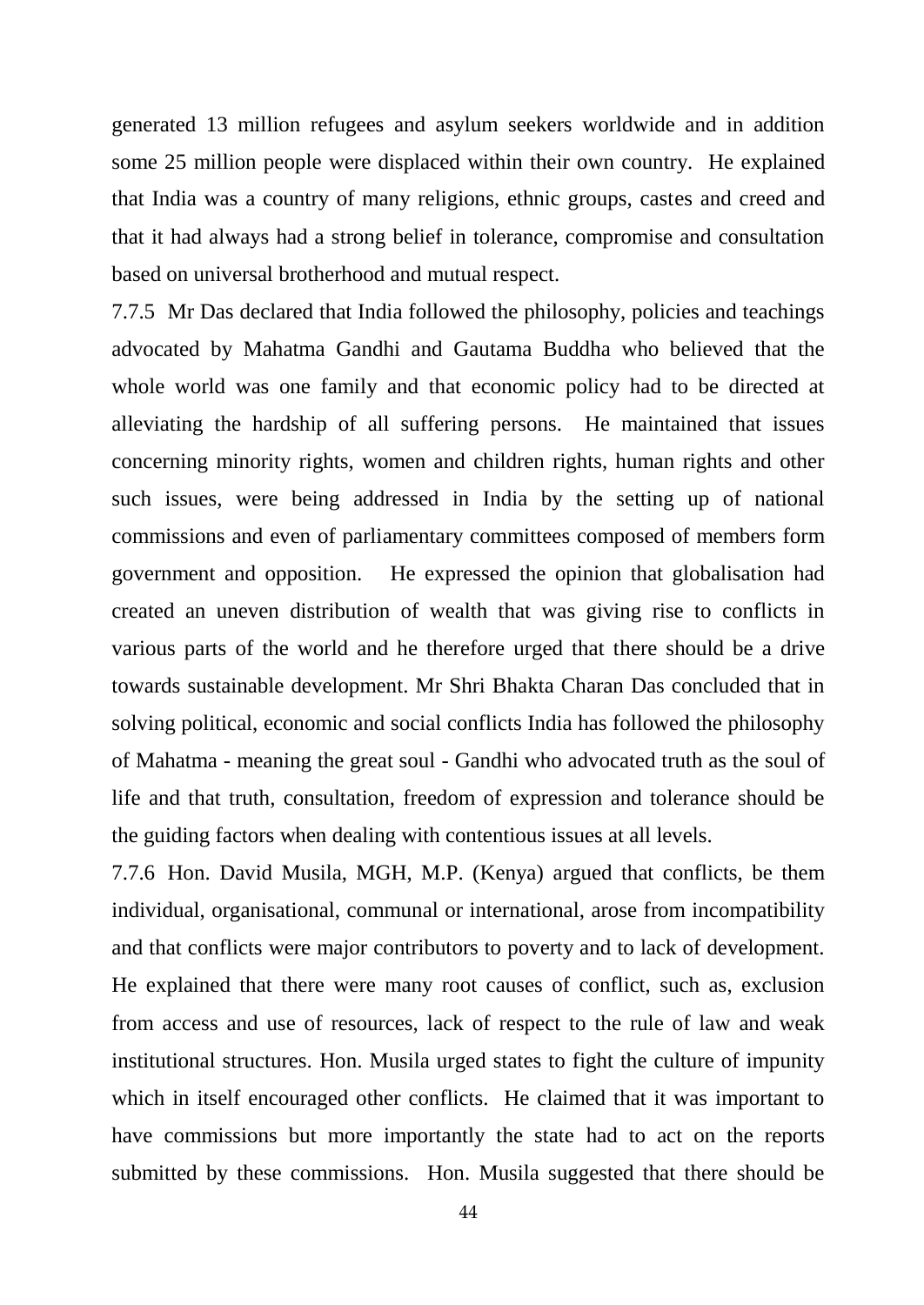parliamentary groups both at local and at regional level to intervene swiftly wherever conflicts were building up and at that stage he mentioned the conflict in Kenya following the last election when its neighbours, namely Tanzania and Uganda, assisted Kenya in finding a solution. Hon. Musila concluded that people needed to feel included in the democratic process and yearned for the opportunity to make their input because most of the causes of conflict, especially in Africa, related to the structure of government that produced unequal opportunities and poverty.

7.7.7 Mr Kevin Deveaux, Parliamentary Development Policy Adviser (United Nations Development Programme) focused his speech on the three main functions of parliaments, i.e. law making, oversight by scrutinising the activities of government and representation by reflecting the needs of the people. Mr Deveaux remarked that parliaments were facing great challenges and difficulties in fulfilling their role and one of them was the lack of capacity of Members of Parliament and their staff. He added that Members of Parliament who were on a part-time basis or who were not adequately paid could not dedicate all their energy to parliamentary work and the lack of time could lead them to lose contract with the people who elected them thus detaching themselves from the problems on the ground. Mr Deveaux insisted that parliamentarians should enter into dialogue with the citizens both at the constituency level and at committee level to understand their concerns and to reflect those concerns when enacting legislation. He continued that parliaments had to enact laws that would benefit all and not just certain sectors to the detriment of others. Mr Deveaux observed that if parliamentarians were not adequately compensated financially they would be more prone to corruption and to operate not in a transparent manner. Mr Deveaux also mentioned that parliament was often not as effective as the executive or as the military and that was due to inadequate funding and to lack of human resources which limited their access to expertise both internally and externally. He added that such a situation limited parliament in effectively and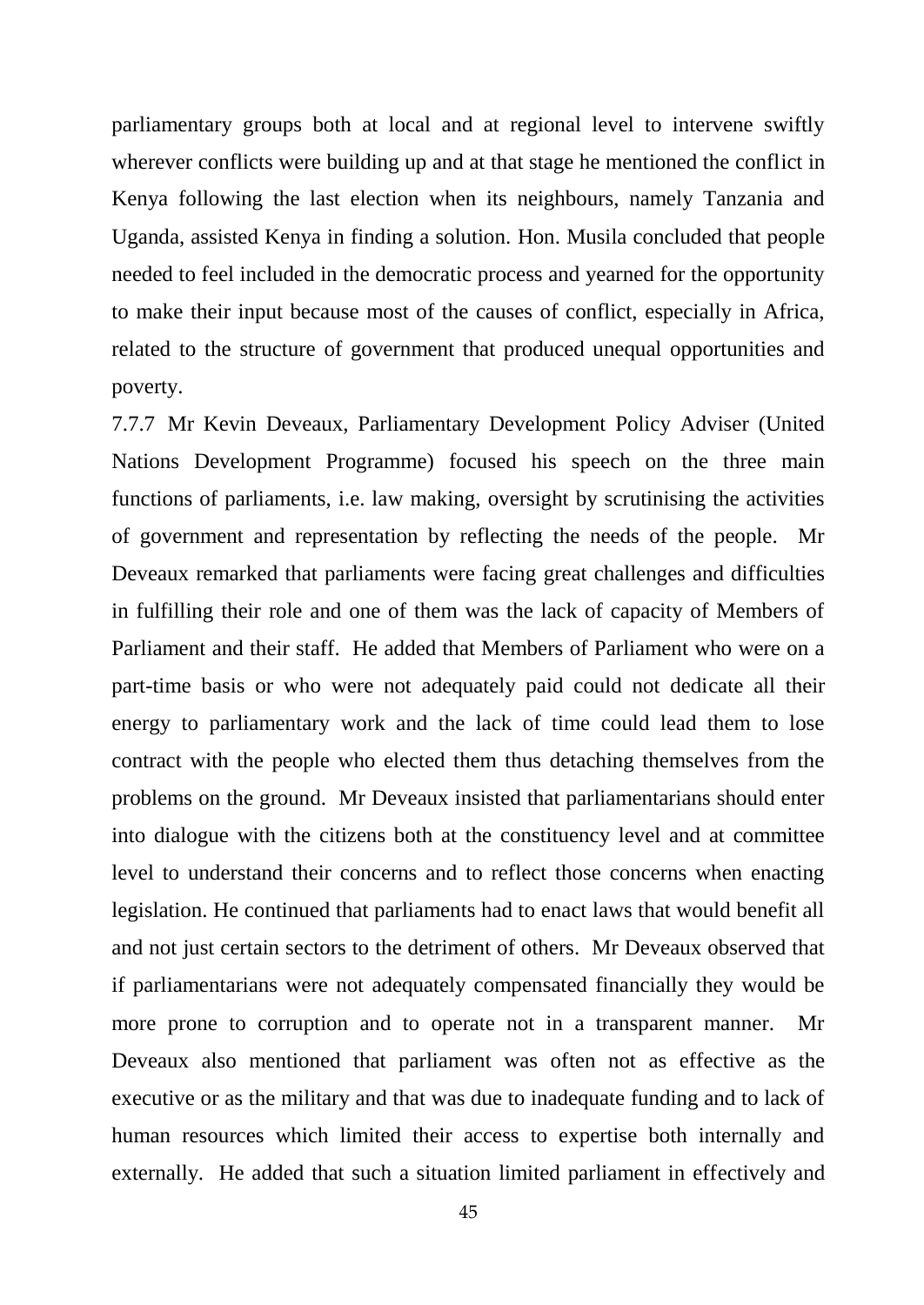efficiently carrying out its functions especially with regard to oversight. Mr Deveaux remarked that parliaments needed to have the institutional authority emerging from appropriate rules and procedures and the necessary resources to enable it to scrutinise the executive whose actions or inactions were often the cause of conflicts. Mr Deveaux opined that parliament also needed to scrutinise the military establishment. Mr Deveaux pointed out that when parliament was not representative in its constitution there was the tendency that it could overlook the interests of minorities thus giving rise to animosity and conflict. Mr Deveaux noted that the international community did a lot of work with regard to assistance to countries in staging free and fair elections, even if these were considered as internal affairs, and he cited the recent example of Ghana which had gone through a very smooth electoral process supervised by a respected local commission with foreign assistance. Mr Deveaux proposed code of ethics for Members of Parliament, for the executive and for public officials along with the setting up of the Office of the Public Auditor as measures to promote accountability and good practices. He also insisted on the need for governments to adhere at the national level to certain international treaties which were primarily meant to address certain causes of conflict.

Mr Deveaux exposed another problem that parliaments faced in the sense that they were often looked upon as cumbersome machinery when it came to the resolution of conflicts and hence it was often bypassed and ignored on the pretext of urgency. He concluded that in such circumstances other institutions tended to usurp the role assigned to parliament which, he stressed, was the voice of the people and as such parliament should be a venue for dialogue especially in times of crisis and conflict.

7.7.8 Hon Nasharudin Mat Isa (Malaysia Branch) remarked that inequalities among the various communities had contributed to social unrest in Malaysia in 1969 and that since then measures, such as the development of the skills of the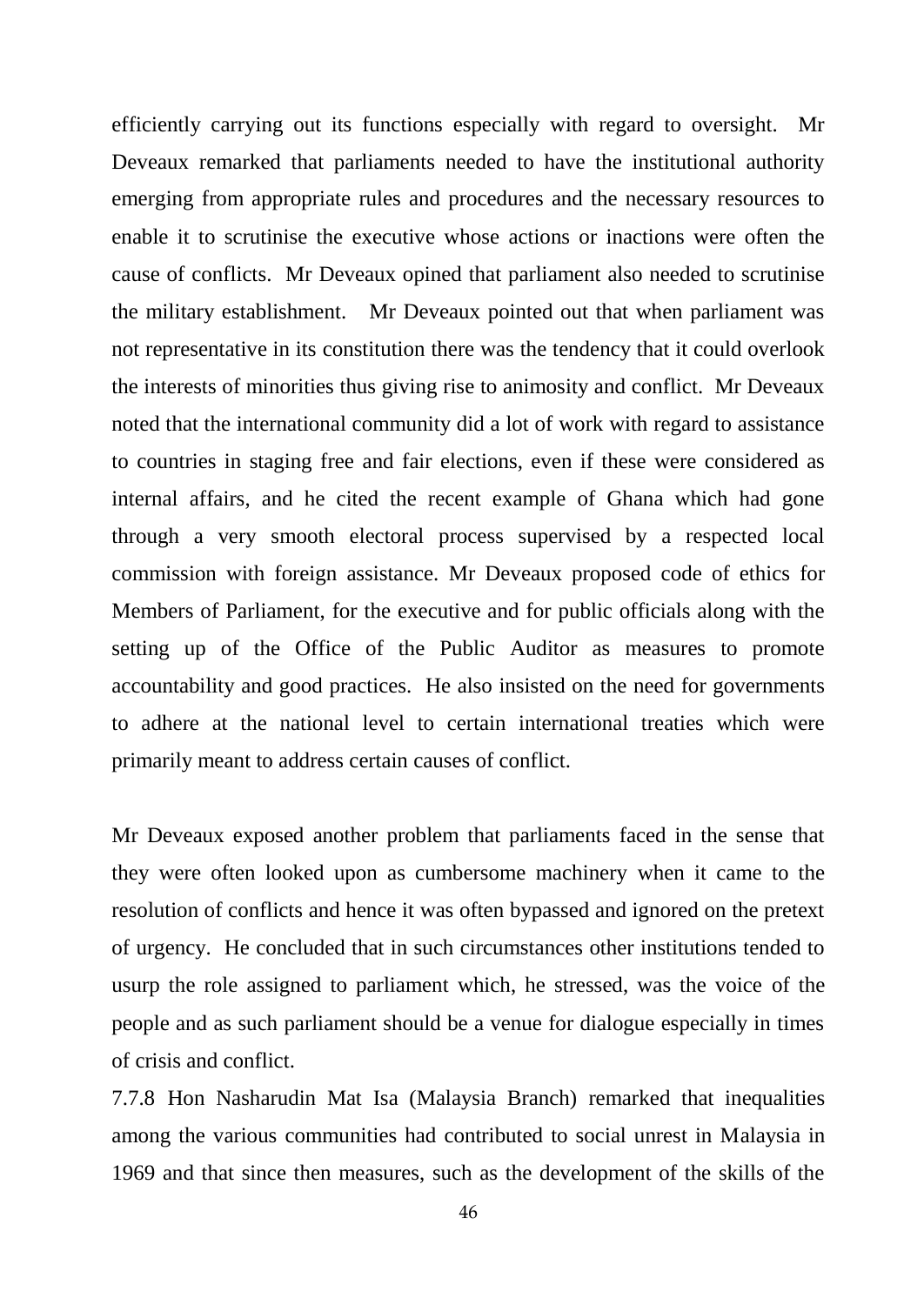workforce, had been implemented to improve the lives of all citizens with the result that since 1969 Malaysia has enjoyed a long period of peace. Hon Mat Isa added that a study has shown that Malaysia had managed to avoid political, economic and social conflicts primarily through its economic achievements because experience had demonstrated that conflict was more likely to occur in countries with low per capita income.

7.7.9 Hon Michael Mulemi Mabenga (Zambia Branch) opined that conflicts could be best managed positively through mediation, negotiation and consensus building among the parties concerned. He maintained that constitutional democracy offered the best means to manage conflicts through the parliamentary system, the rule of law and the judiciary.

7.7.10 Hon Douda Ibrahim Karfi (Katsina Branch, Nigeria) reported that Nigeria was rich in mineral wealth and that the population was made up of different ethnic groups which were united into one state. Hon Karfi remarked that Nigeria returned to democratic rule ten years ago and he claimed that the imposition of sanctions against a country created more problems rather than solved problems and at times even served as a source of conflict.

7.7.11 Hon Kuluta M.P. (Eastern Cape Province Branch, South Africa) proposed that there should be an international body, like Commonwealth, that would formulate a set of principles and rules that will be commonly applicable to all member states. Hon Kuluta argued that prevention was better than cure and suggested that where there were indications of irregularities like in the case of the rigging of elections, which was a process, such an international body should take immediate action before the issue would develop in a fully blown conflict.

7.7.12 Hon Tau paid tribute to the former President of Tanzania, Julius Nyerere, who had succeeded in uniting over 100 ethnic groups to form one nation and he stressed that African nations had to look at the structure of the state and to undertake measures aimed at nation building, a lesson which they could learn from the Tanzanian experience.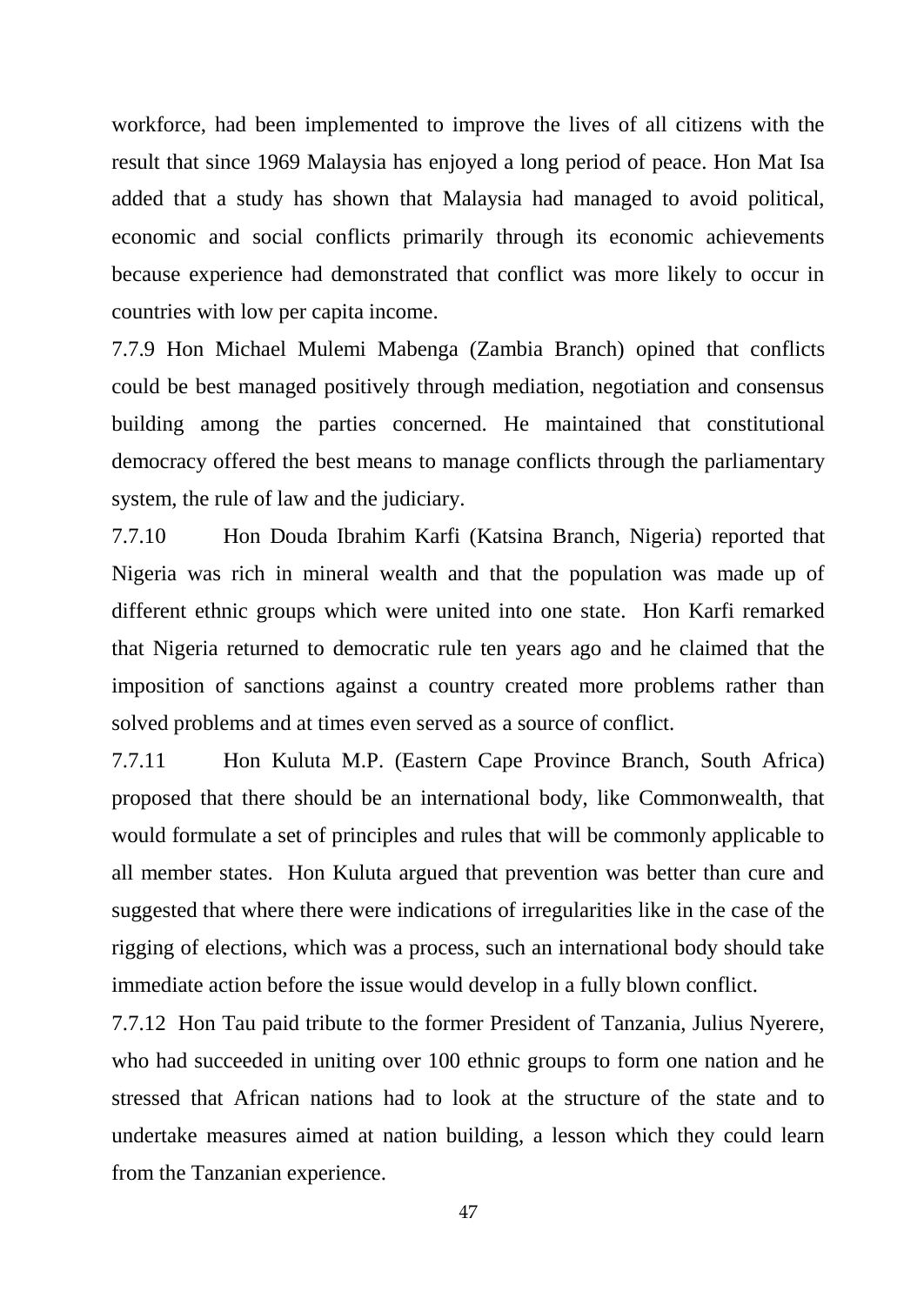#### **7.8 Workshop 'H': The Commonwealth and Youth –**

### **How to engage future generations in Representative Democracy**

7.8.1 The workshop was moderated by Hon Moana Mackey, MP, New Zealand. The Discussion Leaders were :Hon Sada Soli MP, Nigeria, Mr Rajkumar Bidla, Programme Officer, Commonwealth Youth Programme, Hon Carmel Sepuloni MP, New Zealand, Hon Lazaro Nyalandu MP, Tanzania

7.8.1 The Workshop agreed that demonstration of responsible and accountable leadership is vital if young people are to be allowed to have faith in the system. In discussing the best means of engaging young people in representative democracy, Members called on the political leadership to see youth as partners rather than as competitors for power. In particular, education is a key component of ensuring greater awareness of the possibilities of politics for creating solutions to the problems facing young people, especially at the secondary level. To achieve this, the school curriculum should be expanded to suit local conditions which vary considerably among different jurisdictions.

7.8.2 The process of engaging young people should be transparent. It should be available to all young people. Engagement with the young must be genuine and involve changes to the internal structures of political parties. Young people must see representative democracy not as a means of getting a job but as means of serving. A need was seen for structures within the Commonwealth and the CPA to engage with youth comparable to the structures for improving participation of women in politics.

# **8. Meeting of the Task Force on Climate Change on 4th October, 2009 :**

8.1 As Moderator of the Task Force, Mr. Nigel Evans welcomed the launch of the Commonwealth Parliamentary Task Force on Climate Change, commenting that the Task Force could be the voice for individuals who know the impact of climate change in their own countries and regions. While dialogue at the government level is important, he encouraged delegates to reflect on the added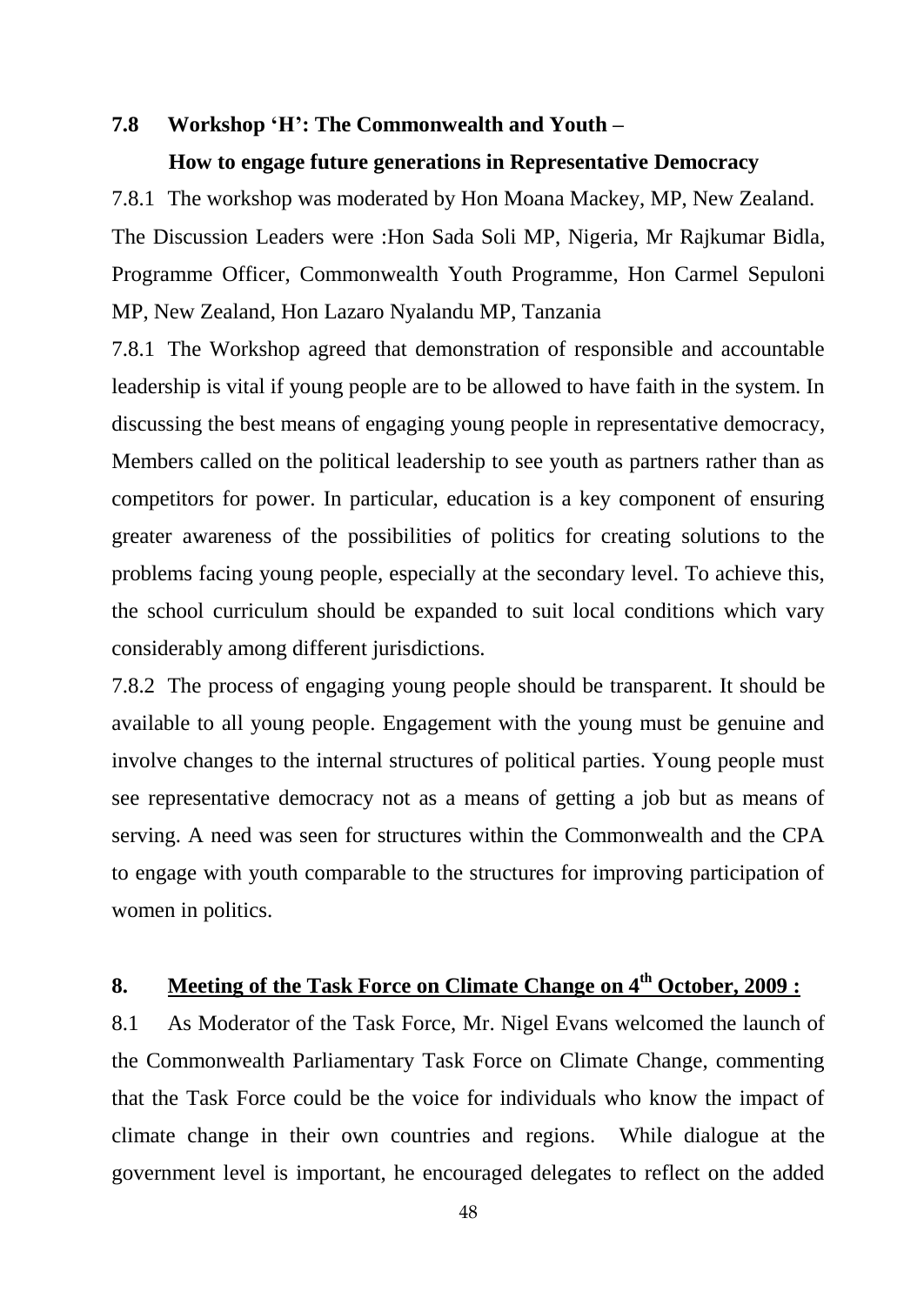dimension of a dialogue among parliaments and parliamentarians and to support the building up of a parliamentary network on climate change.

8.2 Mr. Evans advised delegates that a budget of £ 25000 was available to the Task Force to implement a programme to address the concerns identified. The aim was that together, the Task Force, the World Bank Institute and the Commonwealth Secretariat could support delegates and their parliaments to target national and international commitments.

8.3 It was vital that Parliaments and Parliamentarians contribute to world leadership in addressing the problems arising from climate change. A parliamentary network would enable individual jurisdictions and regions to better share and disseminate information on how to achieve energy reduction and to reduce carbon emissions at a local level. This exchange of information would enable individual Parliaments and Parliamentarians to facilitate practical action to implement changes to improve resilience in communities at the local and global levels. The CPA should lead global collective action now, including by contributing to the upcoming Climate Change Conference (COP15), scheduled to take place in December 2009 in Copenhagen, Denmark, and beyond to mitigate the adverse effects of climate change. The members of the CPA desire an ongoing dialogue on climate change so that Parliamentarians can develop better access to available information which will enable them to engage with their communities, the private sector and the media and to contribute to responses to climate change for the long term. The Task Force would establish a programme to provide support to Parliaments and Parliamentarians, of developed and developing countries, in preparing action plans to establish legislation and policies to mitigate the effects of and adapt to climate change.

8.4 Through its role in encouraging delegates to work together, the Task Force could enhance processes for countries in developing individual legislative and programme responses in adaptation to and mitigation of climate change.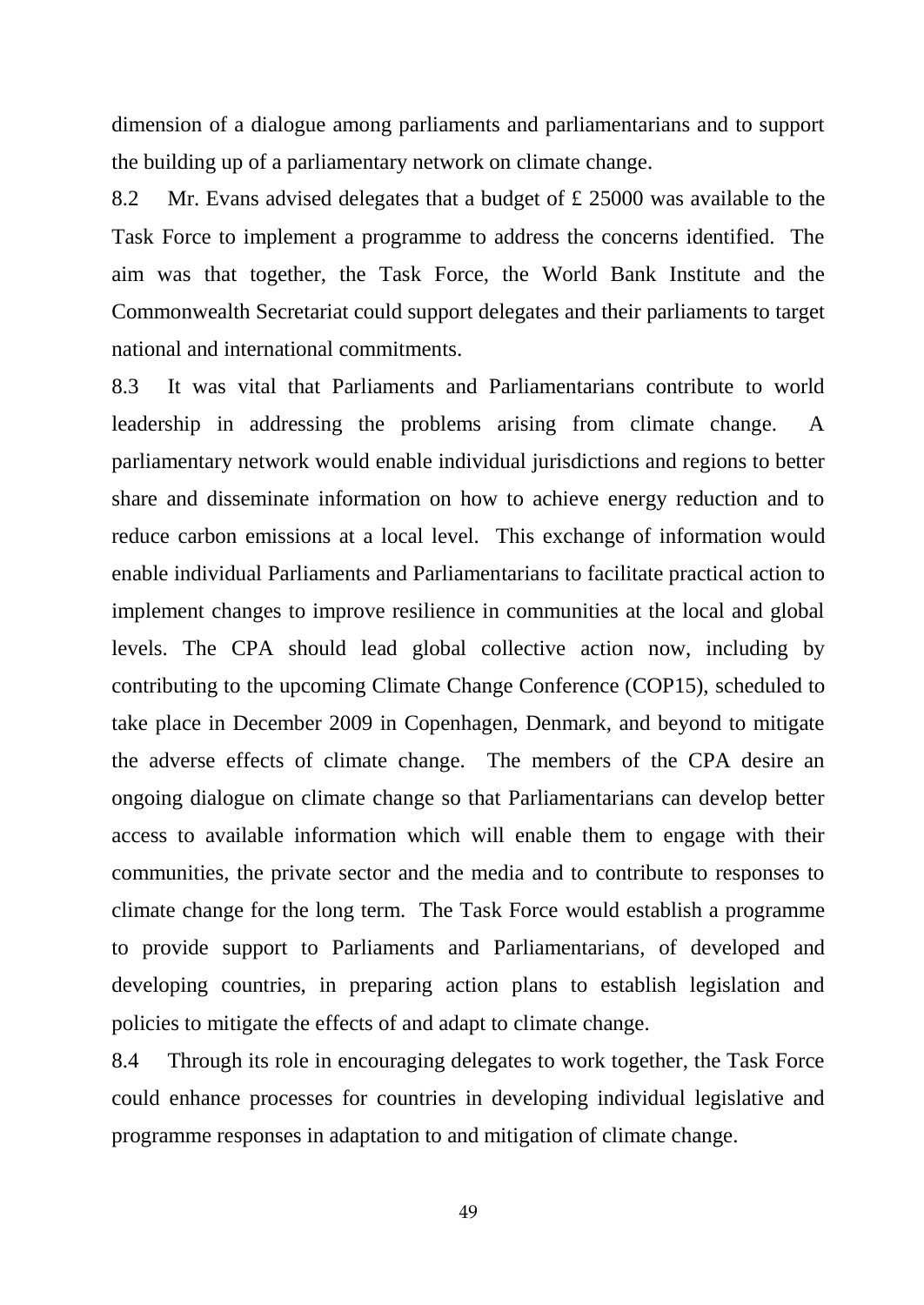8.5 Dr. Roberta Blackman-Woods agreed it was a good idea. Mr. Mitchell O"Brien stated that the World Bank Institute (WBI) was committed to assist. Dr. Habiba Gitay saw a high priority need in better managing risks and sharing information, including technology transfer. However, it was but one step and not the endpoint. Effect responses to climate change needed to address issues critical for the long term, such as land management. The Hon. James Netto, MP, Gibraltar, restated the need not to focus too strongly on Copenhagen in the short term but encouraged delegates to look beyond that meeting.

8.6 The Hon. Jim K. Muhwezi, MP, Uganda, commented that while action was needed, policies needed to recognize practical issues, such as the need to eat as well as to protect the environment. Mr. Shane Ardern, MP, New Zealand, encouraged the Task Force to take careful action in preparing contributions to the conference in Copenhagen because outcomes needed to be realistic. He had a concern that sometimes actions don"t seem appropriate for individual countries, for example, he cited the Kyoto Protocol ban on forestry offsets as inappropriate for agrarian economies and countries like New Zealand. Mr. Tom Marsters, MP, Cook Islands, expressed a doubt that some proposals for change would truly lead to best practices, for example, he was concerned about whether carbon trading schemes would result in a reduction of greenhouse gases. On the other hand, Hon. John Pandazopoulos, MP, Victoria, Australia, argued that a price mechanism was needed because he considered that someone had to pay to ensure positive change was achieved.

8.7 Delegates from Kiribati, Mr. Timon Aneri and Dr. Tataina, MP, and Bangladesh, Dr. Oli Ahmad, Bir Bikram MP, Mr. Nawab Ali Abbas Khan, MP, and the Hon. Dr. Ashequr Rahmin, MP, spoke further about the serious threats of rising sea levels to the very existence of their communities on low lying lands. The Hon. Phee Boon Poh, MP, Penag, Malaysia, identified that coastal flooding due to climate change seriously affected Malaysia also because most of its border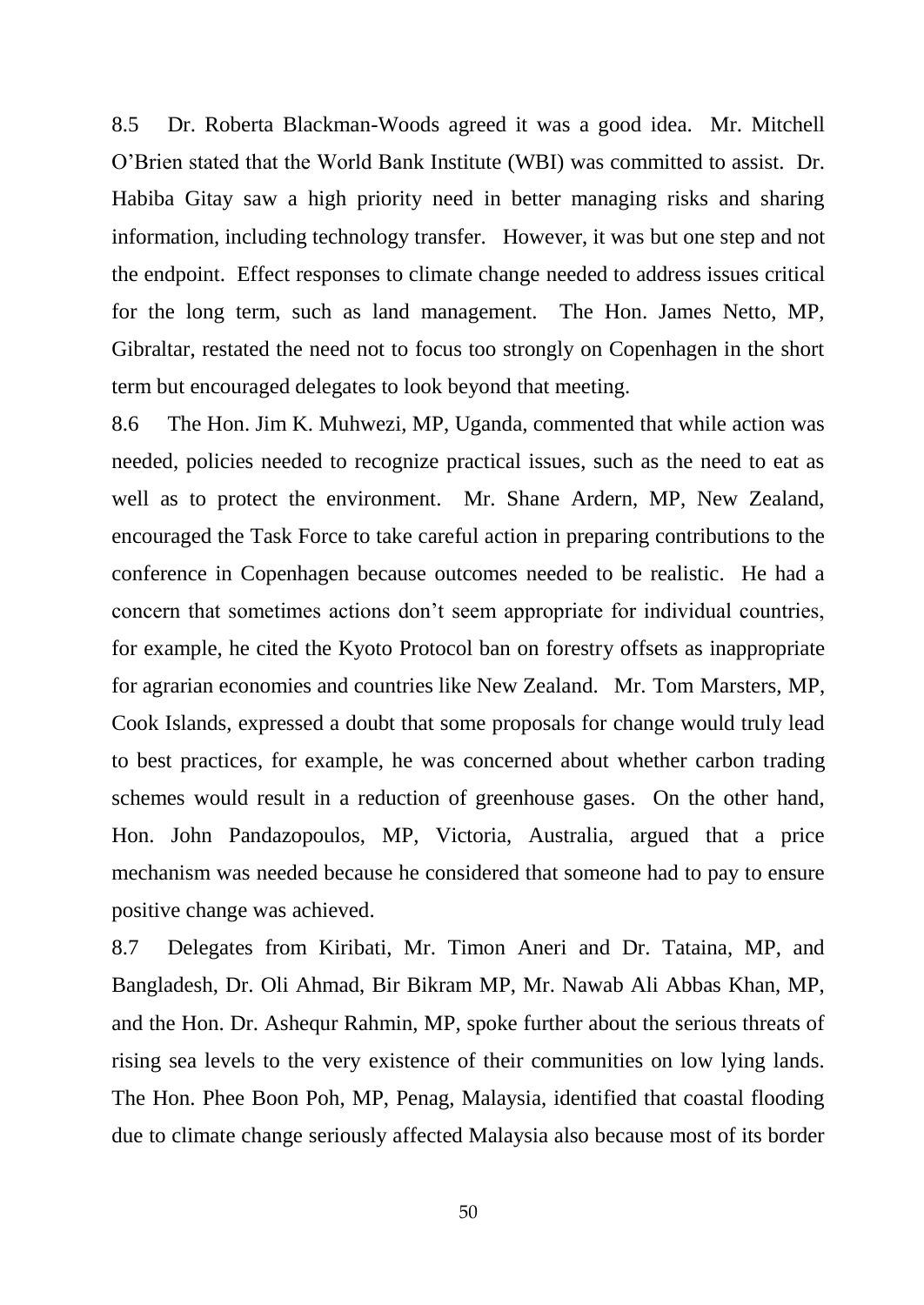area was coastal. Dr. Ahmad said that, to address these issues, it was necessary to encourage an attitudinal change in everyone to contribute.

8.8 Shri Baijayant J. Panda, MP, India, observed that there had already been adverse impacts of climate change on the environment in India. He was concerned about future development in India, which had 4 % of the world"s carbon and 16% of its people. The nation need to access energy to enable development and Shri Panda considered that with wind and solar energies still requiring further development to make them viable, he was in favour of carbon trading to enable the development resources, including by using coal energy.

8.9 Mr. Poh too was concerned that charges associated with carbon trading schemes acted as a tax on development and would mean lost revenues to individual economies. Ms. Vicky Dunne, MLA, Australian Capital Territory, Australia, informed the discussion that her region had been affected by drought, bushfires and storms. The local government had committed to Kyoto Protocol style goals and there was substantial community support for feed-in tariffs and energy efficiency targets. The Hon. Paul Delorey, MP, Speaker of the House, North West Territories, Canada, reported that the adverse effects of climate change were evident in the North West Territories of Canada and that caribou and polar bear were disappearing.

8.10 The Hon. Mwansa Kapeya, MP, Zambia, recognized that some countries were reporting on targets. He suggested that the Task Force review the current policies in response to the recent disasters in Asia and the Pacific areas. It was important to look at what developed countries had done and were doing because of the potential for developing countries to follow the same path.

#### **9. General Assembly of CPA**

The General Assembly of CPA met in the forenoon of  $5<sup>th</sup>$  October, 2009 and was presided over by Hon"ble Samuel John Sitta, Speaker of National Asembly, Tanzania. The General Assembly inter alia discussed the membership fee for the 2011, proposal to amend the ruels for conducting and contesting the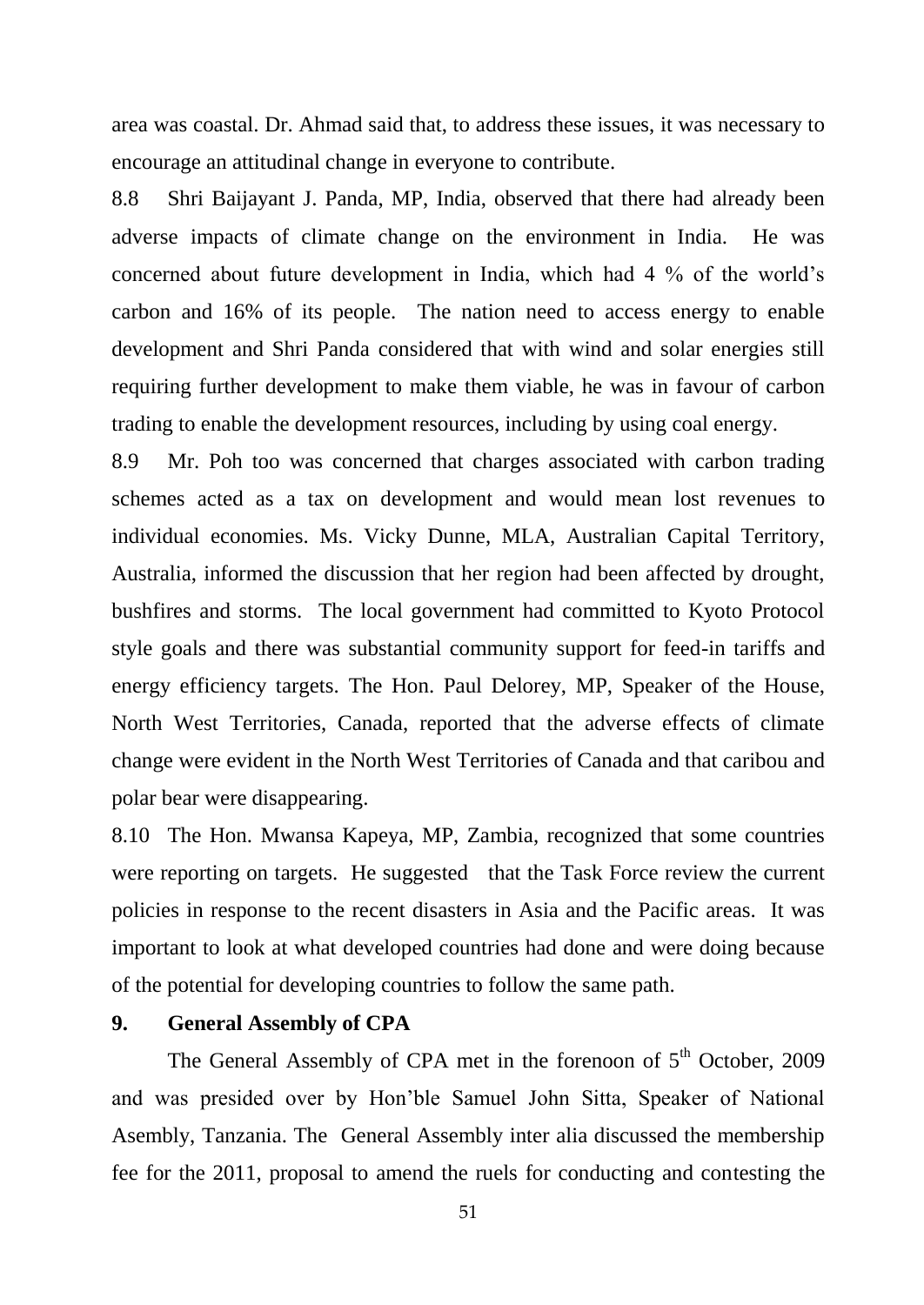elections, report of the 29<sup>th</sup> Confernce of Members from small branches, report on CWP, report on future venues, etc.

9.2 So far as the venue for the year 2011 is concerned in view of the worldwide economic climate General Assembly approved that the Executive Committee of the CPA will reconsider the matter in its meeting in May, 2010. In the General Assembly Hon"ble Kenneth Marende, Speaker of the National Assembly, Kenya was elected as the President of CPA. Rt. Hon. John Bercow, MP Speaker of the United Kingdom House of Commons was elected as the Vice-President of CPA for the year 2010. Hon. Kathleen Casey, MLA Speaker of the Prince Edward Island Legislative Assembly was elected as the Vice-Chairperson for the coming year. Smt. Meira Kumar, MP Speaker, Lok Sabha was elected as the CPA India Region Regional Representative by the General Assembly for the period 2009-2012 and Madhya Pradesh CPA Branch was elected as the stand by Branch from CPA India Region for the year 2009-2010.

9.3 Besides Hon"ble Speaker, Lok Sabha, Shri Tanka Bahadur Rai, Speaker, Assam Legislative Assembly and Shri Uday Narain Choudhary, Speaker of Bihar Vidhan Sabha attended General Assembly as the Regional representative from CPA India Region. Shri Hasim Abdul Halim, Speaker, West Bengal, Legislative Assembly attended the General Assembly in his capacity of Treasure of the CPA.

## **10. Extraordinary General Assembly Meeting of CPA India Region**

During the 55<sup>th</sup> Commonwealth Parliamentary Conference an extraordinary General Assembly Meeting of CPA India Region was organized in Arusha, Tanzania on 2<sup>nd</sup> October, 2009.

10.2 The General Assembly approved the following recommendations of CPA India Region Executive Committee:

(i) On dissolution of the region the surpluses, assets and unspent amount may not be returned to the participating members but utilized for the All India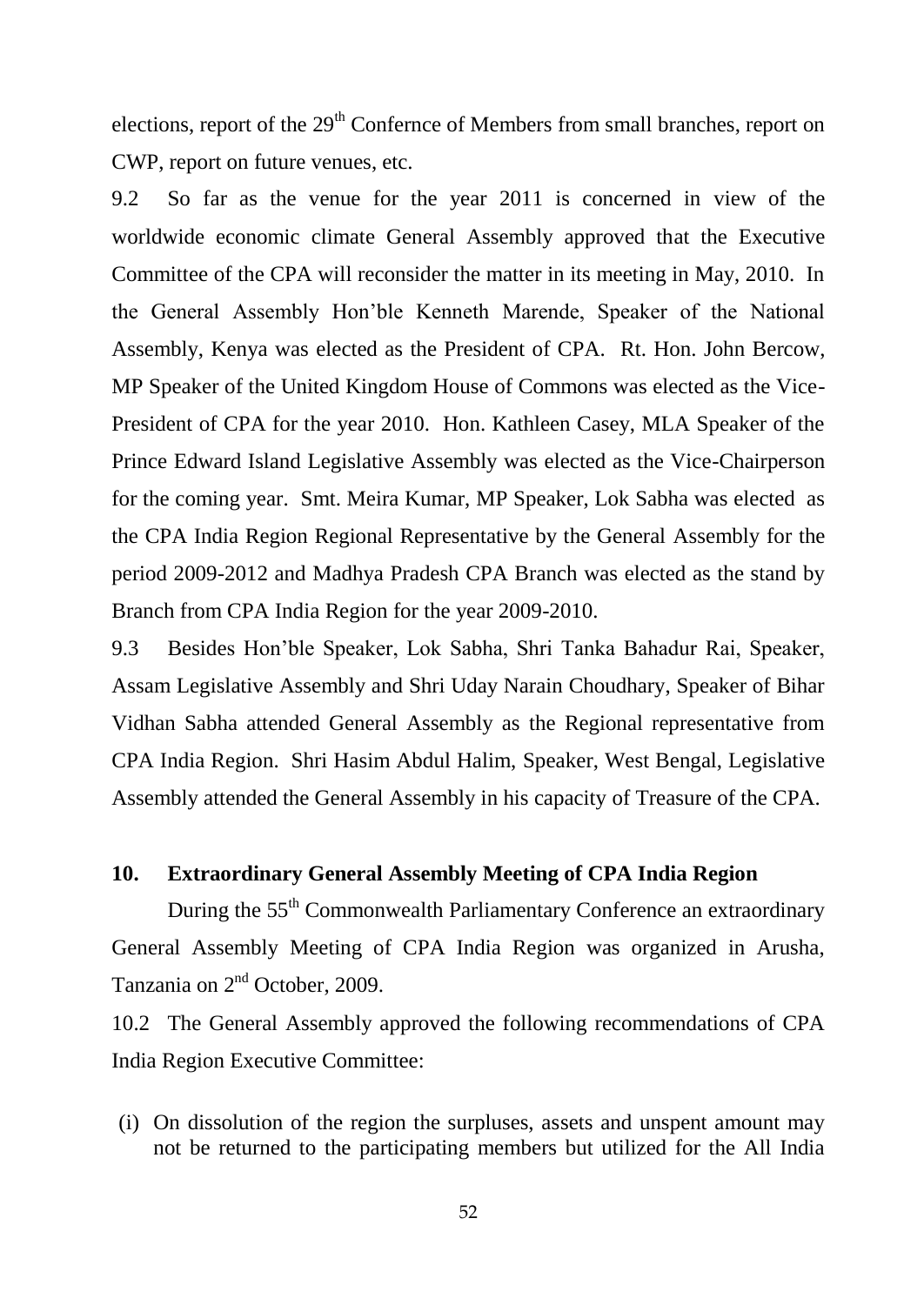Presiding Officers' Annual Conference, as all the participants would be same and that organization is also pursuing similar objectives.

- (ii) The appointment of M/s. S.S. Kothari Mehta & Company, 146-149, Tribhuvan Complex, Ishwar Nagar, Mathura Road, New Delhi-110065 to file Income Tax Returns for CPA India Region Accounts under intimation to the Executive Committee.
- (iii) Audited accounts of CPA India Region for the financial year 2005, 2006, 2007 and 2008.
- (iv) Broad responsibilities of CWP Steering Committee of CPA India Region.
- (v) The Regional Secretariat to request the State CPA Branches to constitute the State level Executive Committee and forward the name of their representatives for CWP Steering Committee of CPA India Region.
- (vi) Hosting of Regional conference for 2010 may be considered by these branches of CPA India Region.
- (vii) Funding and participation pattern of regional seminars.

#### **11. Meetings of the Society of Clerks –at-the-Table**

Meetings of the Society of Clerks-at-the-Table were held on  $4<sup>th</sup>$  and  $5<sup>th</sup>$ October, 2009. Two topics viz. Parliamentary Privilege, procedure and practice; and Capacity Building and Human Resource Management were discussed. Secretary General, Lok Sabha participated in the first topic and Secretary General, Rajya Sabha participated in the second topic.

#### **12. Bilateral Meeting**

On the sidelines of the Conference a meeting of delegations from India and United Kingdom was organized. Hon"ble Speaker, Lok Sabha and some members of India Union delegates interacted with the delegation from United Kingdom attending the Conference. The discussions revolved around the issues related to climate change, the successful conducting of electronic voting during last general elections in India and the Right to Free and Compulsory Education of